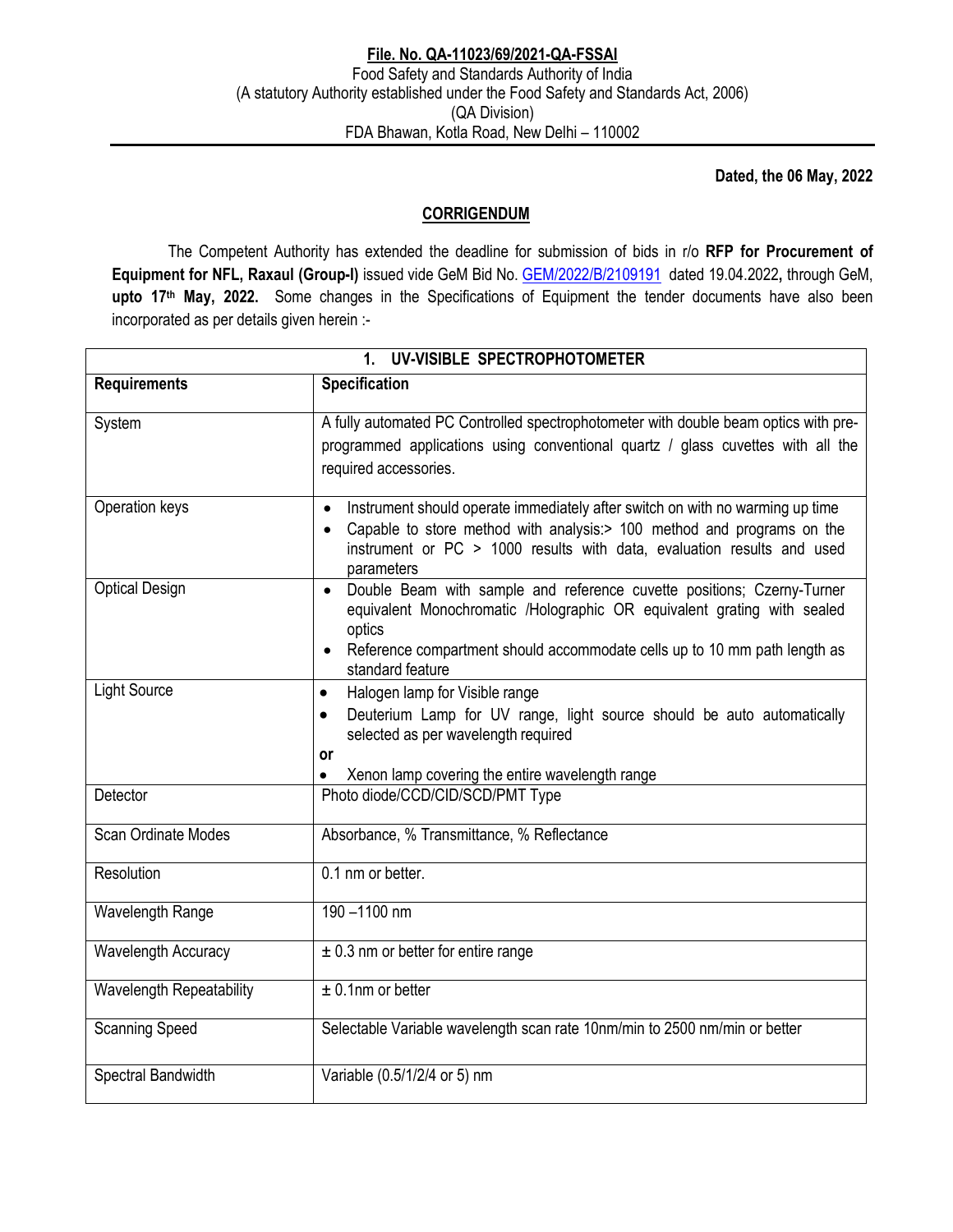| <b>Photometric Range</b>    | Absorbance = $-3.0$ to 3.0 Abs or better.                                                                                                                                                                                                                                                                                                                                                                                                                                                                                                                                                                                                                                                                                                                                                                                                                                                                                                                                                                                                                                                                                                                                                                                      |
|-----------------------------|--------------------------------------------------------------------------------------------------------------------------------------------------------------------------------------------------------------------------------------------------------------------------------------------------------------------------------------------------------------------------------------------------------------------------------------------------------------------------------------------------------------------------------------------------------------------------------------------------------------------------------------------------------------------------------------------------------------------------------------------------------------------------------------------------------------------------------------------------------------------------------------------------------------------------------------------------------------------------------------------------------------------------------------------------------------------------------------------------------------------------------------------------------------------------------------------------------------------------------|
| Photometric Accuracy        | With Neutral Glass filter $@$ 546nm: $\pm$ 0.005 A                                                                                                                                                                                                                                                                                                                                                                                                                                                                                                                                                                                                                                                                                                                                                                                                                                                                                                                                                                                                                                                                                                                                                                             |
| <b>Stray Light</b>          | Max. 0.05% (220 nm NaI) or better, Max. 0.05% (340,370 nm NaNO <sub>2</sub> ) or better Max.<br>1% (198 nm KCI) or better                                                                                                                                                                                                                                                                                                                                                                                                                                                                                                                                                                                                                                                                                                                                                                                                                                                                                                                                                                                                                                                                                                      |
| Noise                       | 0.00005 Abs RMS (500nm) or better                                                                                                                                                                                                                                                                                                                                                                                                                                                                                                                                                                                                                                                                                                                                                                                                                                                                                                                                                                                                                                                                                                                                                                                              |
| Base line stability         | < 0.0005 A/hr (500 nm, 1-hour warm-up)                                                                                                                                                                                                                                                                                                                                                                                                                                                                                                                                                                                                                                                                                                                                                                                                                                                                                                                                                                                                                                                                                                                                                                                         |
| <b>Baseline flatness</b>    | $\pm$ 0.0005 Abs or better                                                                                                                                                                                                                                                                                                                                                                                                                                                                                                                                                                                                                                                                                                                                                                                                                                                                                                                                                                                                                                                                                                                                                                                                     |
| Software requirements       | Data should be archived into a secure database<br>$\bullet$<br>Multilevel user permissions, administrator, method developer, analyst, and<br>reviewer<br>Password protected access control with password aging and expiry<br>$\bullet$<br>Fully configurable e-signature to help maintenance of records paperless without<br>Compromising security                                                                                                                                                                                                                                                                                                                                                                                                                                                                                                                                                                                                                                                                                                                                                                                                                                                                             |
| <b>Application Software</b> | Compatible Software should be user friendly & simple for data handling with<br>feature like easy-to-use report publisher, online help and answer wizard, GLP &<br>audit trail and fully compatible with Windows.<br>System built in features such as real time display of concentration, time scan,<br>photometric mode, single/multi- wavelength, capability for event recording (e.g.,<br>addition of reagents)<br>Software should have built in<br>a. Methods:<br>• Absorbance with one or more wavelengths,<br>• Scans, Nucleic acids, Proteins, Turbidity (OD 600),<br>Evaluation: via factor, standard and calibration curve<br>Dual wavelength with subtraction and division evaluation<br>$\bullet$<br>Method dependent evaluation:<br>$\mathbf{b}$ .<br>Absorbance, concentration via factor and standard<br>• Concentration via standard series using Linear regression, Nonlinear<br>regression with 2nd and 3rd degree polynomials<br>Spline analysis,<br>Linear interpolation (point to point evaluation)<br>Absorbance allocation via subtraction and division<br>Ratio 260/280, 260/230, Molar concentration and total yield for nucleic acids.<br>The software should be 21CFR part 11 compliant.<br>$\bullet$ |
| Accessories and spares      | One pair each of 0.5, 1 and 3-ml quartz cuvettes with 10 mm path length<br>1.<br>One pair each of 0.5, 1, and 3 ml glass cuvettes with 10 mm path length<br>2.<br>3.<br>Cuvette holder<br>4.<br>Deuterium Lamp-one<br>5.<br>Halogen lamp-one<br>6.<br>Suitable Certified Standards for Validation including Holmium oxide glass<br>filters for wavelength calibration & NIST traceable<br>NIST traceable Potassium dichromate<br>7.                                                                                                                                                                                                                                                                                                                                                                                                                                                                                                                                                                                                                                                                                                                                                                                            |
| Computer and printer        | Branded PC system Full HD Monitor, Processor: Intel core i5 or better, Operating<br>system: Windows 10 Professional or better, Screen Size: 22- 23", RAM: 8 GB,<br>Hard disk Drive size: 1 TB or more, Keyboard and Mouse                                                                                                                                                                                                                                                                                                                                                                                                                                                                                                                                                                                                                                                                                                                                                                                                                                                                                                                                                                                                      |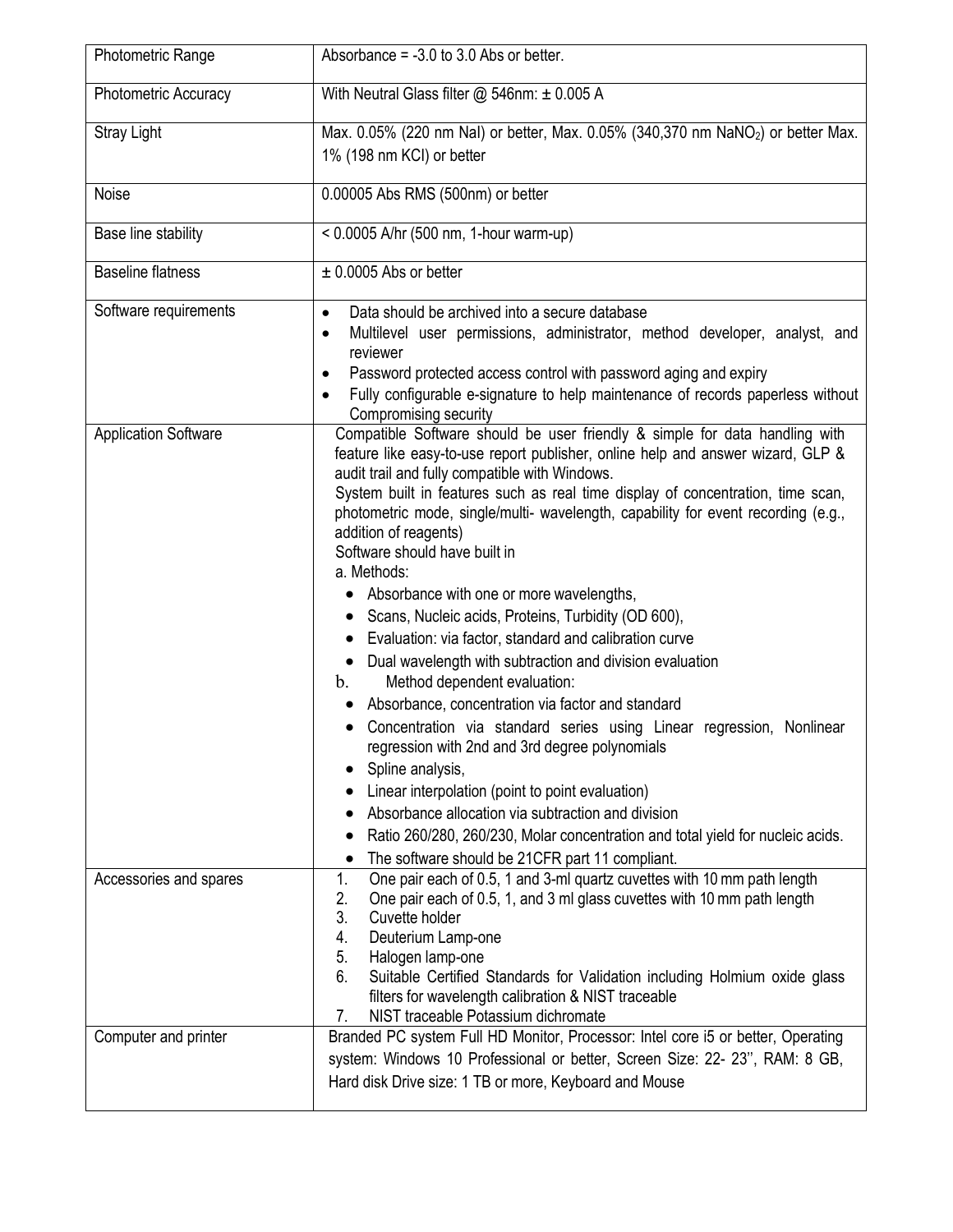|                                                      | Printer -Reputed brand -B/W - duplex- laser- legal, A4 - 1200dpi-up to 21 ppm -<br>capacity                                                                                                                                                                    |
|------------------------------------------------------|----------------------------------------------------------------------------------------------------------------------------------------------------------------------------------------------------------------------------------------------------------------|
| <b>UPS</b>                                           | Suitable UPS (5 KVA) with 60 mins backup power                                                                                                                                                                                                                 |
| <b>Environmental factors</b>                         | The unit shall be capable of operating continuously in ambient temperatures prevalent                                                                                                                                                                          |
|                                                      | in India (10-45°C) and relative humidity in the range of 10-90%.                                                                                                                                                                                               |
| Power supply                                         | Electrical requirements: 220-240V, 50 Hz                                                                                                                                                                                                                       |
| Operating manuals, service<br>manuals, other manuals | Should provide:-<br>User, technical and maintenance manuals in English language List of procedures<br>required for local calibration and routine maintenance service and operation<br>manuals to be provided Advanced maintenance tasks documentation, if any. |
| Supplier/ Manufacturer                               | Should be FDA/CE/BIS approved product.<br>٠<br>Electrical safety conforms to the standards for electrical safety IEC 60601-                                                                                                                                    |
|                                                      | General requirements (or equivalent IS/ International Standard)                                                                                                                                                                                                |
|                                                      | All suppliers must submit a copy of catalogue showing technical specifications.                                                                                                                                                                                |
| Warranty                                             | Minimum three years comprehensive onsite warranty including lamps also with one<br>Preventive Maintenance and equipment calibration from the date of installation and<br>commissioning every year. Warranty to be provided by OEM/Manufacturer.                |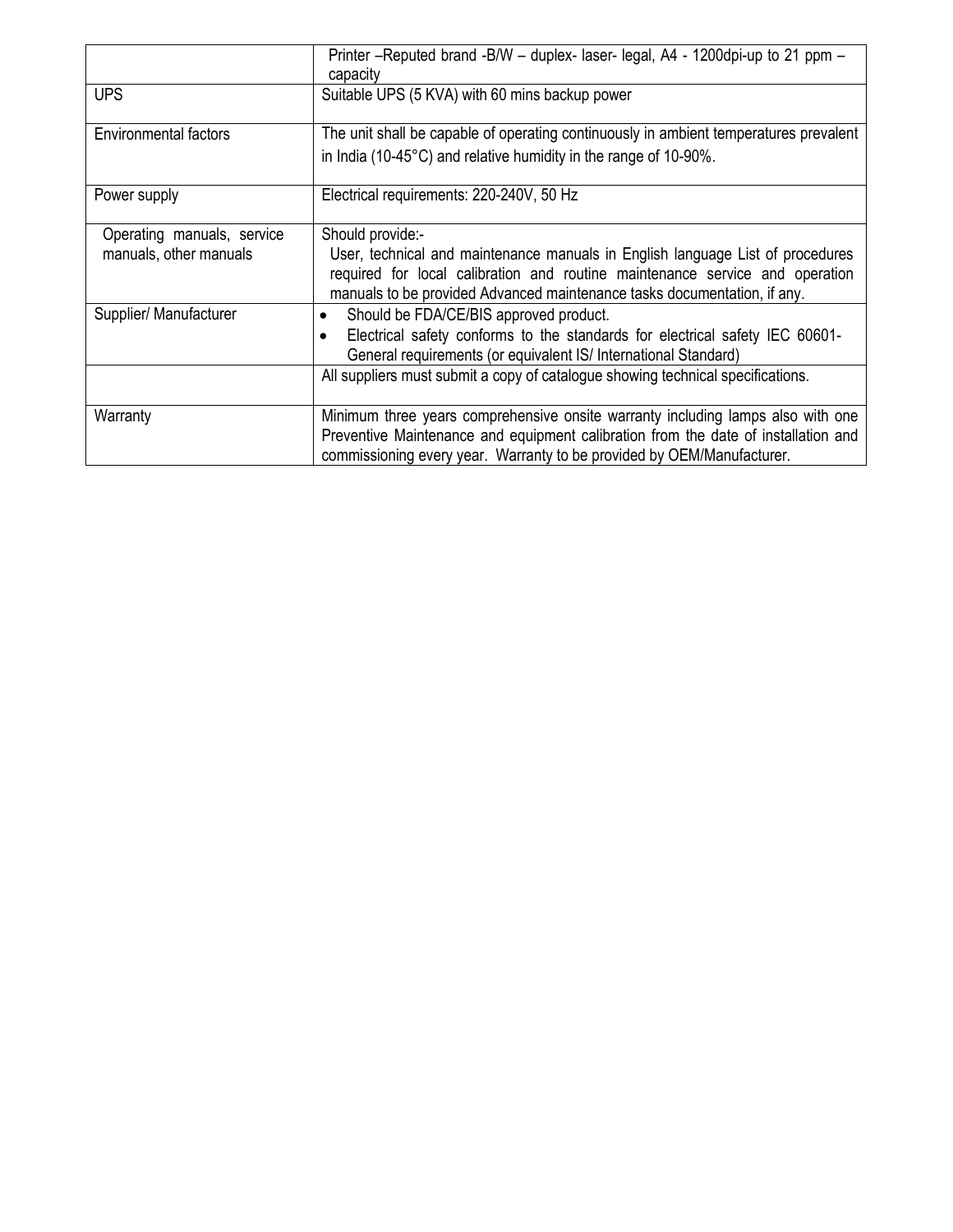| 2.<br><b>NITROGEN GENERATORS</b>                      |                                                                                                                                                                                                                                                                                                                                                                                                                     |  |
|-------------------------------------------------------|---------------------------------------------------------------------------------------------------------------------------------------------------------------------------------------------------------------------------------------------------------------------------------------------------------------------------------------------------------------------------------------------------------------------|--|
| <b>Requirements</b>                                   | <b>Specification</b>                                                                                                                                                                                                                                                                                                                                                                                                |  |
| General                                               | The system should be, PLC Controlled Bench Top of modular design, compact in<br>size, LCD/LED /Touch Screen user interface automatic operation, minimum noise<br>level, low operational cost. Nitrogen should be generated from the atmospheric air.<br>Whole system should be compact and properly assembled without any leakage with<br>operating voltage 230v50 Hz<br>It should have a Hydrocarbon removal unit. |  |
|                                                       | The equipment should be capable of running for 24 hrs. round the year                                                                                                                                                                                                                                                                                                                                               |  |
| Installation                                          | Indoor or benchtop<br>Should work in temperature range of 15 to 30°C in humidity range of 60-90%                                                                                                                                                                                                                                                                                                                    |  |
| Flow rate                                             | 0.5 L/min or higher                                                                                                                                                                                                                                                                                                                                                                                                 |  |
| Purity                                                | Better than 99.999%                                                                                                                                                                                                                                                                                                                                                                                                 |  |
| Residual hydrocarbon                                  | < 0.05 ppm Total Hydrocarbons                                                                                                                                                                                                                                                                                                                                                                                       |  |
| Air Supply                                            | Through suitable stackable silent compressor                                                                                                                                                                                                                                                                                                                                                                        |  |
| Method of Purification                                | Pressure Swing Adsorption Technology to generate pure nitrogen at a pressure already<br>suitable for laboratory application eliminating the need for additional equipment.                                                                                                                                                                                                                                          |  |
| Sound level                                           | Nitrogen generator should have silent operations with max 25 dB and compressors<br>sound level should be less than <80 dB. so that is can be kept inside the laboratory                                                                                                                                                                                                                                             |  |
| <b>Fittings</b>                                       | 1/4" Swagelok for outlet N2 and Inlet Air (if compressor is<br>not installed                                                                                                                                                                                                                                                                                                                                        |  |
| Delivery pressure                                     | Upto 5.5 bar                                                                                                                                                                                                                                                                                                                                                                                                        |  |
| Power consumptions                                    | $\leq 500 W$                                                                                                                                                                                                                                                                                                                                                                                                        |  |
| Safety-                                               | It should have safety system with safe alarms Automatic on off modes depending on<br>pressure side the compressor                                                                                                                                                                                                                                                                                                   |  |
| <b>AIR COMPRESSOR</b>                                 |                                                                                                                                                                                                                                                                                                                                                                                                                     |  |
| $\bullet$<br>nitrogen and zero air.<br>٠<br>$\bullet$ | Should be compatible and be able to process ambient air to have enough compressed air for inlet air for<br>Min pressure should be 145 psi /10 bar.<br>Compressor design should dampen vibrations & noise.<br>Should be stackable design compatible with Nitrogen and Zero Air Generators to save on lab space.                                                                                                      |  |
| Should provide pressure gauge and service indicators. |                                                                                                                                                                                                                                                                                                                                                                                                                     |  |

• Should have auto cut off option and be silence type.

 $\Bigg\}$ 

3 Years warranty atleast. Warranty to be provided by OEM/Manufacturer.

| Other requirement                                          | The OEM should have at least 100 installations                                                                                                                                                                                                                                       |  |
|------------------------------------------------------------|--------------------------------------------------------------------------------------------------------------------------------------------------------------------------------------------------------------------------------------------------------------------------------------|--|
| Electrical supply                                          | 220-240V 50Hz                                                                                                                                                                                                                                                                        |  |
| Operating<br>manuals,<br>service manuals, other<br>manuals | Should provide for all components:-<br>User, technical and maintenance manuals in English language List of<br>procedures required for local calibration and routine maintenance service and<br>operation manuals to be provided Advanced maintenance tasks documentation,<br>if any. |  |
| Supplier/ Manufacturer                                     | • Should be FDA/CE/BIS approved product.<br>Electrical safety conforms to the standards for electrical safety IEC 60601- General<br>requirements (or equivalent IS/ International Standard).                                                                                         |  |
|                                                            | All suppliers must submit a copy of catalogue showing technical specifications.                                                                                                                                                                                                      |  |
| Warranty                                                   | Comprehensive warranty for minimum three years with one preventive maintenance per<br>year includes PM kits all filters, necessary accessories, spare parts with unlimited<br>breakdown visits on request to be provided. Warranty to be provided by<br>OEM/Manufacturer.            |  |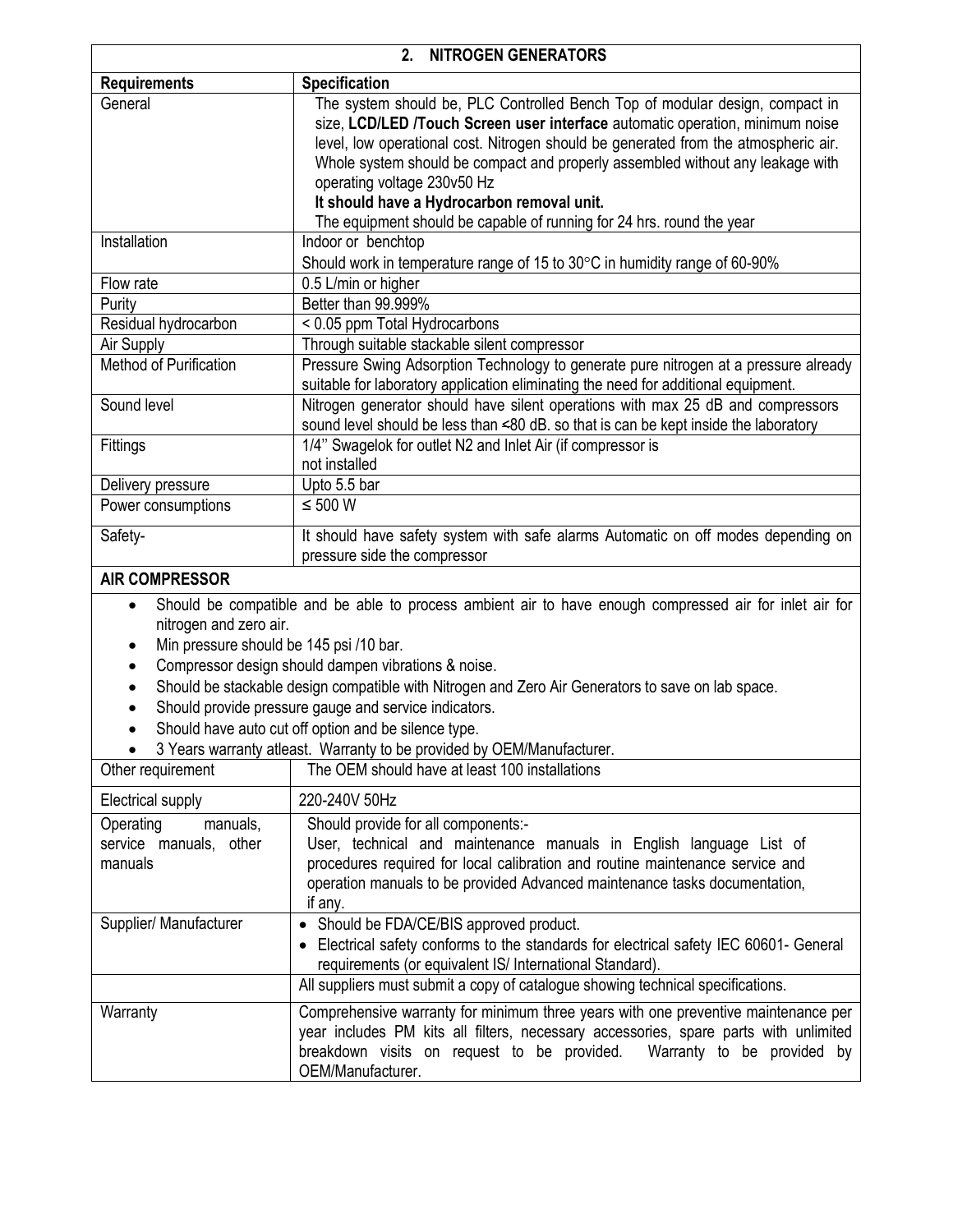| <b>HYDROGEN GENERATOR</b><br>$3_{-}$                       |                                                                                                                                                                                                                                                                                                                           |  |
|------------------------------------------------------------|---------------------------------------------------------------------------------------------------------------------------------------------------------------------------------------------------------------------------------------------------------------------------------------------------------------------------|--|
| <b>Requirements</b>                                        | <b>Specification</b>                                                                                                                                                                                                                                                                                                      |  |
| General                                                    | Hydrogen gas Generation System to generate 99.999% ultra-pure hydrogen from<br>deionized water. Silent & automatic in operation.                                                                                                                                                                                          |  |
| Production Capacity / Flow<br>Rate                         | Flow rate: maximum flow ≥100 ml/min                                                                                                                                                                                                                                                                                       |  |
| Purity                                                     | 99.999% or better                                                                                                                                                                                                                                                                                                         |  |
| Pressure: maximum                                          | Pressure should upto 6.9 bar / 100 psig                                                                                                                                                                                                                                                                                   |  |
| Technology                                                 | Proton Exchange Membrane to create the Hydrogen gas from deionized water, and a<br>desiccant filtration stage to dry the gas.                                                                                                                                                                                             |  |
| Internal water tank (liters)                               | 1.5 liter or higher<br>Should have Automatic Water loading pump for minimum intervention of end user                                                                                                                                                                                                                      |  |
| Safety                                                     | Automatic shutdown - internal/external hydrogen leak, over pressure and low water, to<br>protect the cell in case the water quantity is not sufficient.<br>No acid and no alkaline solutions (KOH & NaOH) are used in the hydrogen generation<br>cycle.                                                                   |  |
| Safety indicators                                          | LED lights to detect if error is there.<br>For hydrogen safety, it should have leak detection which auto shut down the generator<br>in case of hydrogen leak is there.                                                                                                                                                    |  |
| Interface                                                  | LCD/LED /Touch screen display with operating parameters in real time, the output<br>pressure, self-diagnostic functions with hydrogen leak detection, water level and gas<br>quality alarms                                                                                                                               |  |
| Accessories                                                | It should include online purification, and additional flow meter required should also be<br>provided.<br>High quality non-corrodible (SS316) tubing should be provided for the connection of<br>generator to equipment etc., price may be quoted as per unit length.                                                      |  |
| Other requirement                                          | The OEM should have at least 100 installations                                                                                                                                                                                                                                                                            |  |
| Electrical supply                                          | 220-240V 50Hz                                                                                                                                                                                                                                                                                                             |  |
| Operating<br>manuals,<br>service manuals, other<br>manuals | Should provide for all components:-<br>User, technical and maintenance manuals in English language List of procedures<br>required for local calibration and routine maintenance service and operation<br>manuals to be provided Advanced maintenance tasks documentation, if any.                                         |  |
| Supplier/ Manufacturer                                     | • Should be FDA/CE/BIS approved product.<br>Electrical safety conforms to the standards for electrical safety IEC 60601- General<br>requirements (or equivalent IS/ International Standard).                                                                                                                              |  |
|                                                            | All suppliers must submit a copy of catalogue showing technical specifications                                                                                                                                                                                                                                            |  |
| Warranty                                                   | Comprehensive warranty for minimum three years with one preventive maintenance<br>per year includes PM kits all filters, necessary accessories, spare parts with unlimited<br>breakdown visits on request to be provided.<br>Warranty to be provided by<br>OEM/Manufacturer. Warranty to be provided by OEM/Manufacturer. |  |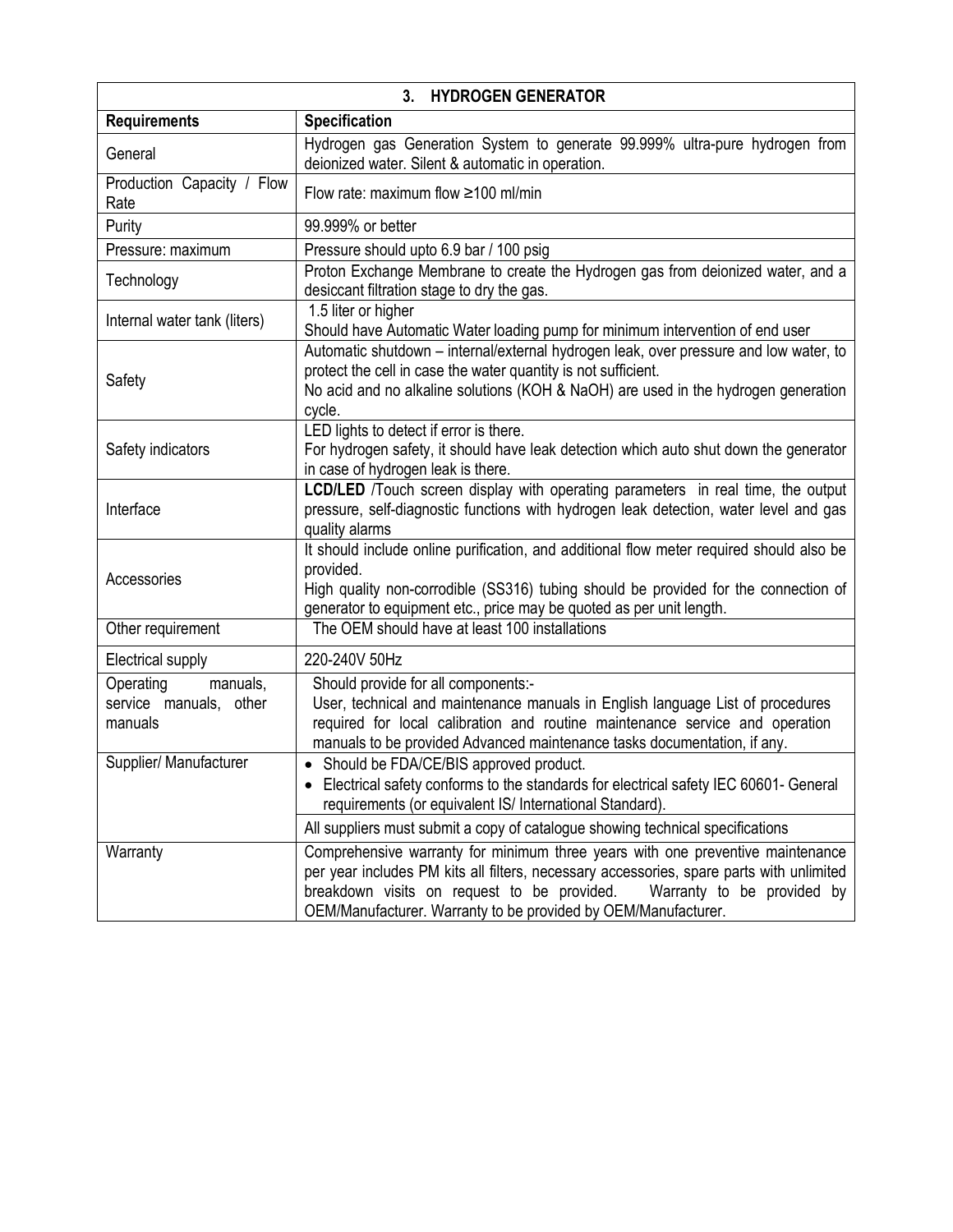| 4. ZERO AIR GENERATORS                                     |                                                                                                                                                                                                                                                                                                                                |  |
|------------------------------------------------------------|--------------------------------------------------------------------------------------------------------------------------------------------------------------------------------------------------------------------------------------------------------------------------------------------------------------------------------|--|
| <b>Requirements</b>                                        | Specification                                                                                                                                                                                                                                                                                                                  |  |
| General                                                    | Should be able to turn in-house compressed air into ultra-pure (<0.05 ppm total<br>hydrocarbon maximum)<br>Minimum lifetime maintenance requirements and no expensive catalyst chamber<br>replacements to save the occurring cost for maintenance<br>Generator should be supplied compatible and stackable with Air Compressor |  |
| <b>Flow Rate</b>                                           | 1.5 L/min or higher                                                                                                                                                                                                                                                                                                            |  |
| Max. output pressure                                       | Should be able to produce Zero air with sufficient pressure for simultaneous use of<br>2 GC (5 bar or more)                                                                                                                                                                                                                    |  |
| Residual<br>hydrocarbons<br>concentration HC (ppm)         | <0.05 ppm or better                                                                                                                                                                                                                                                                                                            |  |
| Air Supply                                                 | Through suitable stackable silent compressor                                                                                                                                                                                                                                                                                   |  |
| Operation                                                  | Should operate at min to max of 90-145 psi / 6.2-10 bar                                                                                                                                                                                                                                                                        |  |
| Indicators                                                 | Status indicative lighting feature                                                                                                                                                                                                                                                                                             |  |
| <b>Max Output Pressure</b>                                 | Upto 5.5 bar                                                                                                                                                                                                                                                                                                                   |  |
| Power Supply                                               | 230 V AC50/60Hz                                                                                                                                                                                                                                                                                                                |  |
| Interface /display                                         | LCD/LED/Touch screen should display flow rate and output pressure.                                                                                                                                                                                                                                                             |  |
| Accessories                                                | High quality non-corrodible (SS316) tubing should be provided for the connection of<br>generator to equipment etc., price may be quoted as per unit length.                                                                                                                                                                    |  |
| Electrical supply                                          | 220-240V 50Hz                                                                                                                                                                                                                                                                                                                  |  |
| Other requirement                                          | The OEM should have at least 100 installations                                                                                                                                                                                                                                                                                 |  |
| Operating<br>manuals,<br>service manuals, other<br>manuals | Should provide for all components:-<br>User, technical and maintenance manuals in English language List of<br>procedures required for local calibration and routine maintenance service<br>and operation manuals to be provided Advanced maintenance tasks<br>documentation, if any.                                           |  |
| Supplier/ Manufacturer                                     | Should be FDA/CE/BIS approved product.<br>$\bullet$<br>• Electrical safety conforms to the standards for electrical safety IEC 60601-<br>General requirements (or equivalent IS/ International Standard).<br>All suppliers must submit a copy of catalogue showing technical specifications.                                   |  |
| Warranty                                                   | Comprehensive warranty for minimum three years with one preventive maintenance<br>per year includes PM kits all filters, necessary accessories, spare parts with<br>unlimited breakdown visits on request to be provided. Warranty to be provided by<br>OEM/Manufacturer.                                                      |  |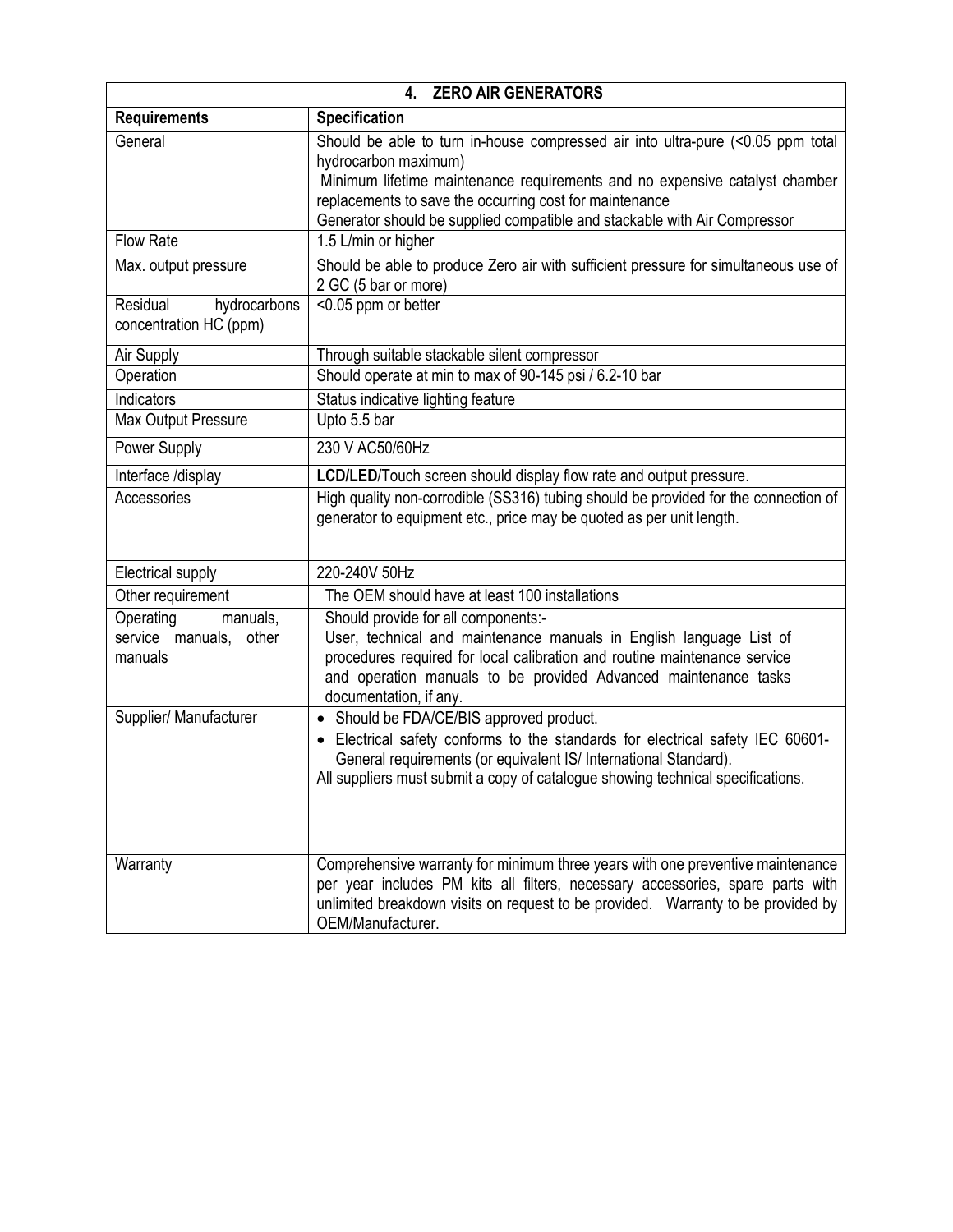## **5. GAS CHROMATOGRAPH With FLAME IONISATION DETECTOR (FID) and ELECTRON CAPTURE DETECTOR (ECD)**

**Application:** Gas chromatography (GC) is a key analytical technique in the food and beverage analysis. It enables complex organic substances to be separated in a gaseous phase and identified quickly. Used for pesticide, fatty acid composition, trans fat analysis of foods.

| <b>Requirements</b>           | <b>Specifications</b>                                                                                                                                                                                                                                                                                                                                                                                                                                                         |
|-------------------------------|-------------------------------------------------------------------------------------------------------------------------------------------------------------------------------------------------------------------------------------------------------------------------------------------------------------------------------------------------------------------------------------------------------------------------------------------------------------------------------|
| System                        | Gas chromatograph with capability of operating concurrently with two injectors<br>and two detectors or better. The system should be quoted with all accessories<br>required to make it fully operational and any other item required for stated<br>applications be quoted as optional.                                                                                                                                                                                        |
| Oven                          | Up to 450 $\mathrm{^{\circ}C}$ , with 50 $\mathrm{^{\circ}C/min}$ ramps 8 or more<br>Cool-down time from 450 °C to 50°C within 5 minutes or better<br>Should be able to accommodate two or more injectors and two or more<br>detectors<br>Automatic leak test of system                                                                                                                                                                                                       |
| Pneumatic<br>Controls         | 0-100 psi or better,<br>All Electronic Pneumatic Controls with 0.1 psi precision                                                                                                                                                                                                                                                                                                                                                                                              |
| (2)<br>Injector<br>or more)   | Should be capable of large volume injection Temperature ramped split less/<br>$\bullet$<br>Split modes or pressure based technology $\geq$ 400 °C max. and $\geq$ ramps or<br>better.<br>Multimode/PTV/ PSSI with 150 µL or better Injection Volume capability with<br>$\bullet$<br>complete solvent vaporizer system or Equivalent.<br>Injector must be able to operate with capillary & wide bore columns<br>$\bullet$<br>System should have back-flushing capability.<br>٠ |
| Autosampler (Liquid)          | Robust Liquid auto sampler capable of injecting ≥100 samples or better with<br>$\bullet$<br>syringe<br>Must allow installation and automation of suitable syringe featuring volumes<br>$\bullet$<br>from 0.1 to 50 µL or more.<br>Must be able to achieve combined multiple solvent rinsing with up to 4<br>$\bullet$<br>different solvents.<br>Fully automated Liquid Auto Sampler in both injectors without manual<br>$\bullet$<br>intervention                             |
| Head<br>space auto<br>sampler | With a capacity $\geq 50$ vials or better that support 10/20/22/ml or better vial<br>$\bullet$<br>capacity with Pneumatic control<br>Incubation Oven Temperature Range 50 to 200 °C in 1 °C steps<br>٠<br>Syringe/needle or Valve & Loop Temperature 50 °C to 150 °C in 1°C steps<br>$\bullet$<br>Incubation Oven Capacity of 6-12 vials or better.<br>$\bullet$<br>Headspace sampler should have an RSD < 2%.                                                                |
| Detectors                     | The GC must have complete integrated control of all parameters for<br>$\bullet$<br>respective detectors: FID/ ECD.<br>Detector must be independently controlled and operational for maximum<br>sensitivity                                                                                                                                                                                                                                                                    |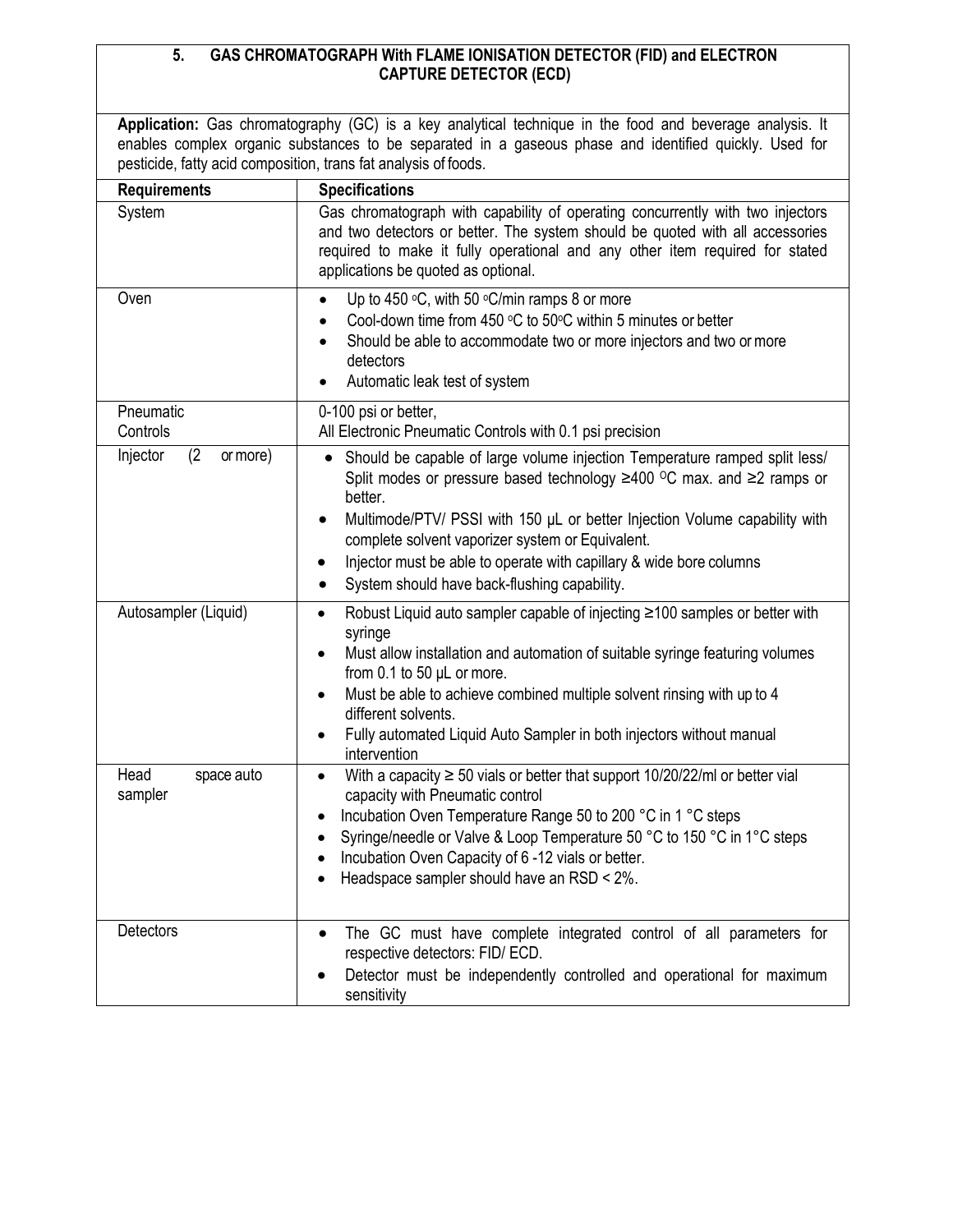| Flame Ionization<br>Detector (FID)        | Linear range: better than 107<br>$\bullet$<br>Minimum detectable amount with/without makeup gases: <3 pg C/sec or<br>better with Octane.<br>Operating temperature limits: 450°C<br>٠<br>Acquisition rate 50 Hz or more                                                                                                                                                                                                                                                                        |
|-------------------------------------------|-----------------------------------------------------------------------------------------------------------------------------------------------------------------------------------------------------------------------------------------------------------------------------------------------------------------------------------------------------------------------------------------------------------------------------------------------------------------------------------------------|
| <b>Electron Capture</b><br>Detector (ECD) | Linear dynamic range: better than 104<br>$\bullet$<br>Complete with <sup>63</sup> Ni source and low voltage heaters.<br>Minimum detectable amount: Less than 10 fg of lindane or < 0.05 pg<br>perchloroethylene.<br>Operating temperature limits: 400°C                                                                                                                                                                                                                                       |
| <b>Gas Supplies</b>                       | Required High purity Gas cylinders (2 No. Each) with regulators Nitrogen, Helium.<br>Hydrogen & Zero Air                                                                                                                                                                                                                                                                                                                                                                                      |
|                                           | Software and Hardware (Single Point Control Of Software & Hardware)                                                                                                                                                                                                                                                                                                                                                                                                                           |
| Software                                  | Complete system and software configuration must be 21 CFR Part 11 compliant.<br>Software: Windows Based software with multitasking and capability.                                                                                                                                                                                                                                                                                                                                            |
|                                           | Software update upto five years                                                                                                                                                                                                                                                                                                                                                                                                                                                               |
| Communication<br>Hardware:                | Branded PC system Full HD Monitor, Processor: Intel core i5 or better, Operating<br>system: Windows 10 Professional or better, Screen Size: 22- 23", RAM: 8 GB,<br>Hard disk Drive size: 1 TB or more, Keyboard and Mouse<br>Printer - Reputed brand - B/W - duplex-laser-legal, A4 - 1200dpi-up to 21 ppm -<br>capacity                                                                                                                                                                      |
| Application<br>Support                    | The Application support for stated applications required during method<br>development and validations.                                                                                                                                                                                                                                                                                                                                                                                        |
| Pre-Installation<br>Requirements          | Provide all PIR of the system.                                                                                                                                                                                                                                                                                                                                                                                                                                                                |
| Other requisites for GC<br>with ECD/FID   | Automatic Change Over Manifold for all gas lines including carrier gas<br>Complete Gas Purification Panel with fittings & installation of all gases<br>Renewable in Line Gas Purification System<br>Renewable gas purifier cartridge, Spare Set Gas clean filters/Traps (6 No.)                                                                                                                                                                                                               |
| Septa<br>for<br>injectors                 | Nonstick, Low bleed, high puncture tolerance and Max. Temp 400 °C (for each<br>injector). (400 No.)                                                                                                                                                                                                                                                                                                                                                                                           |
| Liners                                    | Provide all Suitable injector liners required for the system quoted (20 No.)                                                                                                                                                                                                                                                                                                                                                                                                                  |
| Ferrules<br>and<br><b>Nuts</b>            | 50 No. (for each column end and other interfaces as applicable), 50 No. for GC<br>with ECD, NPD, FID                                                                                                                                                                                                                                                                                                                                                                                          |
| for GC<br>Columns<br>Applications         | Pesticide column (30 m x 0.250mm x 0.25µm (5MS (95% dimethyl-, 5% diphenyl-<br>polysiloxane / 1MS (100% dimethyl polysiloxane or equivalent) (02 no.)<br>Suitable column (100/60m ×0.25 mm i.d. ×0.25 µm for GC-FID analysis of a 37<br>component FAMEs standard mixture with emphasis on separation of cis-trans<br>isomers (02 No.)<br>Column separation of cholesterol/plant sterols (02 No.) Stationary phase: 95%<br>dimethyl-, 5% diphenyl-polysiloxane (30 m x 0.25mm x 0.25 $\mu$ m), |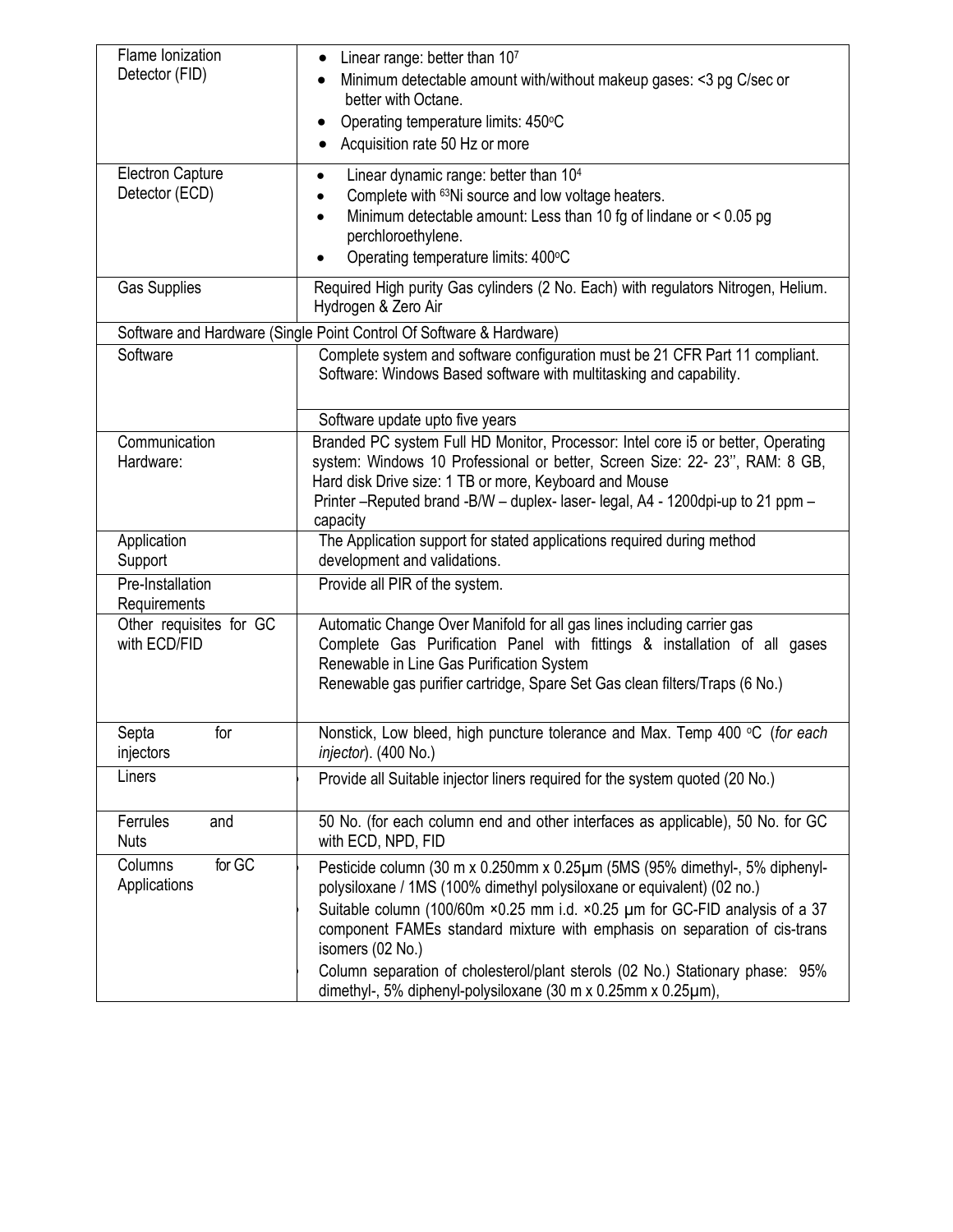| Vials, caps and tool for<br>autosampler (Only<br>Compatible sizes should<br>be supplied) | 2000 No. each Vial sets (1, 2 mL, Crimp type, Amber and Clear glass)<br>$\bullet$<br>200 No. Vials (10,20ml Crimp type with cap & septa)<br>1000 No. 300/500 µL Recovery vials<br>$\bullet$<br>6000 No. Septa PTFE/Silicone (for 1, 2 mL Vials)<br>$\bullet$<br>6000 No. Septa PTFE/Silicone (for 10, 20 mL Headspace Vials)<br>$\bullet$<br>Ergonomic Crimping Tools for different vial types<br>٠<br>Ergonomic Decapping Tools for different vial types<br>10 No. each Storage Racks for (for 1, 2 mL Vials) |  |
|------------------------------------------------------------------------------------------|----------------------------------------------------------------------------------------------------------------------------------------------------------------------------------------------------------------------------------------------------------------------------------------------------------------------------------------------------------------------------------------------------------------------------------------------------------------------------------------------------------------|--|
|                                                                                          | Head Space vials 10,20 ml capacity (500no. each)                                                                                                                                                                                                                                                                                                                                                                                                                                                               |  |
| Autosampler<br>Syringe                                                                   | Suitable syringes for quoted autosampler (4 Nos)<br>Suitable Headspace syringe /valve/loop (4 Nos)                                                                                                                                                                                                                                                                                                                                                                                                             |  |
| Sample Preparation<br>(Water & Food)                                                     | QuEChERS Kits for Pesticides and Herbicides in following Matrices:<br>$\bullet$<br>Matrices with high fat (1000 No.)<br>$\bullet$<br>Matrices with high Water content and (1000 No.)<br>٠<br>Matrices with high pigmented (1000 No.)<br>SPE cartridges for water (1000 No.)- Carbon or polymer                                                                                                                                                                                                                 |  |
| <b>Tools and Kits</b>                                                                    | Septa Removing tool<br>Tubing Cutter with rotating diamond blade for column<br>Tubing Cutter for stainless steel tubing (1/16- & 1/8-inch tubing) Tubing Cutter for<br>Plastic tubing with spare blade set                                                                                                                                                                                                                                                                                                     |  |
| Miscellaneous                                                                            | Consumables required for each detector must be provided                                                                                                                                                                                                                                                                                                                                                                                                                                                        |  |
| Reference<br><b>Standards</b>                                                            | Certified and traceable 37 component FAMEs standard mix which includes Trans<br>fatty acids. 2× 1 ml vials<br>Certified standards (99.9% pure) for Cholesterol and Phytosterols (Stigmasterol<br>Sitosterol, Ergosterol, Campesterol).                                                                                                                                                                                                                                                                         |  |
| Training                                                                                 | The supplier will have to carry out successful Installation at the laboratory<br>premises (where ever the system has to be installed) and provide on-site 10 days<br>comprehensive operation and application training from date of installation                                                                                                                                                                                                                                                                |  |
| <b>UPS</b>                                                                               | Suitable on - line UPS (5 KVA) to support the instrument for 60 mins.                                                                                                                                                                                                                                                                                                                                                                                                                                          |  |
| Operating<br>manuals,<br>service manuals, other<br>manuals                               | Should provide:-<br>User, technical and maintenance manuals in English language List of procedures<br>required for local calibration and routine maintenance service and operation<br>manuals to be provided Advanced maintenance tasks documentation, if any.                                                                                                                                                                                                                                                 |  |
| Supplier/ Manufacturer                                                                   | Should be FDA/CE/BIS approved product.<br>Electrical safety conforms to the standards for electrical safety IEC 60601-<br>$\bullet$<br>General requirements (or equivalent IS/ International Standard)<br>All suppliers must submit a copy of catalogue showing technical specifications.<br>٠                                                                                                                                                                                                                 |  |
| Warranty                                                                                 | Minimum three years comprehensive onsite warranty with one Preventive<br>Maintenance from the date of installation and commissioning every year. Warranty to<br>be provided by OEM/Manufacturer.                                                                                                                                                                                                                                                                                                               |  |
| IQ/PQ/OQ                                                                                 | On site IQ, OQ of instrument along with document to be provided & supplier to assist<br>till satisfactory PQ of instrument                                                                                                                                                                                                                                                                                                                                                                                     |  |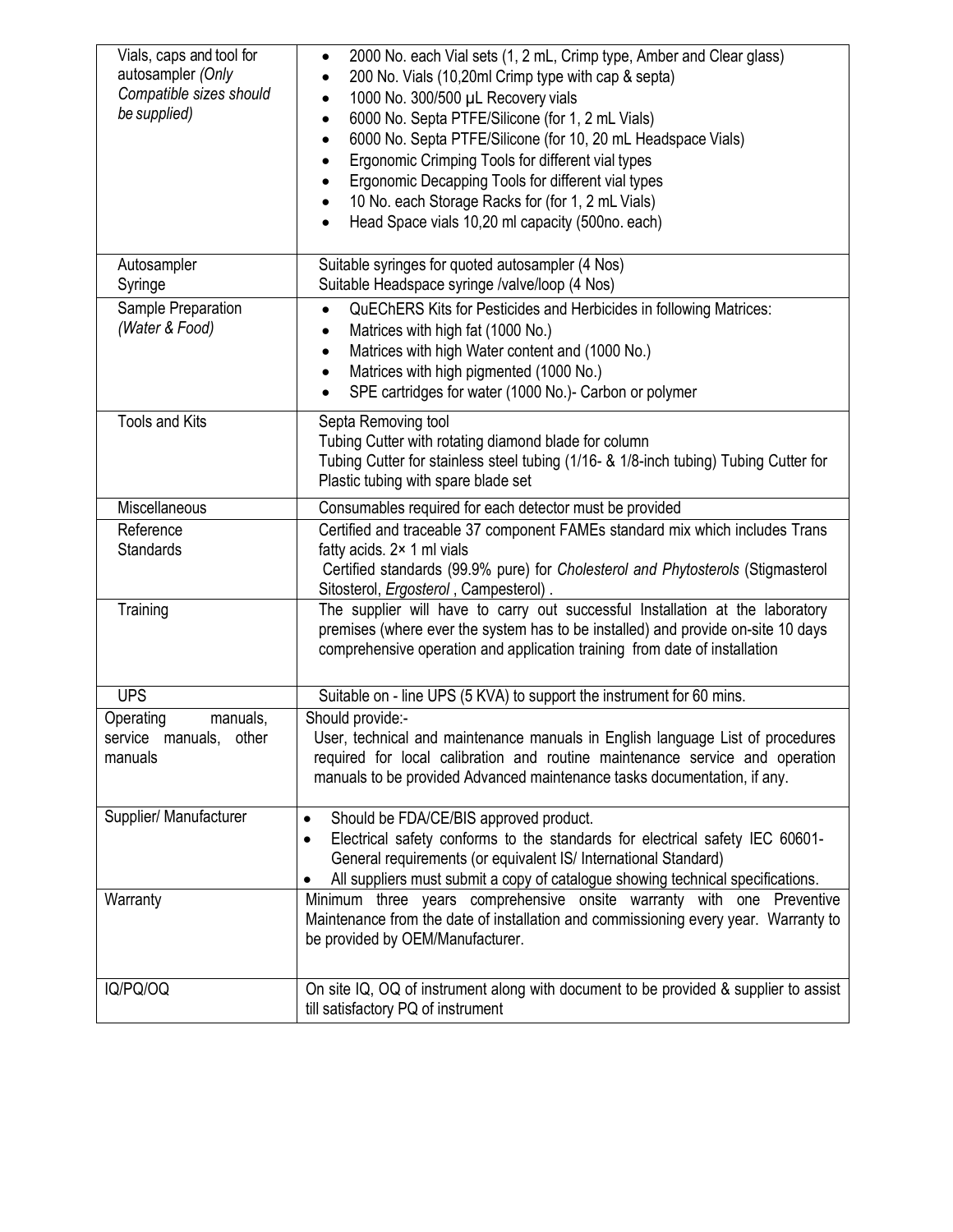## **6. HIGH PERFORMANCE LIQUID CHROMATOGRAPH (HPLC) With PHOTODIODE ARRAY (PDA), REFRACTIVE INDEX DETECTOR(RID)**

**With PHOTODIODE ARRAY (PDA), FLUORESCENCE (FLD) AND REFRACTIVE INDEX DETECTOR(RID) Application:** High-performance liquid chromatography (HPLC) used to separate, identify, and quantify each component in a mixture. In food analysis it is used for analysis of food colors, food additive, vitamins, sugars amino acids, triglycerides etc It is also used to estimate aflatoxin

A complete HPLC comprising of a 1) Quaternary solvent system 2) Autosampler, 3) Column Oven, 4) Columns C18 & C8 RP Columns and 5) Detectors (PDA, FLD and RI). The complete system should be controlled by single software. The system should have the capability to operate the column range from 10 µm to sub 2.5 µm particles and any other column chemistry

*Note: All units must be from the same manufacturer. Technical bids with compatible modules from another manufacturer will not be evaluated* 

| 1. Quaternary Gradient System with Online Degasser.           |                                                                                                                                                                                                                                                                        |  |
|---------------------------------------------------------------|------------------------------------------------------------------------------------------------------------------------------------------------------------------------------------------------------------------------------------------------------------------------|--|
| Pressure operating range                                      | 8500 psi or better                                                                                                                                                                                                                                                     |  |
| Flow Rate Range:                                              | Programmable 0.01 to 2 ml/ min in 0.01 ml/min increments                                                                                                                                                                                                               |  |
| <b>Flow Precision</b>                                         | ±0.1% RSD or below                                                                                                                                                                                                                                                     |  |
| Flow Rate Accuracy                                            | ±1%                                                                                                                                                                                                                                                                    |  |
| Delay Volume                                                  | $\frac{1}{2}$ 1100 µl                                                                                                                                                                                                                                                  |  |
| <b>Eluent Degassing</b>                                       | Online membrane Degasser for all channels                                                                                                                                                                                                                              |  |
| <b>Gradient Mixer</b>                                         | Quaternary mixing & gradient capability using suitable proportionate<br>$\bullet$<br>valve)<br>Plunger Seal Wash Integral/Gradient Profiles which include<br>$\bullet$<br>gradient curves<br>Composition Precision/ Flow rate precision- 0.20% RSD or +/-<br>$\bullet$ |  |
|                                                               | 0.04 min SD, whichever is greater, based on retention time                                                                                                                                                                                                             |  |
| Solvent Setting Range                                         | 4 solvents setting range: 0-100% with 0.1% step                                                                                                                                                                                                                        |  |
| <b>Diagnostic Features</b>                                    | Error detection and display, Leak detection & safe leak handling                                                                                                                                                                                                       |  |
| <b>PDA Detector</b>                                           |                                                                                                                                                                                                                                                                        |  |
| Wavelength range                                              | 190-750 nm                                                                                                                                                                                                                                                             |  |
| Spectral resolution                                           | 1.2 nm or better per photodiode with a Total of 1024 photodiodes, digital<br>and optical (3D modes)                                                                                                                                                                    |  |
| <b>Bandwidth</b>                                              | <5 nm or better                                                                                                                                                                                                                                                        |  |
| Linearity range                                               | <5% at 2 AU, 257 nm                                                                                                                                                                                                                                                    |  |
| Baseline noise                                                | 8.0 X 10 <sup>-5</sup> AU at 254 nm or better                                                                                                                                                                                                                          |  |
| <b>Drift</b>                                                  | <1.0x 10-3 AU/h at 254 nm                                                                                                                                                                                                                                              |  |
| Suitable peak purity software, Auto threshold for peak purity |                                                                                                                                                                                                                                                                        |  |
| <b>RI DETECTOR</b>                                            |                                                                                                                                                                                                                                                                        |  |
| Refractive Index Range                                        | 1.00 to 1.75 RIU                                                                                                                                                                                                                                                       |  |
| Noise Level                                                   | $\pm 2.5 \times 10^{-9}$ RIU                                                                                                                                                                                                                                           |  |
| Drift                                                         | 2 x 10 -7 RIU/hr                                                                                                                                                                                                                                                       |  |
| Cell Volume                                                   | Approximately 10 µL                                                                                                                                                                                                                                                    |  |
| <b>Temperature Control</b>                                    | Temp. controlled Flow cell unit                                                                                                                                                                                                                                        |  |
| <b>Temperature Operating Range</b>                            | 30 °C to 50°C                                                                                                                                                                                                                                                          |  |
| <b>Fluorescence Detector</b>                                  |                                                                                                                                                                                                                                                                        |  |
| <b>Excitation Wavelength</b>                                  | Range 200-630 nm                                                                                                                                                                                                                                                       |  |
| <b>Emission Wavelength</b>                                    | Range 220-650 nm                                                                                                                                                                                                                                                       |  |
| Spectral bandwidth                                            | 15-20 nm both in the excitation and emission sides                                                                                                                                                                                                                     |  |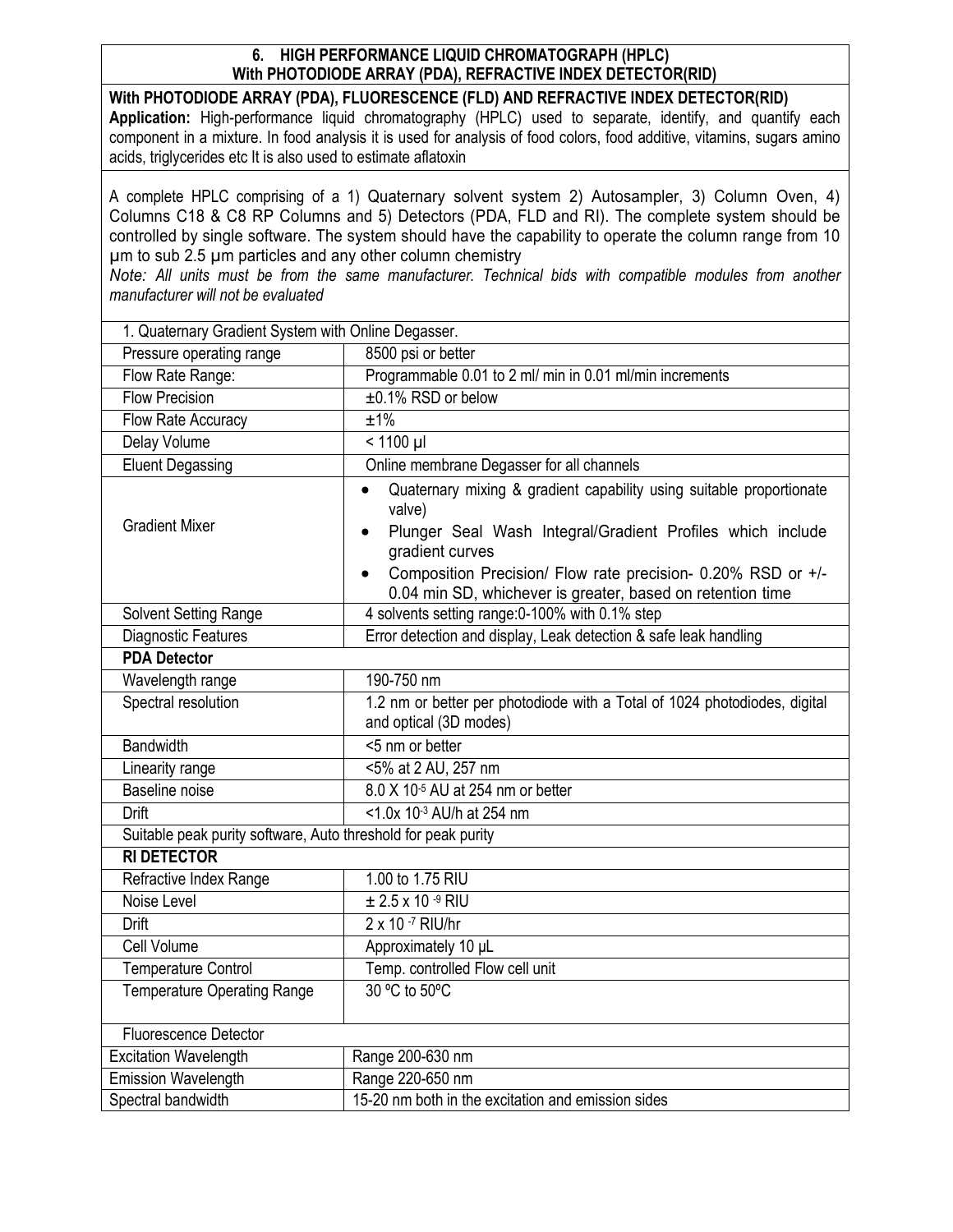| Wavelength accuracy                           | should be $+/- 2$ nm                                                                                                                                                                                                                                                                                                                                                                                                                                                                                                                                                                                                                                                                                                                                                                                                                                                                                                                                                                                                     |
|-----------------------------------------------|--------------------------------------------------------------------------------------------------------------------------------------------------------------------------------------------------------------------------------------------------------------------------------------------------------------------------------------------------------------------------------------------------------------------------------------------------------------------------------------------------------------------------------------------------------------------------------------------------------------------------------------------------------------------------------------------------------------------------------------------------------------------------------------------------------------------------------------------------------------------------------------------------------------------------------------------------------------------------------------------------------------------------|
| Repeatability                                 | should be $+$ 0.2nm                                                                                                                                                                                                                                                                                                                                                                                                                                                                                                                                                                                                                                                                                                                                                                                                                                                                                                                                                                                                      |
| Sensitivity                                   | should be $S/N > 550$ (Raman Spectrum of $H_2O$ ) as per ASTM Method                                                                                                                                                                                                                                                                                                                                                                                                                                                                                                                                                                                                                                                                                                                                                                                                                                                                                                                                                     |
| Data Acquisition range                        | should be up to 80 HZ Cell volume should be < 3 micro liter                                                                                                                                                                                                                                                                                                                                                                                                                                                                                                                                                                                                                                                                                                                                                                                                                                                                                                                                                              |
| Pressure                                      | limit up to 500 psi                                                                                                                                                                                                                                                                                                                                                                                                                                                                                                                                                                                                                                                                                                                                                                                                                                                                                                                                                                                                      |
| <b>Column Oven with preheating capability</b> |                                                                                                                                                                                                                                                                                                                                                                                                                                                                                                                                                                                                                                                                                                                                                                                                                                                                                                                                                                                                                          |
| Temperature range                             | 10 to 85° C                                                                                                                                                                                                                                                                                                                                                                                                                                                                                                                                                                                                                                                                                                                                                                                                                                                                                                                                                                                                              |
| For column length                             | Must accommodate up to 300 mm length columns                                                                                                                                                                                                                                                                                                                                                                                                                                                                                                                                                                                                                                                                                                                                                                                                                                                                                                                                                                             |
| No of Columns<br>accommodated                 | 2 or more                                                                                                                                                                                                                                                                                                                                                                                                                                                                                                                                                                                                                                                                                                                                                                                                                                                                                                                                                                                                                |
| <b>Temperature Stability</b>                  | $\pm$ 0.1 °C of set temperature                                                                                                                                                                                                                                                                                                                                                                                                                                                                                                                                                                                                                                                                                                                                                                                                                                                                                                                                                                                          |
| Cooling system                                | Peltier based or equivalent technology                                                                                                                                                                                                                                                                                                                                                                                                                                                                                                                                                                                                                                                                                                                                                                                                                                                                                                                                                                                   |
| <b>Auto sampler</b>                           |                                                                                                                                                                                                                                                                                                                                                                                                                                                                                                                                                                                                                                                                                                                                                                                                                                                                                                                                                                                                                          |
| <b>Injection Mode</b>                         | Total vol. Inj / Variable Inj method                                                                                                                                                                                                                                                                                                                                                                                                                                                                                                                                                                                                                                                                                                                                                                                                                                                                                                                                                                                     |
| <b>Injection Volume Range</b>                 | 0.1-100 µl (Standard)                                                                                                                                                                                                                                                                                                                                                                                                                                                                                                                                                                                                                                                                                                                                                                                                                                                                                                                                                                                                    |
| Sample Capacity                               | >80 x 2 ml/1.5 ml vials                                                                                                                                                                                                                                                                                                                                                                                                                                                                                                                                                                                                                                                                                                                                                                                                                                                                                                                                                                                                  |
| <b>Injection Precision</b>                    | <0.5% RSD or better                                                                                                                                                                                                                                                                                                                                                                                                                                                                                                                                                                                                                                                                                                                                                                                                                                                                                                                                                                                                      |
| Carry over                                    | 0.005% from previous injection                                                                                                                                                                                                                                                                                                                                                                                                                                                                                                                                                                                                                                                                                                                                                                                                                                                                                                                                                                                           |
| <b>Tray Temperature</b>                       | $4 - 40 °C$                                                                                                                                                                                                                                                                                                                                                                                                                                                                                                                                                                                                                                                                                                                                                                                                                                                                                                                                                                                                              |
| <b>Operating Range</b>                        |                                                                                                                                                                                                                                                                                                                                                                                                                                                                                                                                                                                                                                                                                                                                                                                                                                                                                                                                                                                                                          |
| Accessories                                   | One each of the following                                                                                                                                                                                                                                                                                                                                                                                                                                                                                                                                                                                                                                                                                                                                                                                                                                                                                                                                                                                                |
| <b>HPLC Columns</b>                           | 1. $C8 = 250 \times 4.6 \times 5 \mu m$<br>2. $C18 = 250 \times 4.6 \times 5 \mu m$<br>3. Cyanopropyl = $250 \times 4.6 \times 5 \mu m$<br>4. Amide = $250 \times 4.6 \times 5 \mu m$<br>5. Phenyl = $250 \times 4.6 \times 5 \mu m$<br>Silica = $250 \times 4.6 \times 5 \mu m$<br>6.<br>All columns must be supplied with respective guard column (2nos each)<br>and holder                                                                                                                                                                                                                                                                                                                                                                                                                                                                                                                                                                                                                                            |
| Accessories<br>to be supplied                 | Sample Vials 100 numbers with 1.5 ml or greater.<br>$\bullet$<br>Stainless Steel Ultra Sonic bath with the capacity of 5 L or more, with<br>Time setting (min) 1-30min or continuous operation with LED and Push<br>button (Should be IP 33 Protection class) for sonication of spare parts<br>as well as solvents.<br>Mobile phase filter assembly (2 L) for aqueous and organic solvent:<br>Aqueous and organic solvent compatible membranes 0.22 microns<br>100 numbers each<br>Oil free vacuum pump (1 no.) with 4 bar pressures or better should be<br>Neoprene diaphragm based.<br>Fittings, Frits, ferules and Tubing's<br>$\bullet$<br>Tubing cutter (2 no.)<br>$\bullet$<br>Solvent bottles (12 no. each 1000 ml capacity)<br>$\bullet$<br>Solvent filters (Glass & SS both, 08 no. each)<br>$\bullet$<br>Compatible Manual syringes -10 µl, 20 µl, 50 µl (02 no. each)<br>$\bullet$<br>Standards for calibration: Anthracene (99.9%) and Caffeine (99.9 %):<br>One gram each.<br>Spare lamps for each detector |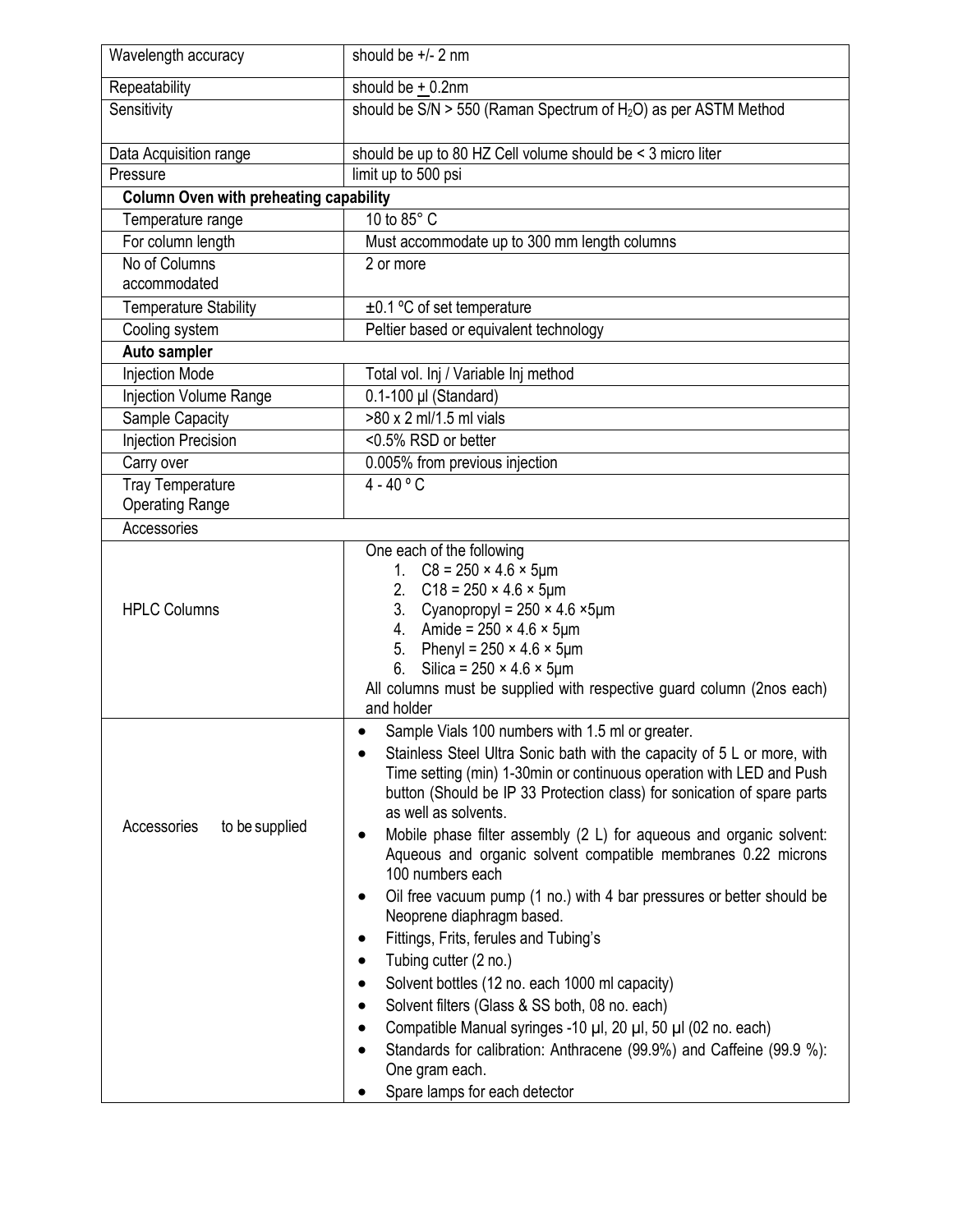|                                                            | Consumables required for each detector must be provided                                                                                                                                                                                                                                                                             |
|------------------------------------------------------------|-------------------------------------------------------------------------------------------------------------------------------------------------------------------------------------------------------------------------------------------------------------------------------------------------------------------------------------|
| Software and Hardware                                      | Complete system and software configuration must be 21 CFR Part 11<br>compliant. Software: Database version software with multitasking and<br>capable of performing the following functions: Control the system, acquire,<br>store, process and reproduce the data. It must be able to control all the<br>devices from same software |
| <b>PC</b> with Printer                                     | Branded PC system Full HD Monitor, Processor: Intel core i5 or better,<br>Operating system: Windows 10 Professional or better, Screen Size: 22-<br>23", RAM: 8 GB, Hard disk Drive size: 1 TB or more, Keyboard and Mouse<br>Printer -Reputed brand -B/W - duplex- laser- legal, A4 - 1200dpi-up to 21<br>ppm-capacity              |
| Training                                                   | The supplier will have to carry out successful Installation at the laboratory<br>premises (where ever the system has to be installed) and provide on-site<br>10 days comprehensive operation and application training from date of<br>installation                                                                                  |
| <b>UPS</b>                                                 | Suitable true on - line UPS (5 KVA) to support the instrument back up for<br>60 mins.                                                                                                                                                                                                                                               |
| Operating<br>manuals,<br>service<br>manuals, other manuals | Should provide:-<br>User, technical and maintenance manuals in English language List of<br>procedures required for local calibration and routine maintenance service<br>and operation manuals to be provided Advanced maintenance tasks<br>documentation, if any.                                                                   |
| Supplier/ Manufacturer                                     | Should be FDA/CE/BIS approved product.<br>$\bullet$<br>Electrical safety conforms to the standards for electrical safety IEC<br>$\bullet$<br>60601- General requirements (or equivalent IS/ International Standard)<br>All suppliers must submit a copy of catalogue showing technical<br>$\bullet$<br>specifications.              |
| Warranty                                                   | Minimum three years comprehensive onsite warranty with one Preventive<br>Maintenance from the date of installation and commissioning every year.<br>Warranty to be provided by OEM/Manufacturer.                                                                                                                                    |
| IQ/PQ/OQ                                                   | On site IQ, OQ of instrument along with document to be provided &<br>supplier to assist till satisfactory PQ of instrument                                                                                                                                                                                                          |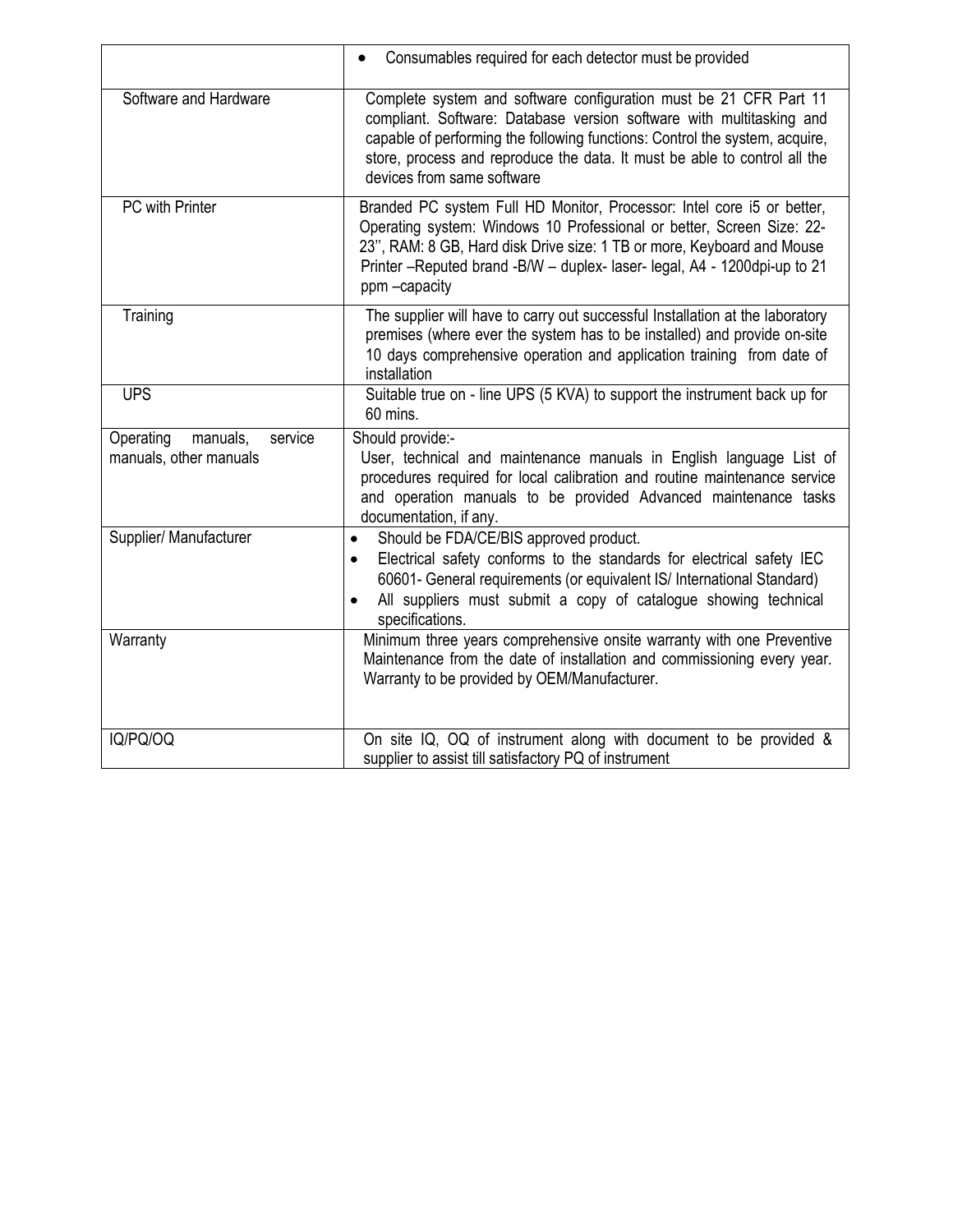## **7. INDUCTIVELY COUPLED PLASMA MASS SPECTROMETER With Microwave Digestion System**

**Application:** Inductively coupled plasma mass spectrometry(ICP-MS) is used detect metals and several nonmetals in a diverse range of food matrices at higher concentration, trace and ultra-trace (ppm, ppb, & ppt ) levels It can detect different isotopes of the same element, which makes it a versatile tool in Isotopic labelling

| <b>Specification</b> | Requirement                                                                                                                                                                                                                                                                                                                                                                                                                                                                                                                                              |
|----------------------|----------------------------------------------------------------------------------------------------------------------------------------------------------------------------------------------------------------------------------------------------------------------------------------------------------------------------------------------------------------------------------------------------------------------------------------------------------------------------------------------------------------------------------------------------------|
| System               | The system should have<br>Computer controlled fully automatic ICP-MS system<br>$\bullet$<br>Simultaneous multi-elemental analysis in ppm, ppb and ppt levels with<br>required sensitivity and stability of diverse range of food and water<br>samples<br>The system should be a space saving, compact model that can fit into<br>allocated lab space with all the sub-systems and accessories.<br>Corrosion-resistant exteriors should be provided<br>٠<br>Model number of the equipment proposed to be supplied to be clearly<br>$\bullet$<br>mentioned |
| Sample Introduction  | The system should have                                                                                                                                                                                                                                                                                                                                                                                                                                                                                                                                   |
| system               | a. Nebulizer: Concentric Micro mist Nebulizer or Cyclonic glass spray<br>chamber with low sample flow rate                                                                                                                                                                                                                                                                                                                                                                                                                                               |
|                      | b. Spray Chamber: Peltier cooled spray chamber with an operating temp<br>range from -5°C to +20°C to handle wide range of organic solvents                                                                                                                                                                                                                                                                                                                                                                                                               |
|                      | c. System should come with Ar gas dilution accessory to handle samples<br>containing TDS of ≥25                                                                                                                                                                                                                                                                                                                                                                                                                                                          |
|                      | d. Peristaltic pump: Low pulsation high precision peristaltic pump with<br>minimum of Four separate channels which can be controlled through the<br>software.                                                                                                                                                                                                                                                                                                                                                                                            |
|                      | e. The system should have at least three dedicated gas channels to use<br>varied collision/ reactions gases like He, O2, NH3, etc for effective<br>removal of interferences in challenging sample matrices. Each gas<br>should be supplied through a dedicated gas line from the cylinder with<br>99.999% purity                                                                                                                                                                                                                                         |
| Plasma               | 1.RF Generator:                                                                                                                                                                                                                                                                                                                                                                                                                                                                                                                                          |
|                      | a. Computer controlled Radio Frequency Generator (Solid State): operating<br>between 27/34 or 40 MHz Impedance Matching: Auto-tuning to get<br>maximum coupling efficiency                                                                                                                                                                                                                                                                                                                                                                               |
|                      | b. RF range from 500-1600 watts (or more) variable capability for efficient<br>and superior ionization when changed from aqueous samples to organic<br>samples with automatic impedance matching. RF Generator:<br>2. Torch:                                                                                                                                                                                                                                                                                                                             |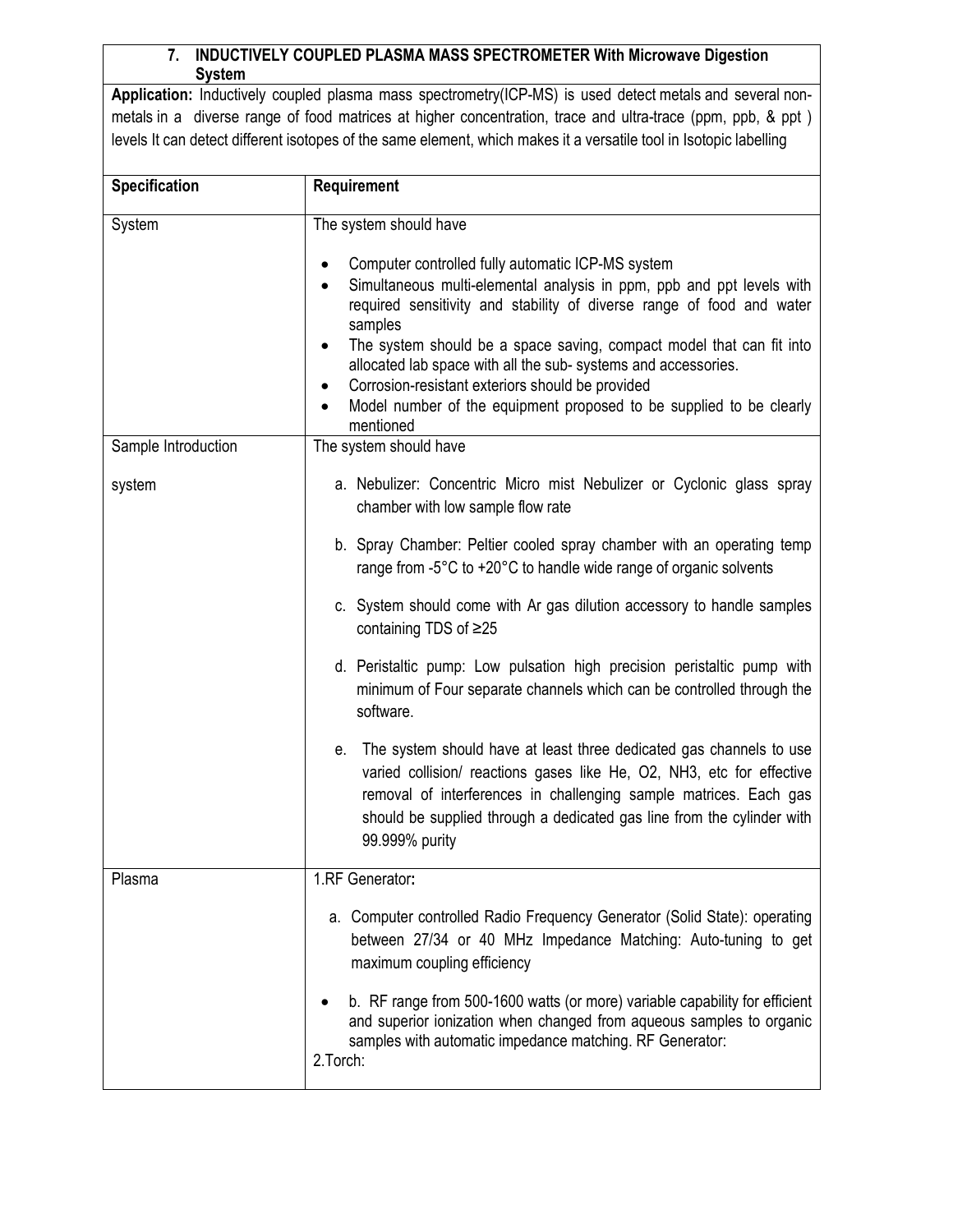|                          | Easy mountable single piece quartz torch with shield torch                                                                                                                                                                                                                                                                                                                                                                                                                                                                                                                                                                                                                                                                                                                                                                                                                                                                                                                                                                                                                                                                                                                                                     |
|--------------------------|----------------------------------------------------------------------------------------------------------------------------------------------------------------------------------------------------------------------------------------------------------------------------------------------------------------------------------------------------------------------------------------------------------------------------------------------------------------------------------------------------------------------------------------------------------------------------------------------------------------------------------------------------------------------------------------------------------------------------------------------------------------------------------------------------------------------------------------------------------------------------------------------------------------------------------------------------------------------------------------------------------------------------------------------------------------------------------------------------------------------------------------------------------------------------------------------------------------|
|                          | a. Torch movement should allow for complete computer-control and auto<br>tunable in x-y-z directions with independent movements in the three<br>directions.                                                                                                                                                                                                                                                                                                                                                                                                                                                                                                                                                                                                                                                                                                                                                                                                                                                                                                                                                                                                                                                    |
|                          | b. Provision for Auto-alignment of the torch after routine maintenance with a<br>reproducibility better than 0.1 mm in x-y-z directions                                                                                                                                                                                                                                                                                                                                                                                                                                                                                                                                                                                                                                                                                                                                                                                                                                                                                                                                                                                                                                                                        |
|                          | 3 Plasma Gas Control:                                                                                                                                                                                                                                                                                                                                                                                                                                                                                                                                                                                                                                                                                                                                                                                                                                                                                                                                                                                                                                                                                                                                                                                          |
|                          | Should have at least 3 Mass Flow Controllers (AMFC) or equivalent PC<br>Controller for control plasma, auxiliary makeup, carrier gases. Gases used<br>should be controlled with mass flow controller and fully computer<br>controlled.<br>Argon gas dilutor or equivalent technology must be quoted along with the<br>main instrument.                                                                                                                                                                                                                                                                                                                                                                                                                                                                                                                                                                                                                                                                                                                                                                                                                                                                         |
| Ion Extraction Interface | The system should have                                                                                                                                                                                                                                                                                                                                                                                                                                                                                                                                                                                                                                                                                                                                                                                                                                                                                                                                                                                                                                                                                                                                                                                         |
|                          | The system should have                                                                                                                                                                                                                                                                                                                                                                                                                                                                                                                                                                                                                                                                                                                                                                                                                                                                                                                                                                                                                                                                                                                                                                                         |
|                          | a. Standard sample and skimmer cones with suitable orifice diameters to<br>suit all application and to prevent clogging and minimize signal drift. It<br>should be easily mountable and dismountable.                                                                                                                                                                                                                                                                                                                                                                                                                                                                                                                                                                                                                                                                                                                                                                                                                                                                                                                                                                                                          |
|                          | b. Scope of supply of standard (Nickel) and optional (Platinum) cones<br>should be clearly specified. (for any alternate material, bidder would need<br>to prove sensitivity)                                                                                                                                                                                                                                                                                                                                                                                                                                                                                                                                                                                                                                                                                                                                                                                                                                                                                                                                                                                                                                  |
|                          | Lens/ extraction cones or equivalent should be easy to maintain<br>C.                                                                                                                                                                                                                                                                                                                                                                                                                                                                                                                                                                                                                                                                                                                                                                                                                                                                                                                                                                                                                                                                                                                                          |
| Ion Focusing System      | The system should have                                                                                                                                                                                                                                                                                                                                                                                                                                                                                                                                                                                                                                                                                                                                                                                                                                                                                                                                                                                                                                                                                                                                                                                         |
|                          | . Ion focusing system with efficient mechanism for removing all neutrals<br>and photons from the lon path.<br>. Cell offering three modes of operation: Standard Mode, Collision Cell<br>Mode and Reaction. Should have the flexibility to run all three modes<br>in single run.<br>· Switching of reaction and collision gases will be through software and<br>automated. Unit will have the flexibility of applying both (collision, and<br>reaction) gases using single method for removal of interferences.<br>Mass Cut off facility or equivalent technology should be there to<br>remove unwanted polyatomic interferences formed due to free atoms.<br>• A reaction cell should be provided for poly atomic interference removal<br>with Helium, Oxygen, Hydrogen & NH <sub>3</sub> and methane with a dedicated<br>gas line should be there.<br>. Vendor should attach international published application notes for Arsenic<br>analysis as per FSSR (2011), EU/USFDA where He/H2/O2 or any<br>other suitable gas is used to remove interference for As analysis<br>. Reaction cell assembly and quadrupole/octupole/hexapole assembly (if<br>requires cleaning any time in lifetime) should be quoted |
| Quadrupole Assembly      | The system should have                                                                                                                                                                                                                                                                                                                                                                                                                                                                                                                                                                                                                                                                                                                                                                                                                                                                                                                                                                                                                                                                                                                                                                                         |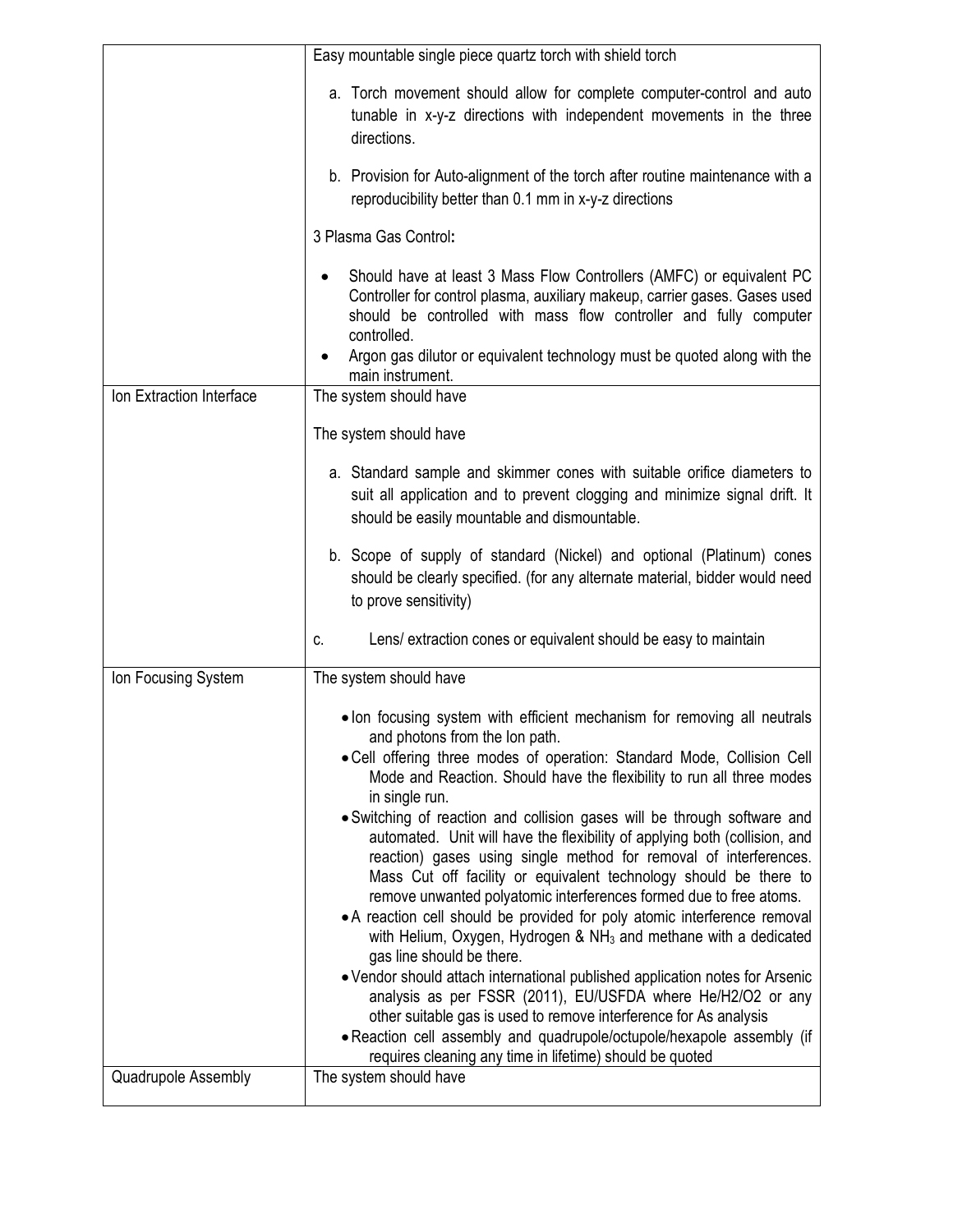|                                   | Quadrupole Mass Analyzer: A quadrupole mass analyzer to provide<br>а.<br>effective ion transmission, superior resolution and abundance<br>sensitivity.                                                                                                                                                                                                                                                                                                                                                                |
|-----------------------------------|-----------------------------------------------------------------------------------------------------------------------------------------------------------------------------------------------------------------------------------------------------------------------------------------------------------------------------------------------------------------------------------------------------------------------------------------------------------------------------------------------------------------------|
|                                   | Mass range: 5-260 amu or above<br>b.                                                                                                                                                                                                                                                                                                                                                                                                                                                                                  |
|                                   | RF Frequency: Fully Digital RF generator with frequency 2-3 MHz<br>c.                                                                                                                                                                                                                                                                                                                                                                                                                                                 |
|                                   | Abundance sensitivity:<br>d.                                                                                                                                                                                                                                                                                                                                                                                                                                                                                          |
|                                   | Low Mass Side: $\leq$ 5 x 10-7<br>T.<br>High Mass side: $\leq 1 \times 10-7$<br>Ш.<br>Scan Speed: Greater than >3000 amu/s<br>g.                                                                                                                                                                                                                                                                                                                                                                                      |
|                                   | Mass stability: $\leq \pm 0.05$ amu over 8 hours of continuous operation.<br>h.                                                                                                                                                                                                                                                                                                                                                                                                                                       |
|                                   | Resolution: Variable from 0.5 u to 1.0 u or better for whole mass range<br>i.                                                                                                                                                                                                                                                                                                                                                                                                                                         |
| Ion Detector assembly             | The system should have                                                                                                                                                                                                                                                                                                                                                                                                                                                                                                |
|                                   | Solid State dual stage dynode discrete over 10 orders or more<br>а.<br>magnitude of linear dynamic range in a single continuous scan<br>Should be unique log amplifier circuit, features a high-speed analog<br>b.<br>mode for transient signals and a true ten orders dynamic range.<br>c) Minimum Dwell Time 100 $\mu$ s and Integration Time of 100 $\mu$ s (in both<br>C.<br>pulse count and analog modes) each respectively.<br>Dual-stage detector assembly should come as a standard with the<br>d.<br>system. |
| Vacuum System                     | The system should have                                                                                                                                                                                                                                                                                                                                                                                                                                                                                                |
|                                   | Efficient vacuum system with turbo molecular pump and single external<br>а.<br>rotary pump for fast pump down and simple maintenance.<br>In the event of vacuum failure, the entire vacuum system is to be<br>b.<br>automatically back-filled by inert gas or appropriate technology to<br>preserve the cleanliness of the system or an alternate system                                                                                                                                                              |
| <b>Performance Specifications</b> | Guaranteed sensitivity specifications will be considered (To be demonstrated<br>during Demo): Typical sensitivity values will not be considered                                                                                                                                                                                                                                                                                                                                                                       |
|                                   | a. Should be able to analyze Sn, Ni, Cu, Zn, Ba, Sb, Ni, B, Ag, Mg, Ca,<br>Na, As, Cd, Cr, Hg, Pb, Se, Fe (but not limited to these elements) at a<br>concentration of 0.05ppb with RSD of <5% at standard conditions.                                                                                                                                                                                                                                                                                                |
|                                   | b. Oxide ratio (%) CeO/Ce< 2 % (with Peltier cooler) or <3% (without<br>Peltier cooler)                                                                                                                                                                                                                                                                                                                                                                                                                               |
|                                   | c. Double charged ratio $<$ 3 %                                                                                                                                                                                                                                                                                                                                                                                                                                                                                       |
|                                   | d. Isotope-ratio Precision: 1% RSD                                                                                                                                                                                                                                                                                                                                                                                                                                                                                    |
| <b>Water Chiller</b>              | The system should have a coolant-based suitable re-circulating chiller changer<br>of internationally reputed company for plasma component cooling.                                                                                                                                                                                                                                                                                                                                                                    |
| Auto Sampler                      | The system should have                                                                                                                                                                                                                                                                                                                                                                                                                                                                                                |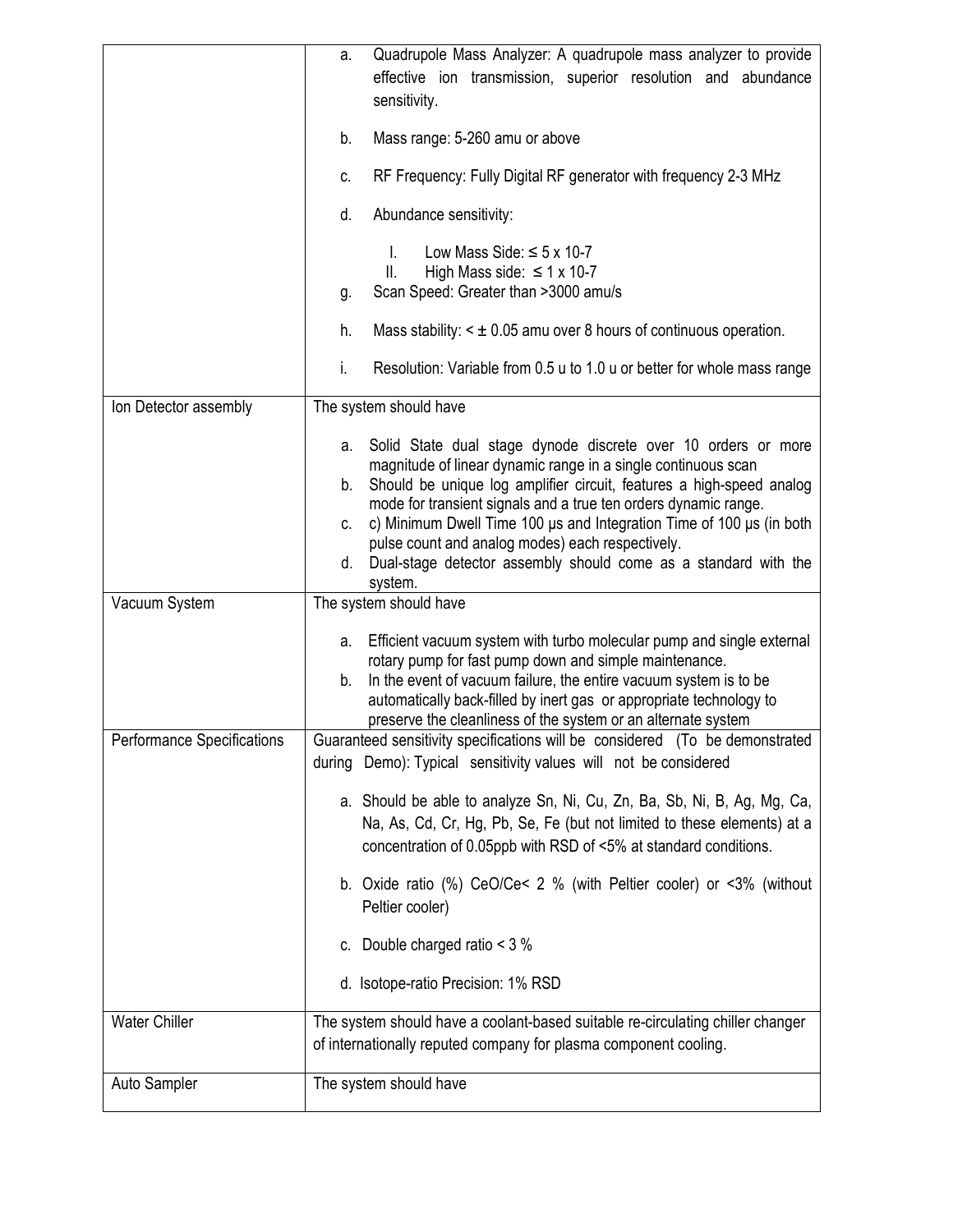|                         | Highly effective auto sampler compatible with operation along with ICP-<br>MS without user intervention.<br>Auto sampler with minimum 200 vials holding capacity with 500 nos. of<br>٠                                                                                                                                                                                                             |  |  |  |  |  |  |
|-------------------------|----------------------------------------------------------------------------------------------------------------------------------------------------------------------------------------------------------------------------------------------------------------------------------------------------------------------------------------------------------------------------------------------------|--|--|--|--|--|--|
|                         | 15 ml capacity tubes (as consumable).<br>Programmable complete with inert PTFE coated probe with PTFE inner                                                                                                                                                                                                                                                                                        |  |  |  |  |  |  |
|                         | tubing.<br>All accessories, racks, bottles, tubing assembly, waste container, dust<br>cover etc.                                                                                                                                                                                                                                                                                                   |  |  |  |  |  |  |
| System Controller and   | The system should have                                                                                                                                                                                                                                                                                                                                                                             |  |  |  |  |  |  |
| <b>Operating System</b> | a. Software control for automatic data acquisition and processing.                                                                                                                                                                                                                                                                                                                                 |  |  |  |  |  |  |
|                         | b. Mass spectrometer tuning and calibration auto and manual                                                                                                                                                                                                                                                                                                                                        |  |  |  |  |  |  |
|                         | c. Data Validation (IQ/OQ/PQ for Software)                                                                                                                                                                                                                                                                                                                                                         |  |  |  |  |  |  |
|                         | d. Self-diagnostics with option to set routine maintenance check alerts to<br>raise alarms when preventive maintenance is due.                                                                                                                                                                                                                                                                     |  |  |  |  |  |  |
|                         | e. Multi element analysis capability                                                                                                                                                                                                                                                                                                                                                               |  |  |  |  |  |  |
|                         | Isotope ratio and dilution                                                                                                                                                                                                                                                                                                                                                                         |  |  |  |  |  |  |
|                         | g. Cool Plasma or other facility to eliminate polyatomic interferences.                                                                                                                                                                                                                                                                                                                            |  |  |  |  |  |  |
|                         | h. Remote diagnostics                                                                                                                                                                                                                                                                                                                                                                              |  |  |  |  |  |  |
|                         | Software should control plasma, MS and other accessories like auto<br>İ.<br>sampler                                                                                                                                                                                                                                                                                                                |  |  |  |  |  |  |
|                         | The system software shall support the following calibration curve fit<br>j.<br>modes for Quantitative analysis:                                                                                                                                                                                                                                                                                    |  |  |  |  |  |  |
|                         | i. Linear least squares.<br>ii. Weighted linear least Squares<br>iii.Linear forced-through-zero least squares.<br>iv.Quantitative<br>analysis including external calibration, additions<br>calibrations, method of standard additions, isotope ratios and<br>isotope dilution's and semi quantitative analysis.<br>k. On-line help with quick steps to reference entire instrument user<br>manual. |  |  |  |  |  |  |
|                         | I. The software should have data handling and data management, Data<br>security and access control with 21 CFR part 11 environment supports,<br>compliance management and customizable reporting etc.                                                                                                                                                                                              |  |  |  |  |  |  |
| PC with Printer         | Latest configuration factory set branded PC system Full HD Monitor,<br>Processor: Intel core i5 or better, Operating system: Windows 10<br>Professional or better, Screen Size: 22- 23", RAM: 8 GB, Hard disk Drive<br>size: 1 TB or more, Keyboard and Mouse                                                                                                                                      |  |  |  |  |  |  |
|                         | Printer - Reputed brand - B/W - duplex - laser - legal, A4 - 1200 dpi-up to<br>21 ppm - capacity                                                                                                                                                                                                                                                                                                   |  |  |  |  |  |  |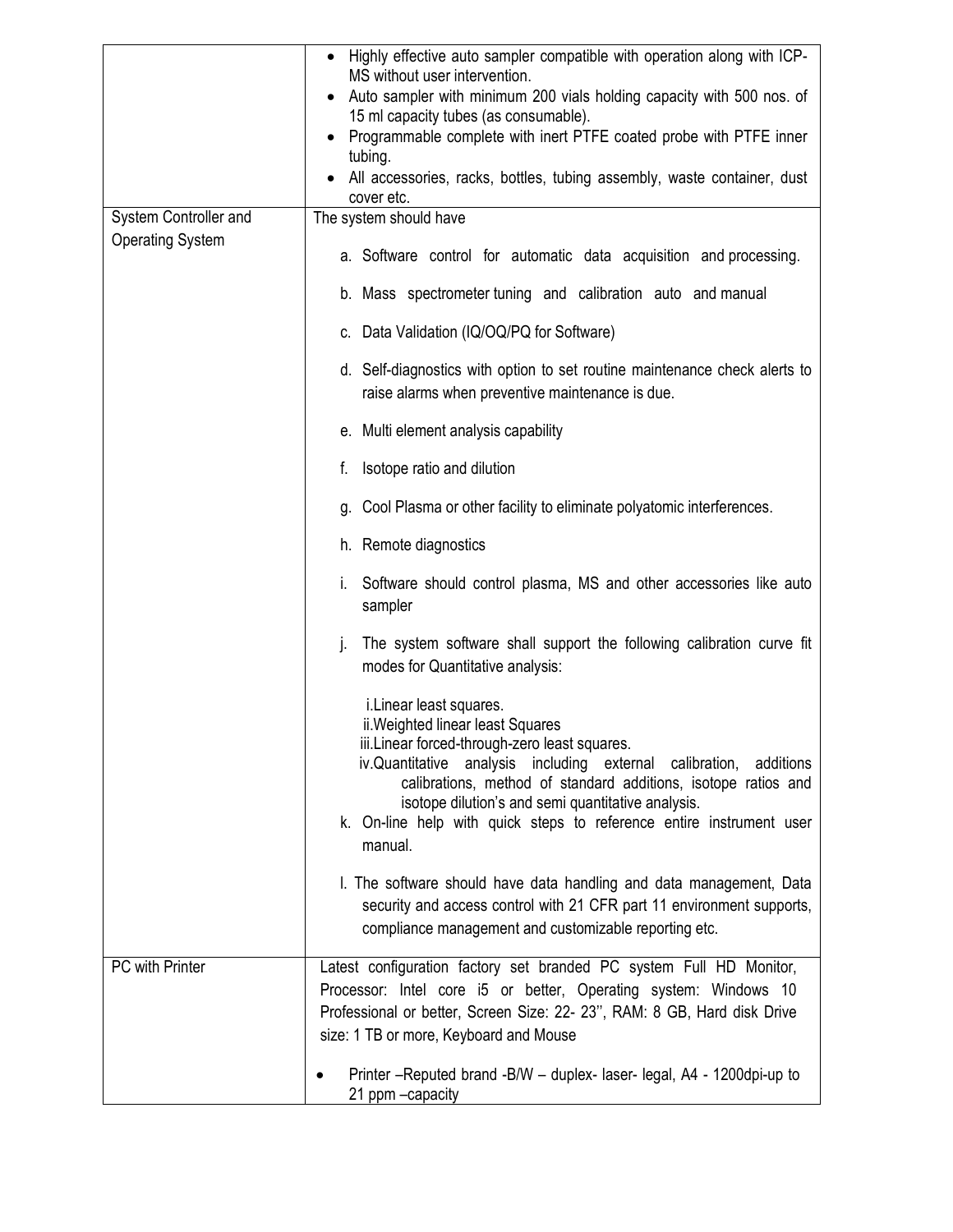| Exhaust unit                                                                                                                | Exhaust unit for the ICP-MS has to be supplied along with the System                                                                                                                                                                                                                                                                                                                                                                                                                                                                                                                                                                 |
|-----------------------------------------------------------------------------------------------------------------------------|--------------------------------------------------------------------------------------------------------------------------------------------------------------------------------------------------------------------------------------------------------------------------------------------------------------------------------------------------------------------------------------------------------------------------------------------------------------------------------------------------------------------------------------------------------------------------------------------------------------------------------------|
| Standards - Two sets<br>[One set to be provided in 1 <sup>st</sup><br>year and 2 <sup>nd</sup> set in 2 <sup>nd</sup> year] | Pure Analytical NIST traceable single element standard solutions (100 ml<br>of 1000 ppm each) for Sn, Ni, Cu, Zn, Ba, Sb, Ni, B, Ag, Mg, Ca, Na, As,<br>Cd, Cr, Hg, Pb, Se, Fe should be supplied<br>Multi element Calibration NIST traceable standards for ICP-MS - one set                                                                                                                                                                                                                                                                                                                                                         |
| Power Supply                                                                                                                | The system should have UPS (minimum 20 KVA) of suitable rating with voltage<br>regulation, spike protection and minimum 60 minutes back up for the supplied<br>equipment.                                                                                                                                                                                                                                                                                                                                                                                                                                                            |
| Startup package and Library                                                                                                 | A startup package for 100 samples                                                                                                                                                                                                                                                                                                                                                                                                                                                                                                                                                                                                    |
|                                                                                                                             | Operation kit comprising all required items pump tubing, transfer tubing, work<br>coils etc. for startup/regular operation of instrument                                                                                                                                                                                                                                                                                                                                                                                                                                                                                             |
|                                                                                                                             | Give the Detection limits (DL) chart for Sn, Ni, Cu, Zn, Ba, Sb, Ni, B, Ag, Mg,<br>Ca, Na, As, Cd, Cr, Hg, Pb, Se, Fe (but not limited to these elements. Provide<br>for as many elements as vendor can) and give the conditions at which the DLs<br>are measure.                                                                                                                                                                                                                                                                                                                                                                    |
|                                                                                                                             | Methods library for all food matrixes, related software's and user manuals to be<br>provided.                                                                                                                                                                                                                                                                                                                                                                                                                                                                                                                                        |
|                                                                                                                             | All Calibration certificates for ISO 17025 accredited laboratory                                                                                                                                                                                                                                                                                                                                                                                                                                                                                                                                                                     |
| Training<br>Spares and Accessories                                                                                          | The supplier will have to carry out successful Installation at the laboratory<br>premises (where ever the system has to be installed) and provide on-site 10<br>days comprehensive operation and application training from date of installation<br>The following Items, but not limited to, has to be supplied along with the                                                                                                                                                                                                                                                                                                        |
|                                                                                                                             | equipment<br>Peristaltic pump tubing-sample intake - 100 No's<br>Peristaltic pump tubing-Drain - 100 No's<br>Tubing - Auto Sampler to Peristaltic Pump - 25 No's<br>Micro mist nebulizer - 5 No's<br>$\bullet$<br>Plasma Torch - 5 No's<br>$\bullet$<br>Ni Sampling Cone - 4 No's and Pt Sampling Cone - 2 No's<br>Ni Skimmer Cone - 4 No's and Pt Skimmer Cone - 2 No's<br>$\bullet$<br>Hyper skimmer cones/extraction system for HF digested sample.<br>$\bullet$                                                                                                                                                                  |
|                                                                                                                             | Vacuum Pump oils for warranty period<br>$\bullet$<br>Argon Gas Cylinders-6<br>$\bullet$<br>Gas cylinder for Collision cell gases - Helium-1<br>Gas cylinder for Reaction cell gases -Oxygen, Hydrogen & Ammonia<br>(>99.99 % mixed or pure as per system requirement), whichever is<br>applicable for individual system for elimination of interference species<br>along with 3 stage Gas pressure regulators for each cylinder.<br>Gas purification panel for Argon/Oxygen/Helium & Hydrogen as per<br>hardware requirement with appropriate plumbing.<br>Optional: Any other accessory as felt required for the proper functioning |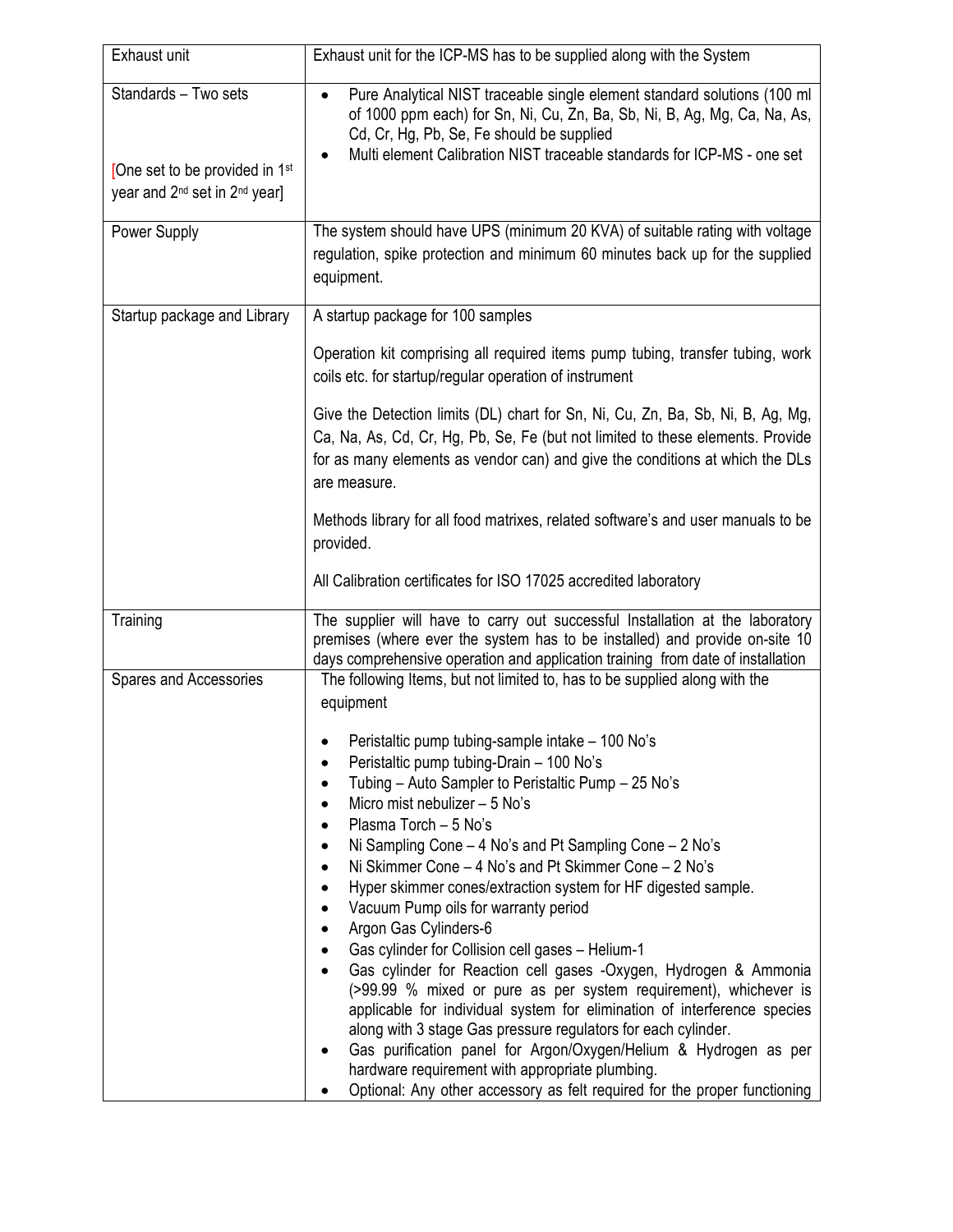|                                  | of the equipment.                                                                                                                               |  |  |  |
|----------------------------------|-------------------------------------------------------------------------------------------------------------------------------------------------|--|--|--|
| <b>UPS</b>                       | The system should have UPS (minimum 20 KVA) of suitable rating with voltage                                                                     |  |  |  |
|                                  | regulation, spike protection and minimum 60 minutes back up for the supplied                                                                    |  |  |  |
|                                  | equipment.                                                                                                                                      |  |  |  |
| Microwave Digestion System (MDS) |                                                                                                                                                 |  |  |  |
| General                          | The instrument should have a superior pressure venting which is not                                                                             |  |  |  |
|                                  | temperature dependent so as to prevent any loss of volatile metals and should                                                                   |  |  |  |
|                                  | have homogeneous microwave field to avoid sample burning                                                                                        |  |  |  |
|                                  |                                                                                                                                                 |  |  |  |
| System                           | Microwave digestion system should have temperature and pressure control<br>mechanism.                                                           |  |  |  |
|                                  | The system should be software controlled. Different types of rotors available for                                                               |  |  |  |
|                                  | the digestion of the different type samples should also be quoted.                                                                              |  |  |  |
|                                  | Necessary consumables and maintenance parts should also be quoted to run                                                                        |  |  |  |
|                                  | instrument trouble free                                                                                                                         |  |  |  |
| <b>Instrument Design</b>         | The system should be a standalone work station and should have                                                                                  |  |  |  |
|                                  | The System should have the feature of simply choose a method and it                                                                             |  |  |  |
|                                  | automatically recognizes the vessel type, counts the vessels and                                                                                |  |  |  |
|                                  | determines all of the parameters necessary for a fast, complete digestion<br>Should have provision that user can set the desired parameters for |  |  |  |
|                                  | digestion                                                                                                                                       |  |  |  |
|                                  | Should have Automatic Microwave power application depending on the<br>load                                                                      |  |  |  |
|                                  | Auto sensing of temperature and pressure inside the vessel                                                                                      |  |  |  |
|                                  | Be capable of processing different amounts of samples (from 0.3 g up to 1                                                                       |  |  |  |
|                                  | g per vessel/) in the same run assuring the same conditions of<br>temperature and pressure                                                      |  |  |  |
| Display                          | The Instrument should have the high-resolution, colour touch screen, acid                                                                       |  |  |  |
|                                  | resistant, LED/LCD screen should serve as controller and display                                                                                |  |  |  |
|                                  | Should provide training videos for sample preparation vessel assembly, system                                                                   |  |  |  |
|                                  | use, and maintenance                                                                                                                            |  |  |  |
|                                  | Should have Data management - Easy access to stored methods, real-                                                                              |  |  |  |
|                                  | time data and results of past runs                                                                                                              |  |  |  |
|                                  | Should be able to display the detailed methods, graphs of temperature and                                                                       |  |  |  |
|                                  | power against time and temperature of individual vessels.                                                                                       |  |  |  |
| Interlocks                       | The system should have good interlocking system for safety and cavity door.                                                                     |  |  |  |
| Rotor & Vessel Assembly          | High pressure and high temperature rotor with at least 16 PTFE vessels or more                                                                  |  |  |  |
|                                  | Vessels on the rotor should be segmented for easy use.                                                                                          |  |  |  |
|                                  |                                                                                                                                                 |  |  |  |
|                                  | Maximum Temperature capacity of vessel up to 300 °C                                                                                             |  |  |  |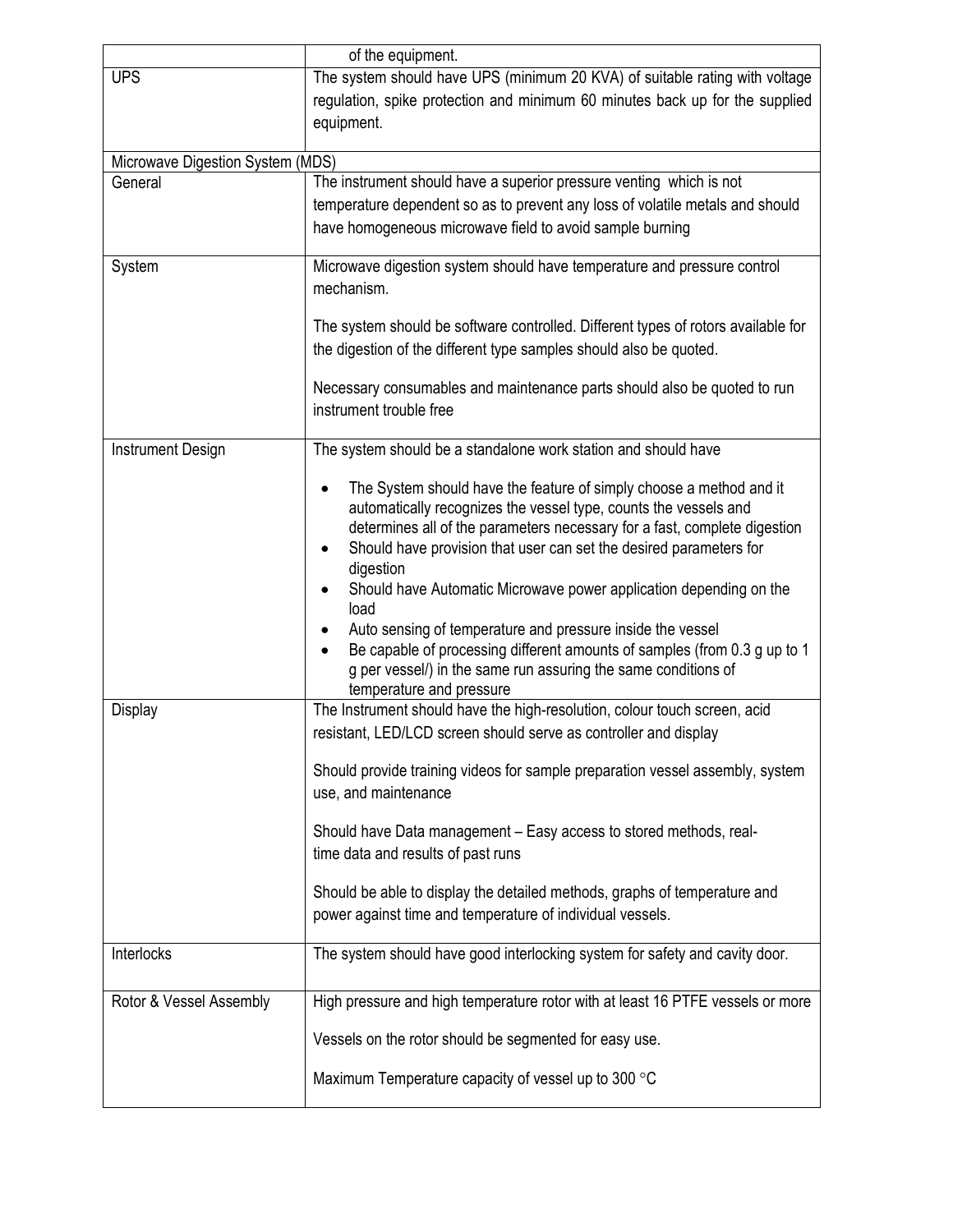|                   | Pressure capacity of vessel up to 40 bar or more                                                                                                                                                                                                                                                                                                                                                                                                                                                                                                                                                                                                                                                                                                                                                                                                                       |  |  |  |  |  |  |
|-------------------|------------------------------------------------------------------------------------------------------------------------------------------------------------------------------------------------------------------------------------------------------------------------------------------------------------------------------------------------------------------------------------------------------------------------------------------------------------------------------------------------------------------------------------------------------------------------------------------------------------------------------------------------------------------------------------------------------------------------------------------------------------------------------------------------------------------------------------------------------------------------|--|--|--|--|--|--|
|                   | Vessel volume: offered vessels should be able to handle volumes as minimum<br>as 3 ml, 10 ml, 15 ml & 25ml                                                                                                                                                                                                                                                                                                                                                                                                                                                                                                                                                                                                                                                                                                                                                             |  |  |  |  |  |  |
|                   | <b>Vessel Material- PTFE-TFM</b>                                                                                                                                                                                                                                                                                                                                                                                                                                                                                                                                                                                                                                                                                                                                                                                                                                       |  |  |  |  |  |  |
|                   | Every vessel must have a vent-and-reseal spring to safely release the pressure<br>in case of overpressure.                                                                                                                                                                                                                                                                                                                                                                                                                                                                                                                                                                                                                                                                                                                                                             |  |  |  |  |  |  |
|                   | Burst-disk membrane or self-releasing / continuous venting devices are not<br>suitable due to very low performance.                                                                                                                                                                                                                                                                                                                                                                                                                                                                                                                                                                                                                                                                                                                                                    |  |  |  |  |  |  |
|                   | Additional twelve numbers of vessels (of all sizes) as specified above should be<br>supplied along with the system                                                                                                                                                                                                                                                                                                                                                                                                                                                                                                                                                                                                                                                                                                                                                     |  |  |  |  |  |  |
| Magnetron         | Dual Magnetron system with rotating microwave diffuser for homogenous<br>microwave power distribution in the cavity.                                                                                                                                                                                                                                                                                                                                                                                                                                                                                                                                                                                                                                                                                                                                                   |  |  |  |  |  |  |
|                   | Microwave frequency should be 2450 MHz and installed power should be<br>1900W minimum (two magnetrons minimum 950 W each) and should provide<br>the temperature needed (300 °C) for difficult samples                                                                                                                                                                                                                                                                                                                                                                                                                                                                                                                                                                                                                                                                  |  |  |  |  |  |  |
| Microwave Cavity  | The cavity should be made of non-magnetic Rugged high-grade 316 solid steel<br>cavity/ stainless-steel housing with PTFE plasma coating applied at 350 °C for<br>corrosion resistance.<br>Also, all hardware should have 5-layer protective coating for the resistance from<br>acid, alkali and corrosive gases.                                                                                                                                                                                                                                                                                                                                                                                                                                                                                                                                                       |  |  |  |  |  |  |
|                   | The Cavity should be constructed with<br>The vessel assembly during a run should be visible from outside                                                                                                                                                                                                                                                                                                                                                                                                                                                                                                                                                                                                                                                                                                                                                               |  |  |  |  |  |  |
| Hardware & Safety | a. Instrument should have adequate safety coatings on housing to<br>prevent any corrosion in the cavity. Additional multiple ports on the<br>side walls of the microwave cavity<br>Protected against acids and solvents with polymer coating on both<br>b.<br>inner and outer surfaces<br>Self-resealing pressure responsive and explosion resistant door to<br>C.<br>ensure<br>maximum safety even in case of overpressure release<br>d.<br>Door completely made of 18/8 stainless steel with glass window.<br>e.<br>f.<br>Independent door safety interlocks to prevent microwave emission<br>Built-in exhaust system located above the microwave cavity and<br>g.<br>separated from the electronics to prevent corrosion<br>Magnetron protection from reflected microwave power<br>h.<br>Continuous and PID-controlled microwave emission at all power levels<br>i. |  |  |  |  |  |  |
| Sensors           | 1 <sub>1</sub><br>Temp sensor should be integrated in the system for monitoring &<br>controlling each vessel and cavity temp. Temperature of each vessel<br>should be displayed<br>The software should automatically reduce the microwave power in<br>2.<br>case of over temperature avoiding sample loss                                                                                                                                                                                                                                                                                                                                                                                                                                                                                                                                                              |  |  |  |  |  |  |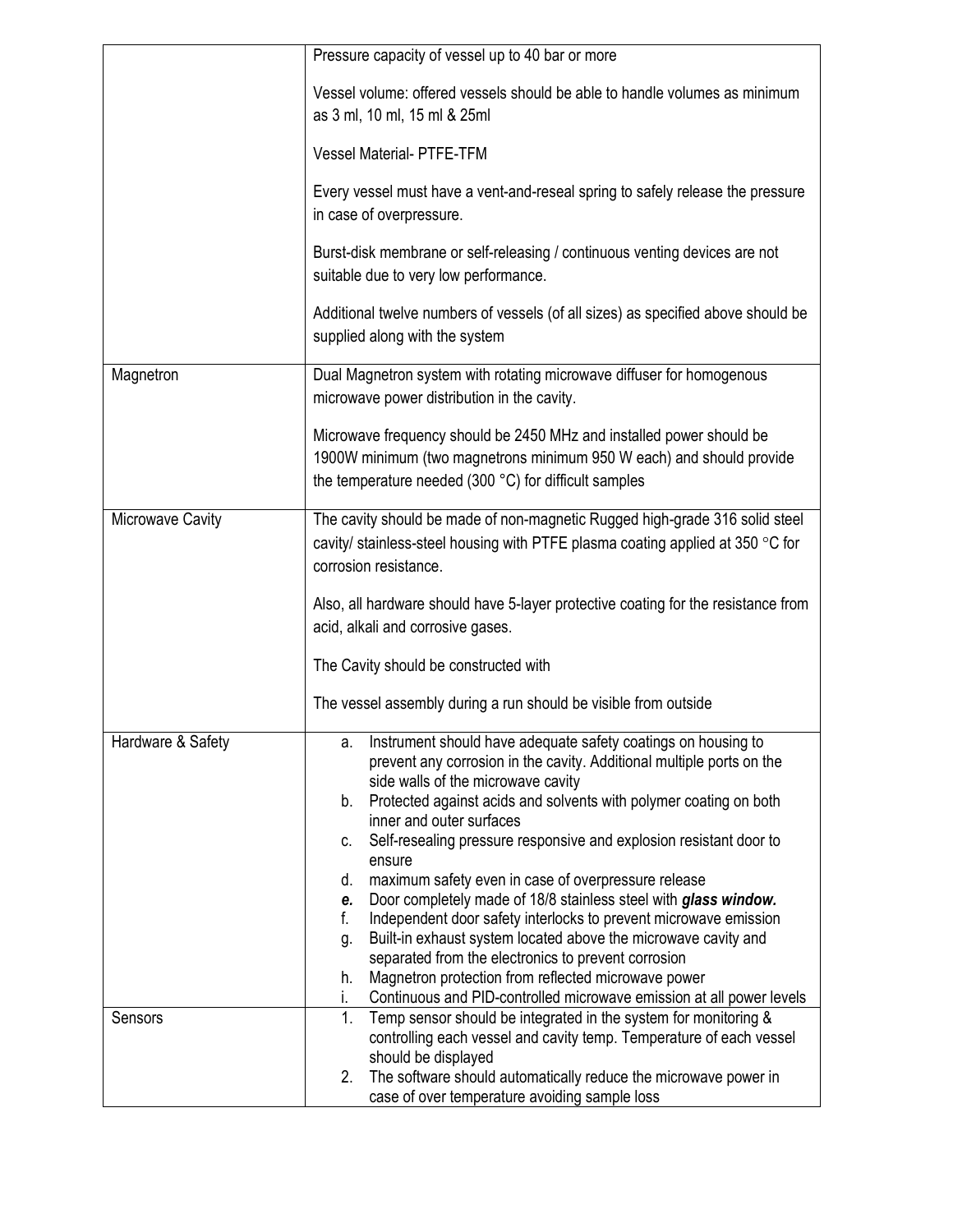|                                                                                      | 3.<br>Automatic Pressure control: should have a pressure sensor/ magnetic<br>pressure control which has a total capability of up to 500psi<br>automatically control the pressure. It should be possible to remove the<br>pressure device at a high pressure. The Vessels should act as self-<br>regulators of pressure |  |  |  |  |
|--------------------------------------------------------------------------------------|------------------------------------------------------------------------------------------------------------------------------------------------------------------------------------------------------------------------------------------------------------------------------------------------------------------------|--|--|--|--|
| Control: User interface                                                              | Software must allow the user to edit, save and run multistep unlimited number<br>of methods (minimum 2000) with atleast 20GB on board / built in memory for<br>storage of data                                                                                                                                         |  |  |  |  |
|                                                                                      | The software must control all parameter online and display temperature, time<br>and power directly on the terminal/computer.                                                                                                                                                                                           |  |  |  |  |
|                                                                                      | The control terminal should have high resolution LED/LCD Acid Resistant<br>display (minimum 18 cm (7 inch)). Touch screen                                                                                                                                                                                              |  |  |  |  |
|                                                                                      | Should have provision for manual programming storage apart from pre-<br>installed program. Continuous display of temperature and power inside the<br>reaction vessels is required                                                                                                                                      |  |  |  |  |
| Output                                                                               | One (1) parallel for external printer (HP Deskjet series)<br>1.<br>Minimum two RS-232 serial ports for connecting PC balance and<br>2.<br>service check                                                                                                                                                                |  |  |  |  |
| Operating<br>manuals,<br>service manuals, other<br>manuals for both ICPMS<br>and MDS | Should provide:-<br>User, technical and maintenance manuals in English language List of<br>procedures required for local calibration and routine maintenance service and<br>manuals to be provided Advanced<br>operation<br>maintenance<br>tasks<br>documentation, if any.                                             |  |  |  |  |
| Supplier/ Manufacturer for<br>both ICPMS and MDS                                     | Should be FDA/CE/BIS approved product.<br>$\bullet$<br>Electrical safety conforms to the standards for electrical safety IEC<br>$\bullet$<br>60601- General requirements (or equivalent IS/ International Standard)<br>All suppliers must submit a copy of catalogue showing technical<br>$\bullet$<br>specifications. |  |  |  |  |
| Warranty for both ICPMS and<br><b>MDS</b>                                            | Minimum three years comprehensive onsite warranty with one Preventive<br>Maintenance from the date of installation and commissioning every year.<br>Warranty to be provided by OEM/Manufacturer.                                                                                                                       |  |  |  |  |
| IQ/PQ/OQ for both ICPMS<br>and MDS                                                   | On site IQ, OQ of instrument along with document to be provided & supplier<br>to assist till satisfactory PQ of instrument                                                                                                                                                                                             |  |  |  |  |

2. All other terms and conditions of the RFP will remains the same.

 Sd/- (Ravinder Kumar Narula) Assistant Director (QA)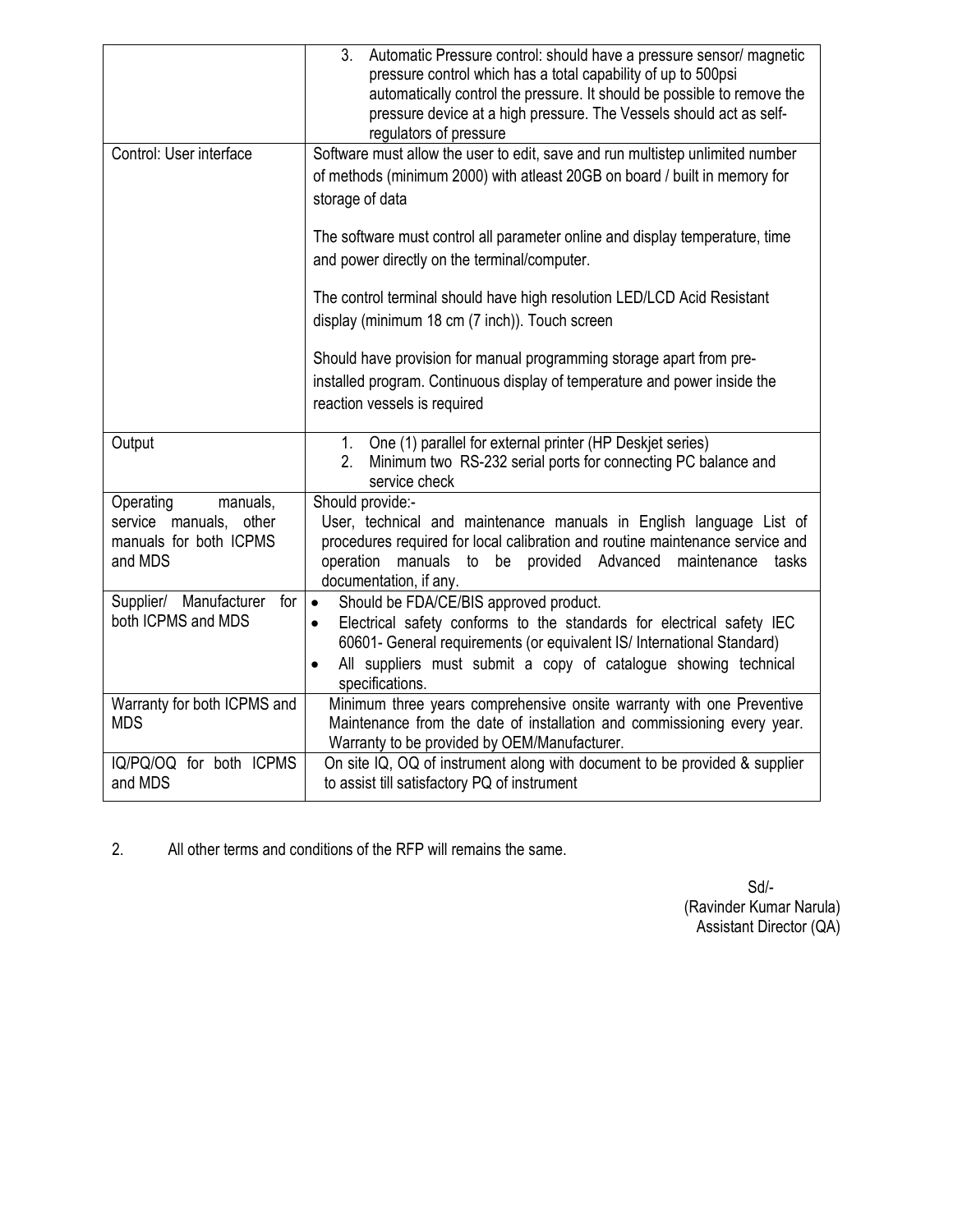|      | <b>Gas Chromatograph</b>                  |                                                                                                                                                                                                                                                                                              |                                                                                                                                                                                                                                                                               |                                                                                                                                                                                                                                                                                             |                                                                                                                                                                                                                                                                   |  |  |
|------|-------------------------------------------|----------------------------------------------------------------------------------------------------------------------------------------------------------------------------------------------------------------------------------------------------------------------------------------------|-------------------------------------------------------------------------------------------------------------------------------------------------------------------------------------------------------------------------------------------------------------------------------|---------------------------------------------------------------------------------------------------------------------------------------------------------------------------------------------------------------------------------------------------------------------------------------------|-------------------------------------------------------------------------------------------------------------------------------------------------------------------------------------------------------------------------------------------------------------------|--|--|
|      | <b>Thermo Fisher Scientific</b>           |                                                                                                                                                                                                                                                                                              |                                                                                                                                                                                                                                                                               |                                                                                                                                                                                                                                                                                             |                                                                                                                                                                                                                                                                   |  |  |
| Page | <b>Module</b>                             | <b>Specifications</b>                                                                                                                                                                                                                                                                        | <b>Our Recommendations</b>                                                                                                                                                                                                                                                    | <b>Remarks</b>                                                                                                                                                                                                                                                                              | <b>FSSAI</b> comments                                                                                                                                                                                                                                             |  |  |
| 8    | Injector (2 or<br>more)                   | Should be capable of large volume<br>injection Temperature ramped split<br>less, Split and Cold on-column modes<br>or pressure based technology ≥450 *C<br>max. and $\geq 2$ ramps or better.                                                                                                | Should be capable of large<br>volume injection Temperature<br>ramped split less, Split and<br>Cold on-column modes or<br>pressure based<br>technology $\geq$ 400 $\text{*}$ C max. and<br>$\geq$ 2 ramps or better.                                                           | Our GC system has the<br>temperature ramp of<br>≥400 ℃ for Split-less/Split<br>mode. This amendment<br>requested does not practically<br>impact to any of the food<br>application requirement.                                                                                              | Should be capable of large<br>volume injection<br>Temperature ramped split<br>less, Split and pressure<br>based technology $\geq$ 400 $^*C$<br>max. and $\geq$ ramps or better.                                                                                   |  |  |
| 8    | Headspace<br>Sampler                      | With a capacity $\geq$ 35 vials or better that<br>support 10/20/22/ml or better vial<br>capacity with Pneumatic control                                                                                                                                                                      | With a capacity $\geq$ 100 vials or<br>better that support<br>10/20/22/ml or better vial<br>capacity with Pneumatic<br>control                                                                                                                                                | Automation reduces the scope<br>of error & brings ease of<br>operation in practical<br>application of the technology.<br>Same to that of Autosampler<br>(Liquid), the Headspace<br>sampler should also have a<br>capacity high vial capacity for<br>high sample through-put.                | With a capacity $\geq 50$ vials or<br>better that support<br>10/20/22/ml or better vial<br>capacity with Pneumatic<br>control                                                                                                                                     |  |  |
| 9    | <b>Electron Capture</b><br>Detector (ECD) | Minimum detectable amount: Less<br>than 10 fg of lindane or $< 0.05$ pg<br>perchloroethylene.                                                                                                                                                                                                | Minimum detectable<br>amount: Less than 5 fg of<br><i>lindane</i>                                                                                                                                                                                                             | Latest ECD technology has Less<br>than 5 fg of lindane detection &<br>should be amended, whereas<br>MDL with perchloroethylene is<br>vendor-specific.                                                                                                                                       |                                                                                                                                                                                                                                                                   |  |  |
| 10   | Training                                  | The supplier will have to carry out<br>successful Installation at the<br>laboratory premises (where ever the<br>system has to be installed) and<br>provide on-site comprehensive<br>training for a minimum of two<br>scientific personnel operating the<br>system till customer satisfaction | The supplier will have to carry<br>out successful Installation at<br>the laboratory premises<br>(where ever the system has to<br>be installed) and provide on-<br>site comprehensive 10 days<br>operation $+10$ days<br>application training after<br>successful installation | This technology will be new for<br>State Food Laboratory, thus<br>practical application training to<br>the analyst will be required to<br>use the technology for testing as<br>per actual food testing. Further,<br>this is a common delivery which<br>every reputed vendor can<br>provide. | The supplier will have to<br>carry out successful<br>Installation at the laboratory<br>premises (where ever the<br>system has to be installed)<br>and provide on-site 10 days<br>comprehensive operation<br>and application training<br>from date of installation |  |  |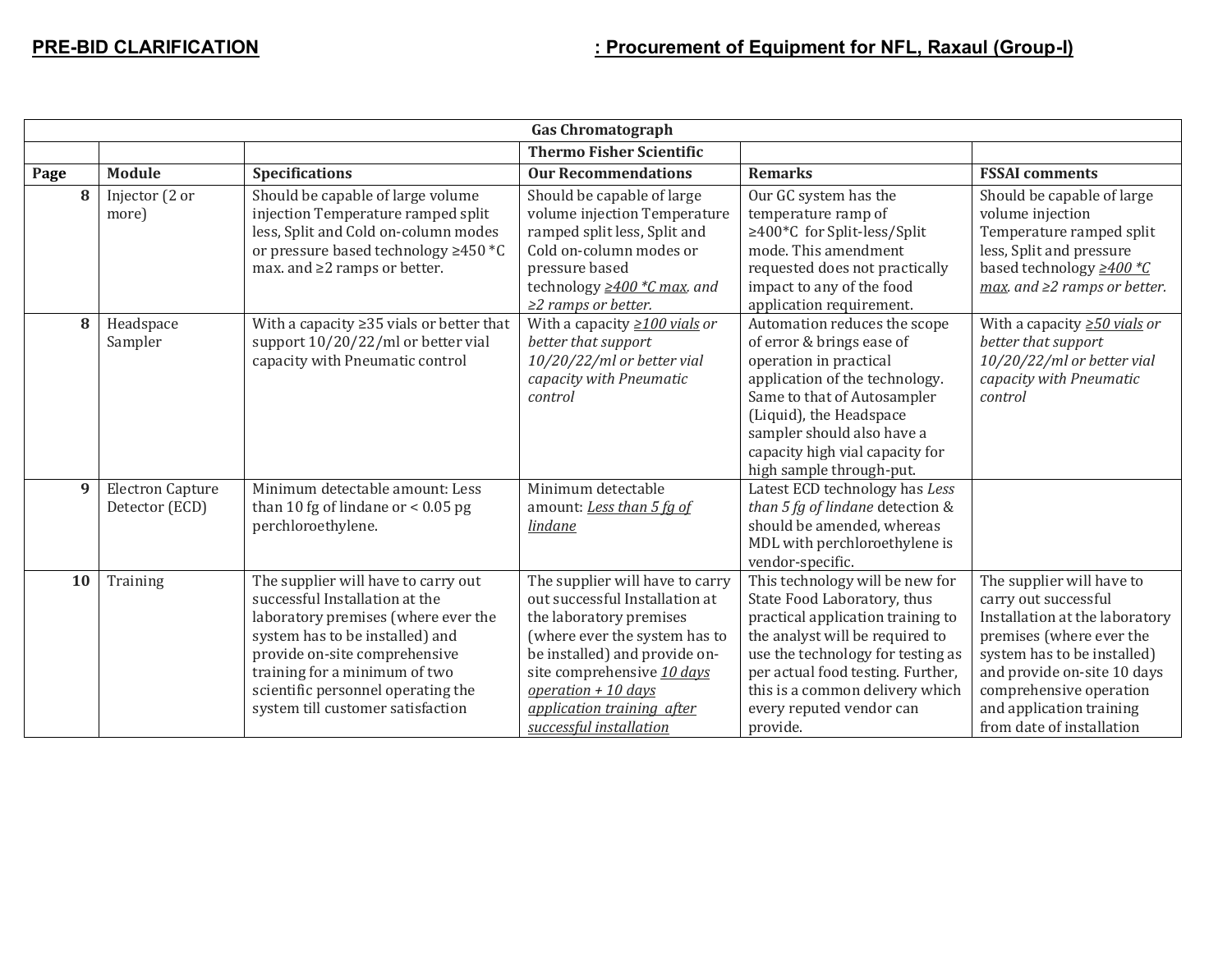| Autosampler | Fully automated Liquid Auto   | Automation reduces the scope   | Fully automated Liquid Auto |
|-------------|-------------------------------|--------------------------------|-----------------------------|
|             | Sampler/s which should in     | of error & brings ease of      | Sampler in both injectors   |
|             | both injectors without manual | operation in practical         | without manual intervention |
|             | intervention & operates       | application of the technology. |                             |
|             | through Software.             | Further, this is a common      |                             |
|             |                               | feature which every reputed    |                             |
|             |                               | vendor does have in their      |                             |
|             |                               | advance GC technology.         |                             |

| <b>ICPMS</b> |                                      |                                                                                                                                                                           |                                                                                                                                                                                   |                                                                                                                                                                                                                                                                                                                                                                                                                                                                                                               |                           |  |                                                                                                                                                                                 |
|--------------|--------------------------------------|---------------------------------------------------------------------------------------------------------------------------------------------------------------------------|-----------------------------------------------------------------------------------------------------------------------------------------------------------------------------------|---------------------------------------------------------------------------------------------------------------------------------------------------------------------------------------------------------------------------------------------------------------------------------------------------------------------------------------------------------------------------------------------------------------------------------------------------------------------------------------------------------------|---------------------------|--|---------------------------------------------------------------------------------------------------------------------------------------------------------------------------------|
|              |                                      |                                                                                                                                                                           | <b>ThermoFisher Scientific</b>                                                                                                                                                    |                                                                                                                                                                                                                                                                                                                                                                                                                                                                                                               | Anton Par India Pvt. Ltd. |  | <b>FSSAI Comments</b>                                                                                                                                                           |
| Page         | <b>Module</b>                        | <b>Specifications</b>                                                                                                                                                     | Our                                                                                                                                                                               | <b>Remarks</b>                                                                                                                                                                                                                                                                                                                                                                                                                                                                                                |                           |  |                                                                                                                                                                                 |
|              |                                      |                                                                                                                                                                           | <b>Recommendations</b>                                                                                                                                                            |                                                                                                                                                                                                                                                                                                                                                                                                                                                                                                               |                           |  |                                                                                                                                                                                 |
| 14           | Sample<br>Introduction<br>system (b) | Spray Chamber:<br>Peltier cooled spray<br>chamber with an<br>operating temp range<br>from $-6^{\circ}$ C - $+80^{\circ}$ C to<br>handle wide range of<br>organic solvents | Spray Chamber:<br>Peltier cooled spray<br>chamber with an<br>operating temp range<br>from $-10\degree C - +20\degree C$<br>or more to handle<br>wide range of organic<br>solvents | The spray chamber<br>temperature range for<br>ICP-MS/MS is typically<br>between $-10$ to $+20$ deg C<br>that covers all the volatile<br>and non-volatile organic<br>solvents like DMSO, DMF,<br>etc. Thermofisher ICP-<br>MS/MS offers<br>temperature range -10°C -<br>+20°C to cover variety of<br>organic solvents,<br>applicable for food<br>application.<br>Thus, all ICP-MS supplied<br>in State Food laboratories<br>is complying all food<br>testing requirements<br>within this temperature<br>range. |                           |  | Spray Chamber:<br>Peltier cooled<br>spray chamber<br>with an operating<br>temp range from -<br>$5^{\circ}$ C to +20 $^{\circ}$ C to<br>handle wide range<br>of organic solvents |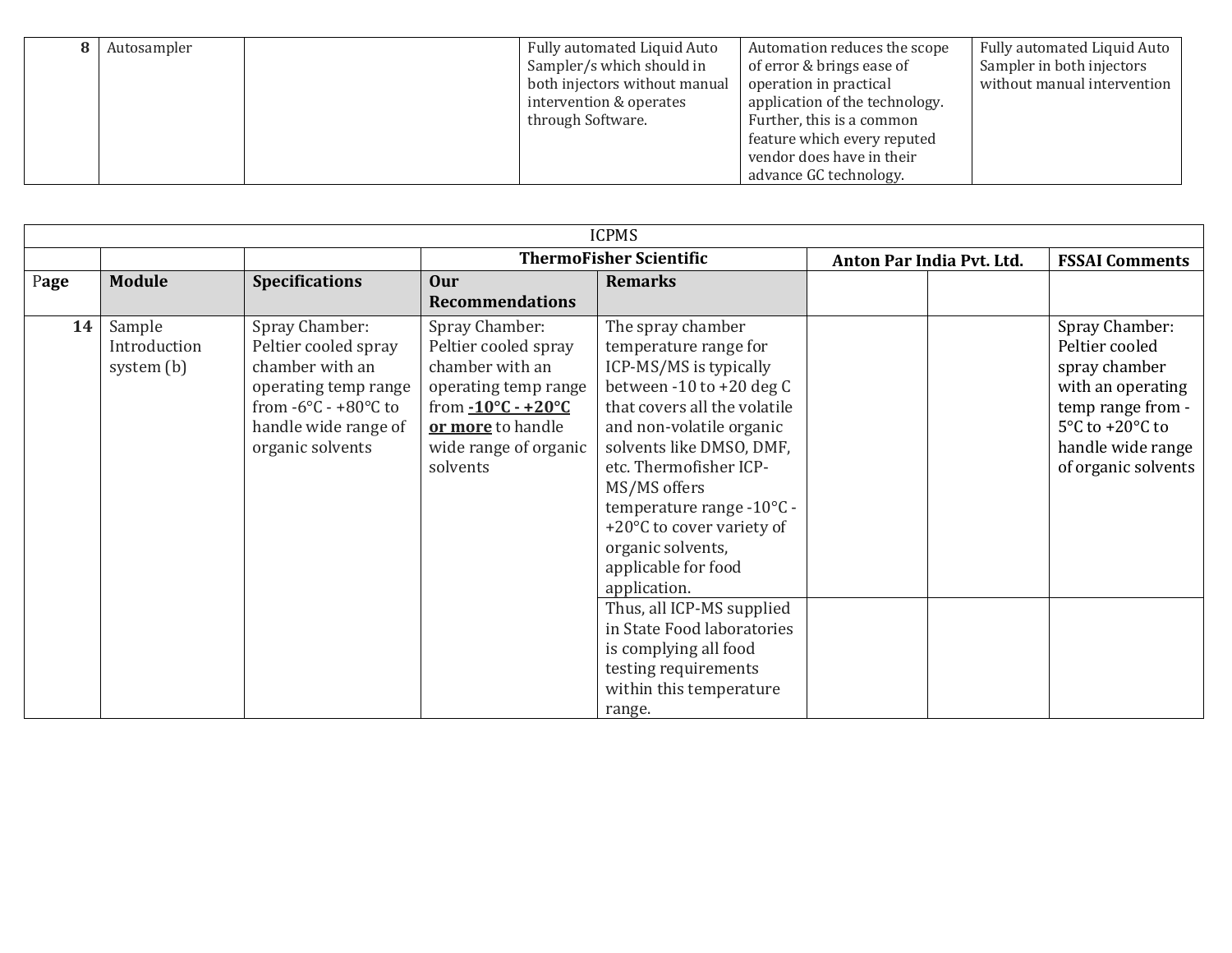| 15 | Sample<br>Introduction<br>system $(c)$ | System should come<br>with Ar gas dilution<br>accessory to handle<br>samples containing<br>TDS of ≥25 or upto<br>200 times dilution<br>facility.                                                                                                                                                                                                       | This line should be<br>deleted.                                                                                                                                                                                                                                      | Though, high TDS<br>of $\geq$ 25 option is available<br>with every vendor & have<br>addon cost to the system<br>configuration, but does<br>not have any practical use<br>in food testing<br>application. All ICP-MS<br>supplied in State Food<br>laboratories are not using<br>this feature for any food<br>testing application so far.                                                                                              | System should<br>come with Ar gas<br>dilution accessory<br>to handle samples<br>containing TDS of<br>$\geq$ 25                                                                                                                                                                                                                                          |
|----|----------------------------------------|--------------------------------------------------------------------------------------------------------------------------------------------------------------------------------------------------------------------------------------------------------------------------------------------------------------------------------------------------------|----------------------------------------------------------------------------------------------------------------------------------------------------------------------------------------------------------------------------------------------------------------------|--------------------------------------------------------------------------------------------------------------------------------------------------------------------------------------------------------------------------------------------------------------------------------------------------------------------------------------------------------------------------------------------------------------------------------------|---------------------------------------------------------------------------------------------------------------------------------------------------------------------------------------------------------------------------------------------------------------------------------------------------------------------------------------------------------|
| 14 | Sample<br>Introduction<br>system (e)   | The system should<br>have at least three<br>dedicated gas<br>channels to use<br>varied collision/<br>reactions gases like<br>He, O2, NH3, etc for<br>effective removal of<br>interferences in<br>challenging sample<br>matrices. Out of these<br>gas channel one<br>should be a dedicated<br>gas line to use the<br>most reactive 100%<br>Pure NH3 gas | The system should<br>have at<br>least <b>two</b> dedicated<br>gas channels to use<br>varied collision/<br>reactions gases like<br>He, O2, NH3, etc. for<br>effective removal of<br>interferences in<br>challenging sample<br>matrices.<br><b>Last line should be</b> | Thermofisher uses mix<br>gas for reaction gas<br>purpose to minimize the<br>effect of toxic gases like<br>ammonia. The<br>Thermofisher ICP-MS<br>offers maximum of two<br>gas lines for cell<br>technology one for<br>collision gas and second<br>one for reaction gas of<br>choice. Thus, amending<br>this specification will not<br>having practical impact to<br>the food testing<br>requirement in current &<br>future scenario. | The system should<br>have at least three<br>dedicated gas<br>channels to use<br>varied collision/<br>reactions gases<br>like He, 02, NH3,<br>etc for effective<br>removal of<br>interferences in<br>challenging<br>sample matrices.<br>Each gas should<br>be supplied<br>through a<br>dedicated gas line<br>from the cylinder<br>with 99.999%<br>purity |
|    |                                        |                                                                                                                                                                                                                                                                                                                                                        | deleted.                                                                                                                                                                                                                                                             |                                                                                                                                                                                                                                                                                                                                                                                                                                      |                                                                                                                                                                                                                                                                                                                                                         |
| 15 | Triple<br>Quadrupole<br>Assembly       | Triple Quadrupole<br>Assembly                                                                                                                                                                                                                                                                                                                          | The word "Triple"<br>should be deleted.                                                                                                                                                                                                                              | This seems to be<br>typographical mistake,<br>thus should be corrected.                                                                                                                                                                                                                                                                                                                                                              | Word "Triple"<br>removed                                                                                                                                                                                                                                                                                                                                |
| 16 | Ion Detector<br>Assembly (e)           | Detector data<br>acquisition rate of<br>100000 counts /sec.                                                                                                                                                                                                                                                                                            | This line should be<br>deleted.                                                                                                                                                                                                                                      | This is vendor specific<br>specification & has no<br>impact to the practical use                                                                                                                                                                                                                                                                                                                                                     | Line deleted                                                                                                                                                                                                                                                                                                                                            |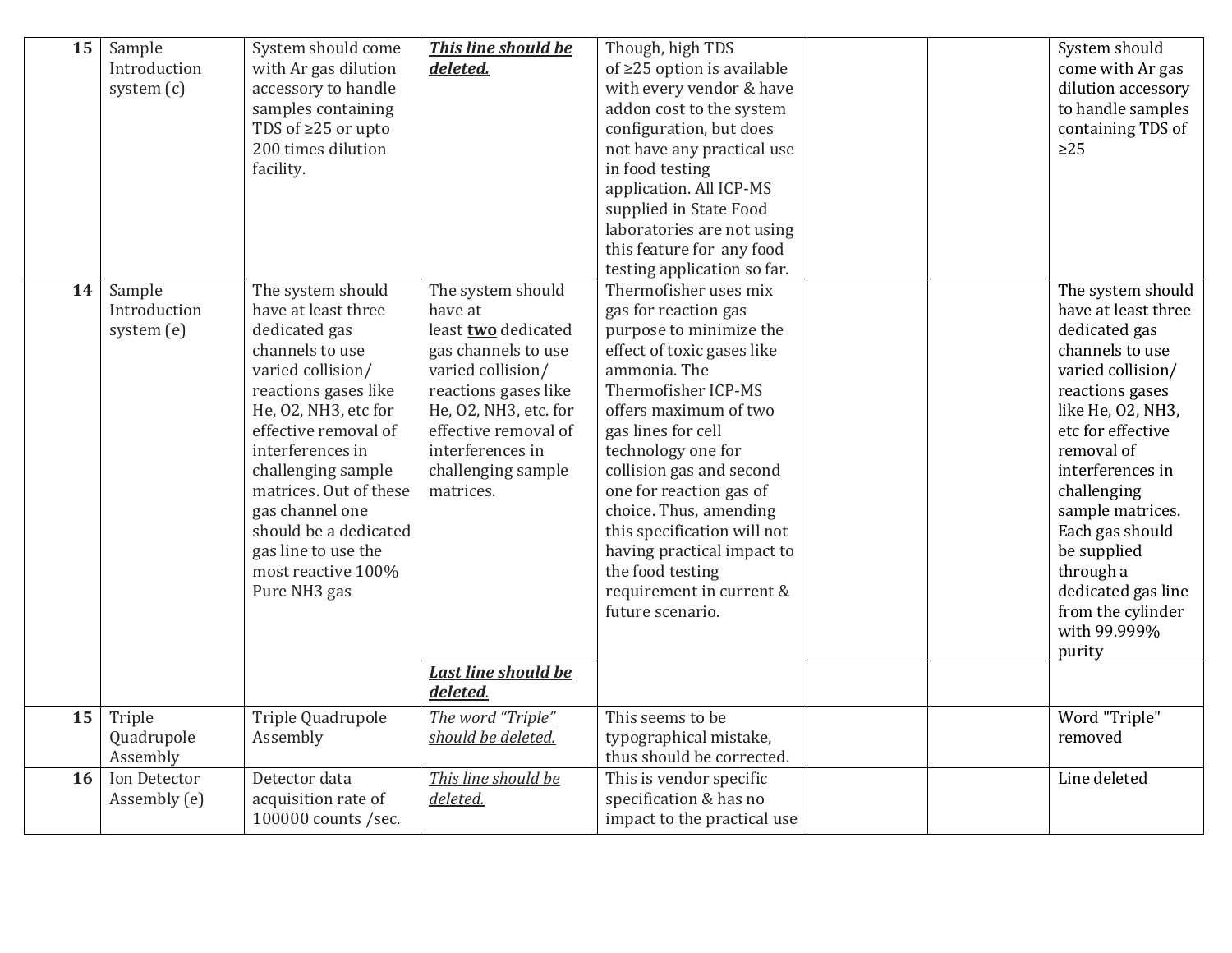|    |                                              |                                                                                                                                                                                                              |                                                                                                                                                                                                                                                                                                      | of the system to any food<br>application.                                                                                                                                                                                                                                                         |                                                                                              |                                                                                                                                                                                                                                                                                        |
|----|----------------------------------------------|--------------------------------------------------------------------------------------------------------------------------------------------------------------------------------------------------------------|------------------------------------------------------------------------------------------------------------------------------------------------------------------------------------------------------------------------------------------------------------------------------------------------------|---------------------------------------------------------------------------------------------------------------------------------------------------------------------------------------------------------------------------------------------------------------------------------------------------|----------------------------------------------------------------------------------------------|----------------------------------------------------------------------------------------------------------------------------------------------------------------------------------------------------------------------------------------------------------------------------------------|
|    |                                              |                                                                                                                                                                                                              |                                                                                                                                                                                                                                                                                                      |                                                                                                                                                                                                                                                                                                   |                                                                                              |                                                                                                                                                                                                                                                                                        |
| 18 | Training                                     | The supplier will<br>have to carry out<br>successful<br>Installation at the<br>laboratory premises<br>(where ever the<br>system has to be<br>installed) and<br>provide on-site<br>comprehensive<br>training. | The supplier will<br>have to carry out<br>successful<br>Installation at the<br>laboratory premises<br>(where ever the<br>system has to be<br>installed) and<br>provide on-<br>site comprehensive<br>10 days operational<br>$+10$ days<br>application<br>training after<br>successful<br>installation | This technology will be<br>new for State Food<br>Laboratory, thus practical<br>application training to the<br>analyst will be required to<br>use the technology for<br>testing as per actual food<br>testing. Further, this is a<br>common delivery which<br>every reputed vendor can<br>provide. |                                                                                              | The supplier will<br>have to carry out<br>successful<br>Installation at the<br>laboratory<br>premises (where<br>ever the system<br>has to be<br>installed) and<br>provide on-site 10<br>days<br>comprehensive<br>operation and<br>application<br>training from date<br>of installation |
| 18 | Microwave                                    |                                                                                                                                                                                                              | This is third party                                                                                                                                                                                                                                                                                  | This is third party supply                                                                                                                                                                                                                                                                        |                                                                                              |                                                                                                                                                                                                                                                                                        |
|    | Digestion System<br>(MDS)                    |                                                                                                                                                                                                              | supply $&$<br>specifications can be                                                                                                                                                                                                                                                                  | & specifications can be<br>confirmed by respective                                                                                                                                                                                                                                                |                                                                                              |                                                                                                                                                                                                                                                                                        |
|    |                                              |                                                                                                                                                                                                              | confirmed by                                                                                                                                                                                                                                                                                         | vendor only                                                                                                                                                                                                                                                                                       |                                                                                              |                                                                                                                                                                                                                                                                                        |
|    |                                              |                                                                                                                                                                                                              | respective vendor<br>only                                                                                                                                                                                                                                                                            |                                                                                                                                                                                                                                                                                                   |                                                                                              |                                                                                                                                                                                                                                                                                        |
|    | <b>Rotor &amp; Vessel</b><br><b>Assembly</b> | High pressure and<br>high temperature                                                                                                                                                                        |                                                                                                                                                                                                                                                                                                      |                                                                                                                                                                                                                                                                                                   | High pressure<br>and high<br>temperature<br>rotor with at<br>least 20 PTFE<br>vessels. Closu | High pressure and<br>high temperature<br>rotor with at least<br>16 PTFE vessels or<br>more                                                                                                                                                                                             |
|    |                                              | rotor with at least 20<br>PTFE vessels, work<br>station & torque<br>wrench.                                                                                                                                  |                                                                                                                                                                                                                                                                                                      |                                                                                                                                                                                                                                                                                                   | re of the<br>vessel must<br>be possible by<br>hand.                                          |                                                                                                                                                                                                                                                                                        |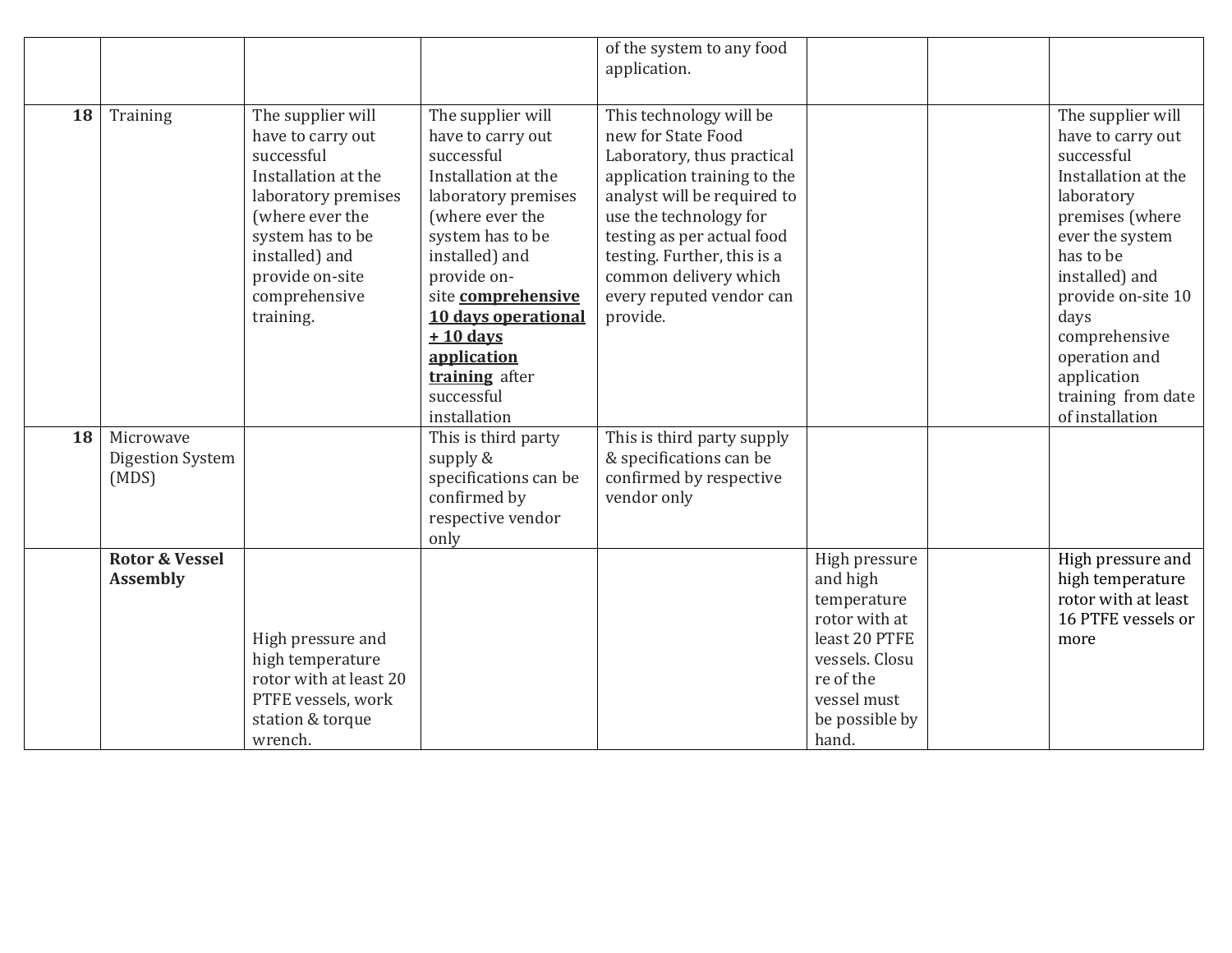|  | Additional twelve  |  | Additional      | If a vessel is | Additional twelve   |
|--|--------------------|--|-----------------|----------------|---------------------|
|  | numbers of vessels |  | twelve          |                | numbers of          |
|  |                    |  |                 | capable to     |                     |
|  | (of both sizes) as |  | numbers of      | handle all     | vessels (of all     |
|  | specified above    |  | vessels (of all | volumes as     | sizes) as specified |
|  | should be supplied |  | sizes) as       | asked for in   | above should be     |
|  | along with the     |  | specified       | tender then    | supplied along      |
|  | system             |  | above should    | additional     | with the system     |
|  |                    |  | be supplied     | vessels may    |                     |
|  |                    |  | along with the  | not be         |                     |
|  |                    |  | system. If the  | necessary &    |                     |
|  |                    |  | quoted          | hence, the     |                     |
|  |                    |  | Vessels are     | requested      |                     |
|  |                    |  | capable of      | amendment.     |                     |
|  |                    |  | handling        |                |                     |
|  |                    |  | volumes as      |                |                     |
|  |                    |  | asked above,    |                |                     |
|  |                    |  | additional      |                |                     |
|  |                    |  | Vessels may     |                |                     |
|  |                    |  | not be          |                |                     |
|  |                    |  | required. Doc   |                |                     |
|  |                    |  | umented         |                |                     |
|  |                    |  | evidence in     |                |                     |
|  |                    |  | form of         |                |                     |
|  |                    |  | technical       |                |                     |
|  |                    |  | brochure or     |                |                     |
|  |                    |  | user manual     |                |                     |
|  |                    |  |                 |                |                     |
|  |                    |  | clearly         |                |                     |
|  |                    |  | mentioning      |                |                     |
|  |                    |  | the operating   |                |                     |
|  |                    |  | volume range    |                |                     |
|  |                    |  | must be         |                |                     |
|  |                    |  | provided        |                |                     |
|  |                    |  | along with      |                |                     |
|  |                    |  | tender bid.     |                |                     |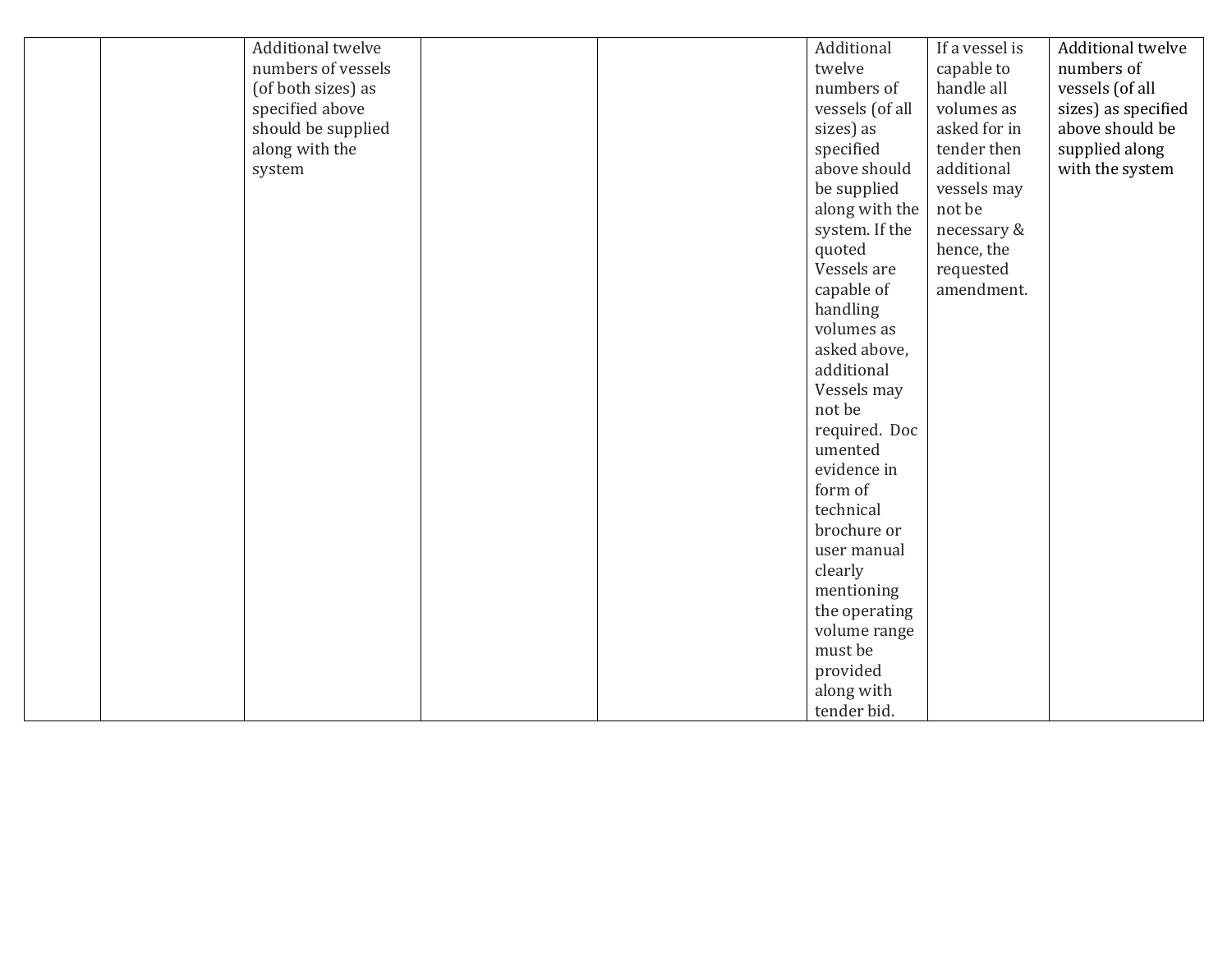|  | Pressure capacity of            |  | Working       | In case of      | Pressure        |
|--|---------------------------------|--|---------------|-----------------|-----------------|
|  | vessel up to 100 bar            |  | Pressure      | digestion of    | capacity of     |
|  | $(1500 \,\mathrm{psi})$ or more |  | capacity of   | reactive        | vessel up to 40 |
|  |                                 |  | vessel 45 bar | samples,        | bar or more     |
|  |                                 |  | or more       | sudden          |                 |
|  |                                 |  |               | overdressed     |                 |
|  |                                 |  |               | development     |                 |
|  |                                 |  |               | can result in   |                 |
|  |                                 |  |               | damage to the   |                 |
|  |                                 |  |               | Vessels.        |                 |
|  |                                 |  |               | Hence for       |                 |
|  |                                 |  |               | highest safety  |                 |
|  |                                 |  |               | it is important |                 |
|  |                                 |  |               | that Vessels    |                 |
|  |                                 |  |               | can work on     |                 |
|  |                                 |  |               | high            |                 |
|  |                                 |  |               | pressures to    |                 |
|  |                                 |  |               | eliminate any   |                 |
|  |                                 |  |               | possibility of  |                 |
|  |                                 |  |               | damage          |                 |
|  |                                 |  |               | during          |                 |
|  |                                 |  |               | digestion of    |                 |
|  |                                 |  |               | reactive        |                 |
|  |                                 |  |               | samples.        |                 |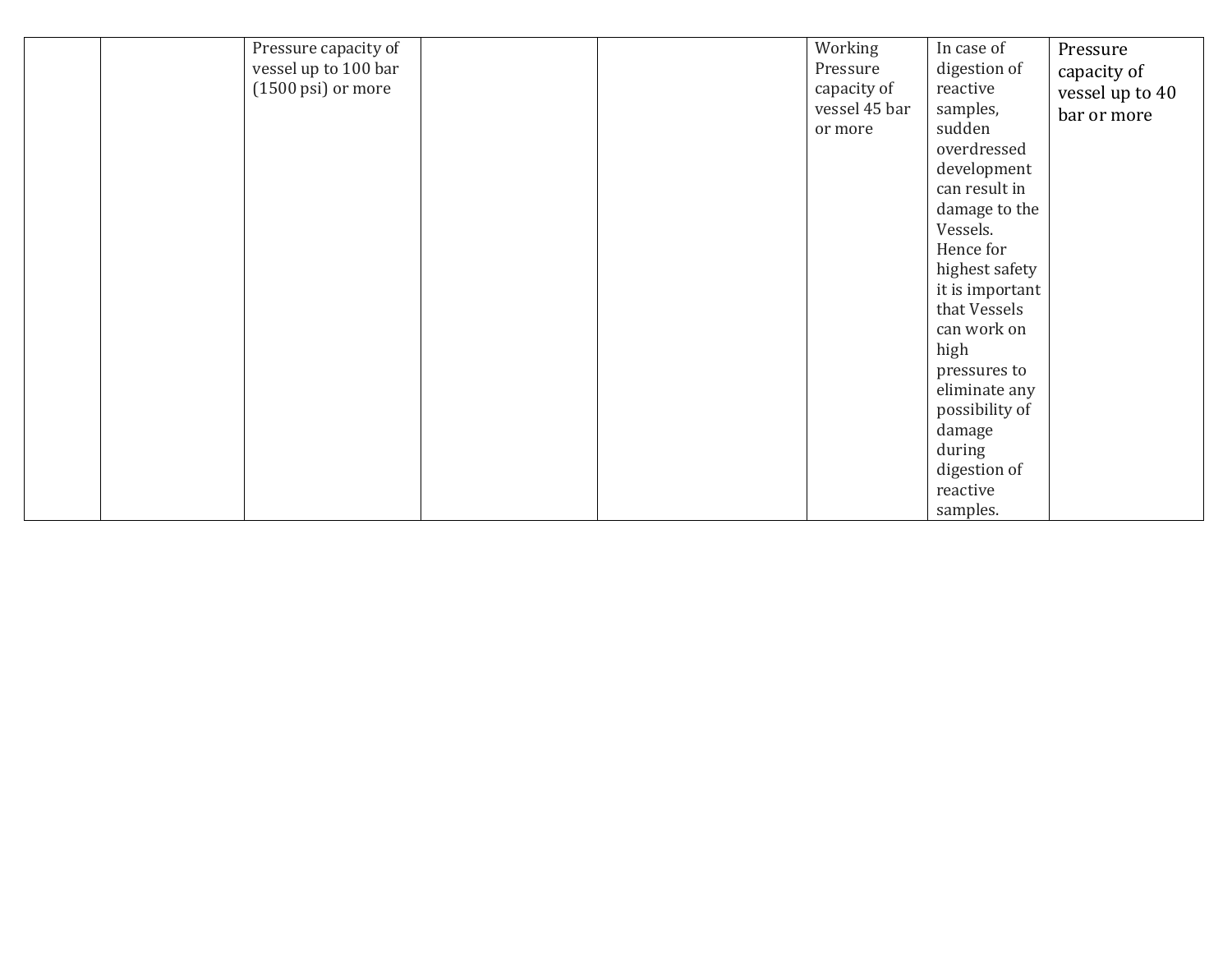| a pressure sensor<br>which has a total<br>capability of up to<br>500psi automatically<br>control the pressure.<br>It should be possible<br>to remove the<br>pressure device at a<br>high pressure. The<br>Vessels should act as<br>self-regulators of<br>pressure. |  | control:<br>Precise<br>pressure<br>control must<br>be available<br>for every<br>vessel with<br>the help of<br>electronic<br>sensor or<br>mechanical<br>pressure<br>control with<br>the vessels<br>capable of<br>working<br>pressure upto<br>45 bar. It<br>should be<br>possible to<br>remove the<br>excessive<br>pressure at a<br>high pressure.<br>The Vessels<br>should act as<br>self-<br>regulators of<br>pressure. | a digestion<br>run, it is<br>important to<br>control<br>pressure for<br>all vessels to<br>avoid any<br>damage to the<br>vessels in<br>case of any<br>exothermic<br>reaction | Pressure control:<br>should have a<br>pressure sensor/<br>magnetic<br>pressure control<br>which has a total<br>capability of up<br>to 500psi<br>automatically<br>control the<br>pressure. It<br>should be<br>possible to<br>remove the<br>pressure device<br>at a high<br>pressure. The<br>Vessels should<br>act as self-<br>regulators of<br>pressure |
|--------------------------------------------------------------------------------------------------------------------------------------------------------------------------------------------------------------------------------------------------------------------|--|-------------------------------------------------------------------------------------------------------------------------------------------------------------------------------------------------------------------------------------------------------------------------------------------------------------------------------------------------------------------------------------------------------------------------|-----------------------------------------------------------------------------------------------------------------------------------------------------------------------------|--------------------------------------------------------------------------------------------------------------------------------------------------------------------------------------------------------------------------------------------------------------------------------------------------------------------------------------------------------|
| <b>Automatic Pressure</b><br>control: should have                                                                                                                                                                                                                  |  | Automatic<br>Pressure                                                                                                                                                                                                                                                                                                                                                                                                   | For highest<br>safety during                                                                                                                                                | Automatic                                                                                                                                                                                                                                                                                                                                              |
|                                                                                                                                                                                                                                                                    |  |                                                                                                                                                                                                                                                                                                                                                                                                                         |                                                                                                                                                                             |                                                                                                                                                                                                                                                                                                                                                        |
|                                                                                                                                                                                                                                                                    |  |                                                                                                                                                                                                                                                                                                                                                                                                                         |                                                                                                                                                                             |                                                                                                                                                                                                                                                                                                                                                        |
|                                                                                                                                                                                                                                                                    |  |                                                                                                                                                                                                                                                                                                                                                                                                                         |                                                                                                                                                                             |                                                                                                                                                                                                                                                                                                                                                        |
|                                                                                                                                                                                                                                                                    |  |                                                                                                                                                                                                                                                                                                                                                                                                                         |                                                                                                                                                                             |                                                                                                                                                                                                                                                                                                                                                        |
|                                                                                                                                                                                                                                                                    |  |                                                                                                                                                                                                                                                                                                                                                                                                                         |                                                                                                                                                                             |                                                                                                                                                                                                                                                                                                                                                        |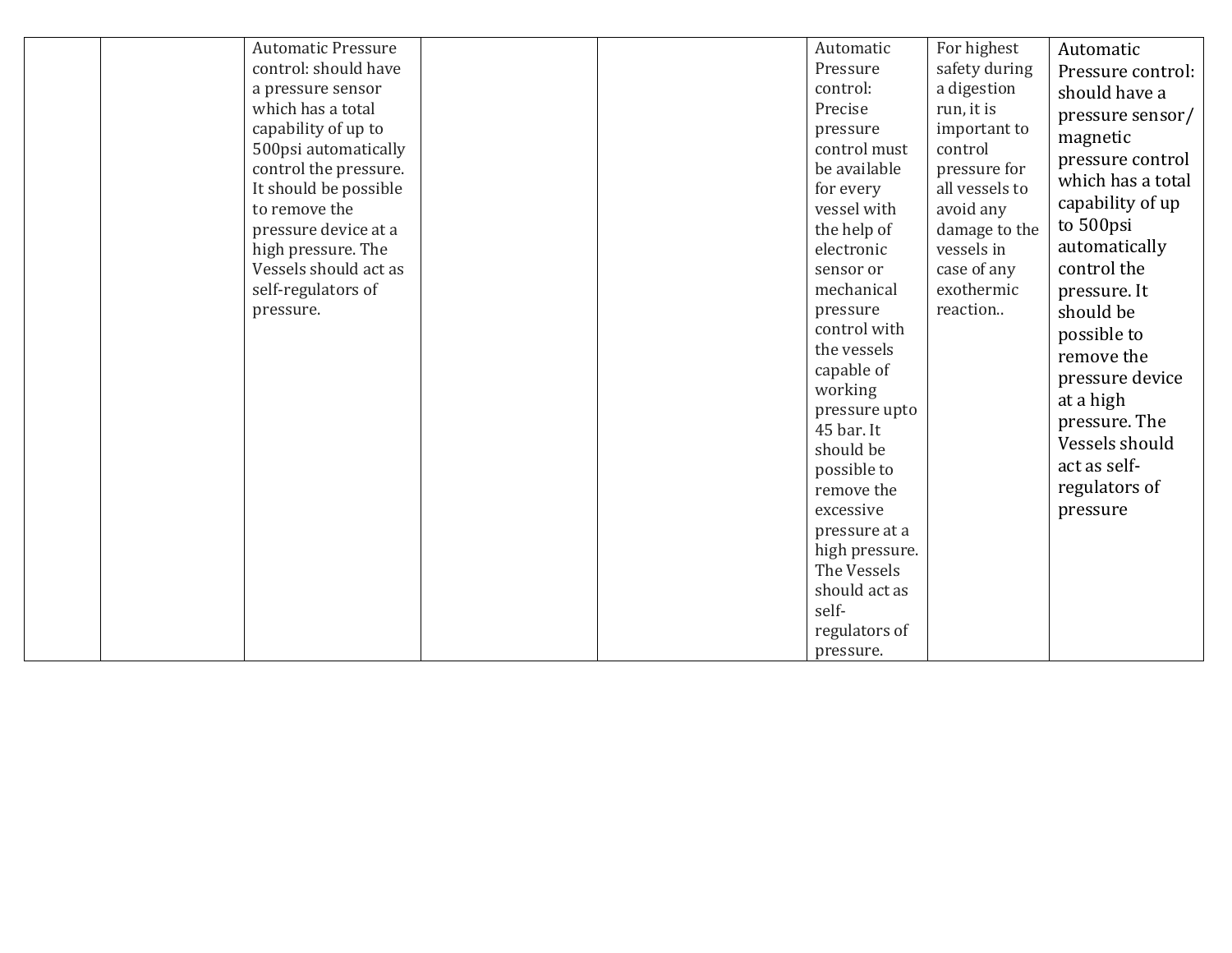| <b>HPLC</b> |                                                       |                                                                                                                                                 |                                                     |                                                                                                                                                                                                                                                                                                                                                                           |                                                                                                                                               |                 |
|-------------|-------------------------------------------------------|-------------------------------------------------------------------------------------------------------------------------------------------------|-----------------------------------------------------|---------------------------------------------------------------------------------------------------------------------------------------------------------------------------------------------------------------------------------------------------------------------------------------------------------------------------------------------------------------------------|-----------------------------------------------------------------------------------------------------------------------------------------------|-----------------|
|             |                                                       |                                                                                                                                                 |                                                     | <b>ThermoFisher Scientific</b>                                                                                                                                                                                                                                                                                                                                            | Spincotech                                                                                                                                    |                 |
| Page        | Module                                                | <b>Specifications</b>                                                                                                                           | Our                                                 | <b>Remarks</b>                                                                                                                                                                                                                                                                                                                                                            | <b>Remarks</b>                                                                                                                                | <b>FSSAI</b>    |
|             |                                                       |                                                                                                                                                 | <b>Recommendations</b>                              |                                                                                                                                                                                                                                                                                                                                                                           |                                                                                                                                               | <b>Comments</b> |
| 11          | Quaternary Gradient<br>System with Online<br>Degasser | Pressure operating<br>range: 8500 psi or better                                                                                                 | Pressure operating<br>range: 9,500 psi<br>or better | Higher back pressure<br>capability of the<br>system provide high-<br>through-put & better<br>resolving power to<br>future proof the<br>technology<br>investment. This will<br>cover the increasing<br>scope of complex<br>food application,<br>especially with use<br>sub 2/3 micron<br>columns which<br>require almost<br>1000bar back<br>pressure system<br>capability. | Pressure<br>operating range-<br>7200 psi or<br>better                                                                                         | No change       |
| 11          | Quaternary Gradient<br>System with Online<br>Degasser | <b>Gradient Mixer:</b><br><b>Composition Precision</b><br>0.20% RSD or $+/-0.04$<br>min SD, whichever is<br>greater, based on<br>retention time | Composition<br>Precision: 0.15% SD                  | Lower the<br>composition % will<br>more reproduce the<br>RT precession                                                                                                                                                                                                                                                                                                    | Composition<br>Precision/Flow<br>rate precision-<br>0.20% RSD or<br>$+/- 0.04$ min SD,<br>whichever is<br>greater, based on<br>retention time | No change       |
| 11          | Quaternary Gradient<br>System with Online<br>Degasser | Solvent Setting Range: 0-<br>100% with 0.1% step                                                                                                | This line should be<br>deleted.                     | Not mentioned in our<br>specification<br>document.                                                                                                                                                                                                                                                                                                                        |                                                                                                                                               | No change       |
| 11          | PDA Detector                                          | Bandwidth: <5 nm or<br>better                                                                                                                   | This line should be<br>deleted.                     | Not mentioned in our<br>specification<br>document.                                                                                                                                                                                                                                                                                                                        |                                                                                                                                               | No change       |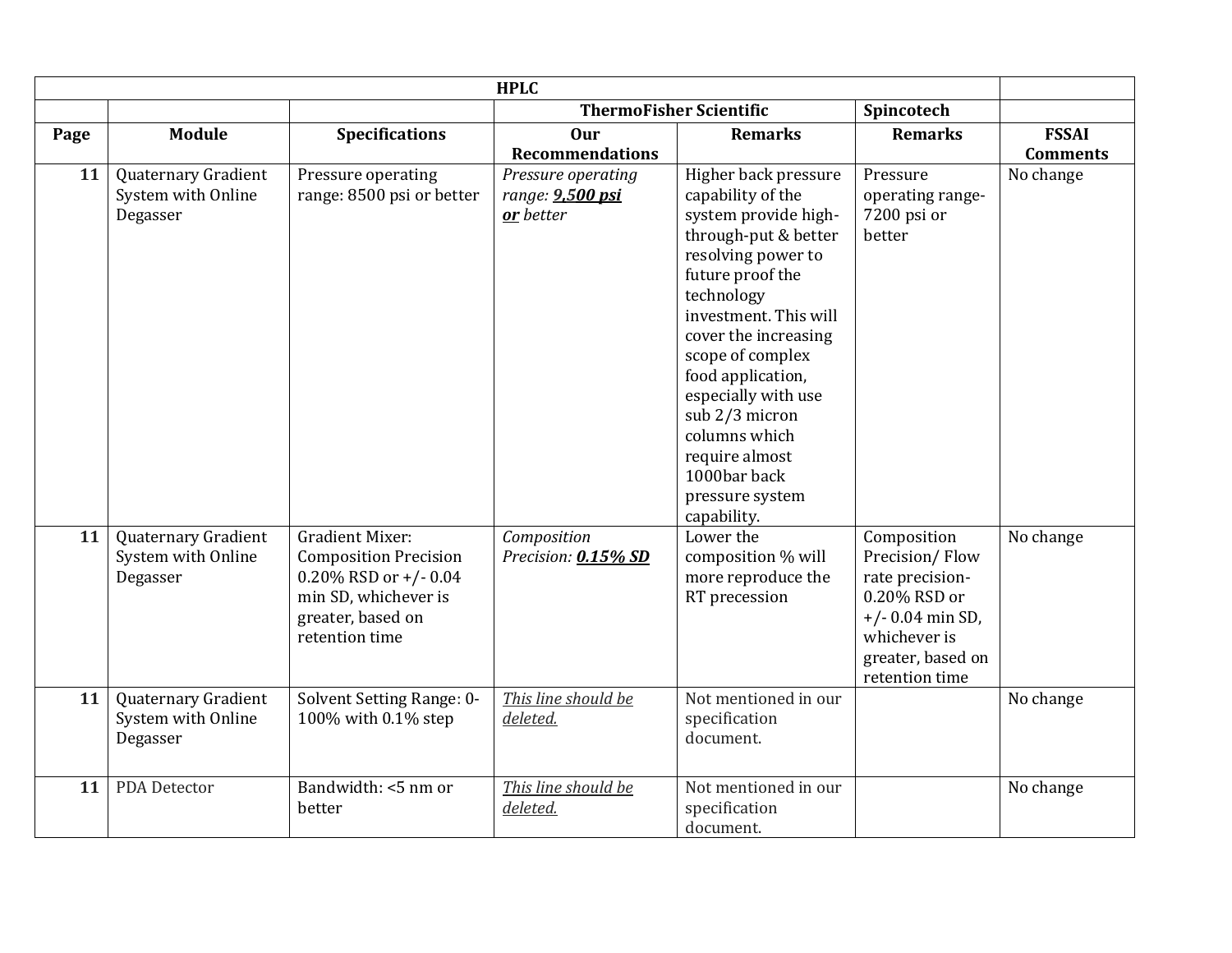| 11 | PDA Detector        | Baseline noise: 8.0 X 10-5<br>AU at 254 nm or better                                                                                 | Baseline noise: 80 X<br>10-5 AU at 254 nm or<br>better                                  | This seems to be<br>typographical<br>mistake, thus should<br>be corrected.                                                                 |                                                                                                                                               | No change                      |
|----|---------------------|--------------------------------------------------------------------------------------------------------------------------------------|-----------------------------------------------------------------------------------------|--------------------------------------------------------------------------------------------------------------------------------------------|-----------------------------------------------------------------------------------------------------------------------------------------------|--------------------------------|
| 11 | PDA Detector        | Wavelength Range: 190-<br>750nm with inbuilt<br>Holmium oxide filter                                                                 | Wavelength Range:<br>190-750nm                                                          | Inbuilt Holmium<br>oxide filter is vendor<br>specific feature. Thus,<br>this line should be<br>deleted as minor<br>amendment.              | <b>Kindly Remove</b><br>with inbuilt<br>Holmium oxide<br>filter, as better<br>Technologies<br>comes with<br>different vendors<br>for the same | Holium oxide<br>filter removed |
| 11 | <b>PDA Detector</b> | Spectral resolution -1.2<br>nm or better per<br>photodiode with a Total<br>of 1024 photodiodes,<br>digital and optical (3D<br>modes) |                                                                                         |                                                                                                                                            | Spectral<br>resolution -1.4<br>nm or better per<br>photodiode with<br>a Total of 1024<br>photodiodes,<br>digital and<br>optical (3D<br>modes) | No change                      |
| 11 | RI Detector         | <b>Temperature Operating</b><br>Range: 5 <sup>o</sup> below 25 <sup>o</sup> C to<br>50°C.                                            | Temperature<br>Operating Range: 30<br><b><u><sup>o</sup>C</u></b> to 50 <sup>o</sup> C. | This seems to be<br>typographical<br>mistake, thus should<br>be corrected.                                                                 | Temperature<br><b>Operating Range</b><br>5 <sup>°</sup> below 35 <sup>°</sup> C to<br>60 <sup>o</sup> C.(30-60 <sup>o</sup> C)                | 30 °C to 50°C                  |
| 11 | <b>RI</b> Detector  | Drift: 1 x 10 -7 RIU/hr                                                                                                              | Drift: $2 \times 10 - 7$ RIU/hr                                                         | This is minor change<br>in specs to comply<br>with our system<br>offering and will not<br>have impact on any<br>food application.          |                                                                                                                                               | $2 \times 10^{-7}$ RIU/hr      |
| 11 | RI Detector         | Cell Volume:<br>Approximately 10 µL                                                                                                  | Approximately 8 µL-<br>$10 \mu L$                                                       | This will include our<br>system specification<br>& most of the reputed<br>vendors have the<br>range of cell volume 8<br>$\mu$ L-10 $\mu$ L |                                                                                                                                               | No change                      |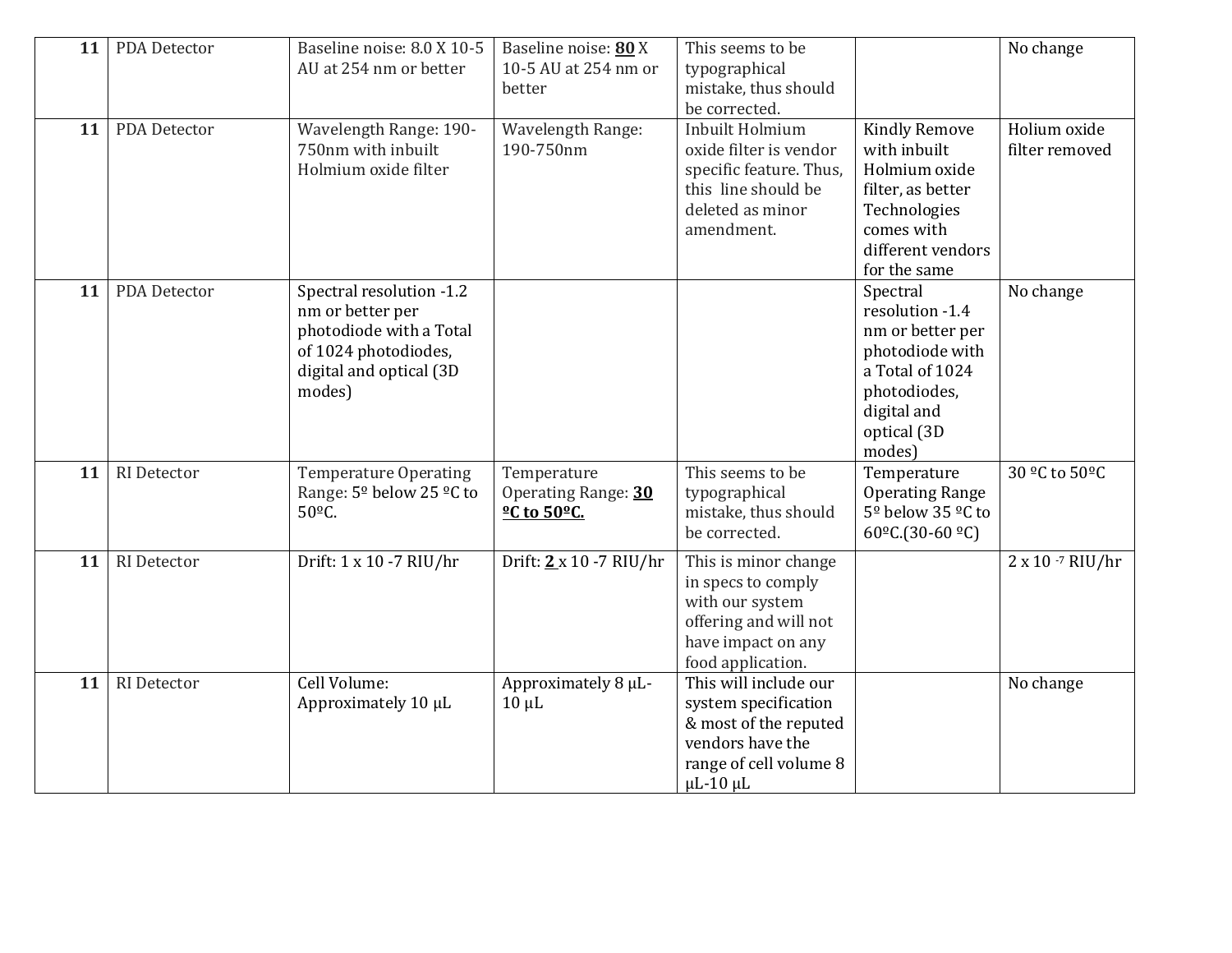| 11 | <b>Fluorescence Detector</b> | <b>Excitation Wavelength:</b><br>Range 200-850 nm<br><b>Emission Wavelength:</b>                   | Excitation &<br>Emission Wavelength:<br>Range 220-630 nm                               | All food applications<br>will be analyzed<br>within the<br>recommended range                                                           | Excitation<br>Wavelength<br>Range 200-<br>650nm Emission<br>Wavelength                                              | Excitation<br>Wavelength:<br>Range 200-630<br>nm<br>Emission                           |
|----|------------------------------|----------------------------------------------------------------------------------------------------|----------------------------------------------------------------------------------------|----------------------------------------------------------------------------------------------------------------------------------------|---------------------------------------------------------------------------------------------------------------------|----------------------------------------------------------------------------------------|
|    |                              | Range 220-900 nm                                                                                   |                                                                                        |                                                                                                                                        | Range 220-650<br>nm                                                                                                 | Wavelength:<br>Range 220-<br>650nm                                                     |
| 12 | <b>Fluorescence Detector</b> | Sensitivity: should be<br>$S/N > 1000$ (Raman<br>Spectrum of H2O) as per<br><b>ASTM Method</b>     | Sensitivity: should<br>be $S/N > 550$ (Raman<br>Spectrum of H2O) as<br>per ASTM Method | Most of the analysis<br>will cover<br>sensitivity $S/N > 550$ .<br>This change is<br>required to comply<br>with our system<br>offering |                                                                                                                     | should be $S/N >$<br>550 (Raman<br>Spectrum of<br>$H2O$ ) as per<br><b>ASTM Method</b> |
|    |                              | Data Acquisition range<br>should be up to 80 HZ<br>Cell volume should be < 2<br>micro liter        |                                                                                        |                                                                                                                                        | <b>Kindly Remove</b><br>Data Acquisition<br>range as not<br>Mentioned in our<br>CatLog, Cell<br>volume should<br>be | should be up to<br>80 HZ Cell<br>volume should<br>$be < 3$ micro<br>liter              |
|    |                              | Pressure limit up to 500<br>psi                                                                    |                                                                                        |                                                                                                                                        | Pressure limit up<br>to 250 psi                                                                                     | N0 change                                                                              |
|    | Autosampler                  | Auto sampler-Sample<br>Capacity $>80 \times 2$ ml vials<br>or more                                 |                                                                                        |                                                                                                                                        | Auto sampler-<br>Sample Capacity<br>$>80 \times 1.5$ ml vials<br>or more                                            | $>80 \times 2$ ml/1.5<br>ml vials                                                      |
|    |                              | Tray Temperature<br>Operating Range 4 - 40 <sup>o</sup><br>C or more with $\pm 0.5$ °C<br>accuracy |                                                                                        |                                                                                                                                        | Tray<br>Temperature<br><b>Operating Range</b><br>$4 - 40$ <sup>o</sup> C or<br>more with $\pm 3$ °C<br>accuracy     | Tray<br>Temperature<br>Operating<br>Range $4 - 40$ $\degree$ C                         |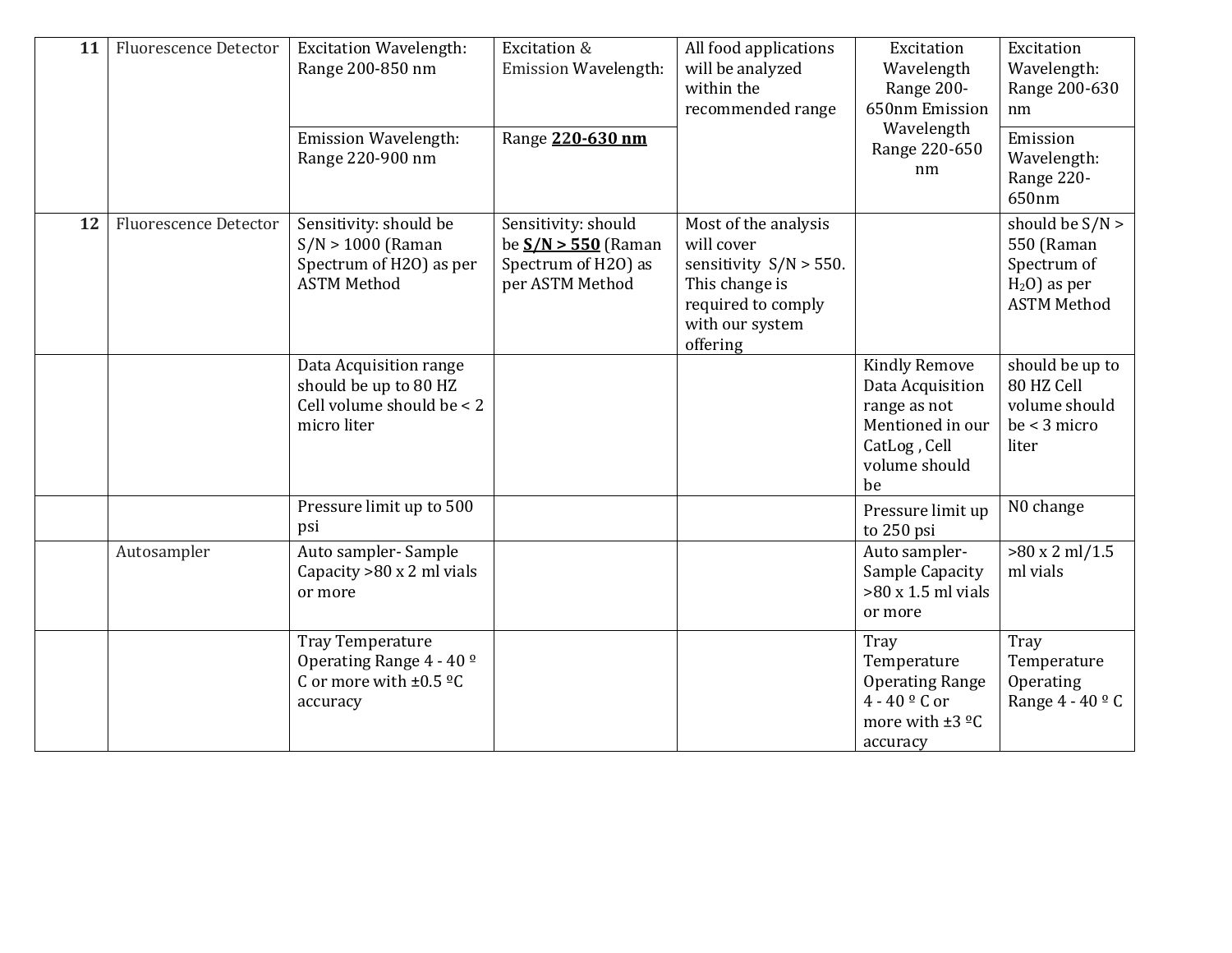| 12<br>13 | Column Oven with<br>preheating capability<br><b>UPS</b> | Temperature range: 10<br>to 90 $\degree$ C<br>Suitable true on - line                                                                                                                                                                                                                                    | Temperature<br>range: 10 to 85°C<br>Suitable true on - line                                                                                                                                                                                                                                | This is minor change<br>in specs to comply<br>with our system<br>offering and will not<br>have impact on any<br>food application.<br>5kVa is sufficient for                                                                                                                                             |                                                                               | Temperature<br>range: 10 to<br>$85^\circ$ C<br>Suitable true on                                                                                                                                                                                                                               |
|----------|---------------------------------------------------------|----------------------------------------------------------------------------------------------------------------------------------------------------------------------------------------------------------------------------------------------------------------------------------------------------------|--------------------------------------------------------------------------------------------------------------------------------------------------------------------------------------------------------------------------------------------------------------------------------------------|---------------------------------------------------------------------------------------------------------------------------------------------------------------------------------------------------------------------------------------------------------------------------------------------------------|-------------------------------------------------------------------------------|-----------------------------------------------------------------------------------------------------------------------------------------------------------------------------------------------------------------------------------------------------------------------------------------------|
|          |                                                         | UPS (10 KVA) to support<br>the instrument back up<br>for 60 mins.                                                                                                                                                                                                                                        | UPS (5 KVA) to<br>support the<br>instrument back up<br>for 60 mins.                                                                                                                                                                                                                        | the above mentioned<br>HPLC configuration &<br>will save cost for the<br>tendering body.                                                                                                                                                                                                                |                                                                               | - line UPS (5<br>KVA) to support<br>the instrument<br>back up for 60<br>mins                                                                                                                                                                                                                  |
| 13       | Training                                                | The supplier will have to<br>carry out successful<br>Installation at the<br>laboratory premises<br>(where ever the system<br>has to be installed) and<br>provide on-site<br>comprehensive training<br>for a minimum of two<br>scientific personnel<br>operating the system till<br>customer satisfaction | The supplier will have<br>to carry out successful<br>Installation at the<br>laboratory premises<br>(where ever the<br>system has to be<br>installed) and provide<br>on-<br>site comprehensive<br>10 days operation $+$<br>10 days application<br>training after<br>successful installation | This technology will<br>be new for State Food<br>Laboratory, thus<br>practical application<br>training to the analyst<br>will be required to<br>use the technology<br>for testing as per<br>actual food testing.<br>Further, this is a<br>common delivery<br>which every reputed<br>vendor can provide. |                                                                               | The supplier<br>will have to<br>carry out<br>successful<br>Installation at<br>the laboratory<br>premises<br>(where ever the<br>system has to<br>be installed)<br>and provide on-<br>site 10 days<br>comprehensive<br>operation and<br>application<br>training from<br>date of<br>installation |
|          | Accessories to be<br>supplied                           | Fittings, Frits, ferules and<br>Tubing's $\cdot$ Tubing cutter<br>(2 no.)                                                                                                                                                                                                                                |                                                                                                                                                                                                                                                                                            |                                                                                                                                                                                                                                                                                                         | Kindly Remove,<br>Shimadzu<br>System does not<br>require these<br>Accessories | No Change                                                                                                                                                                                                                                                                                     |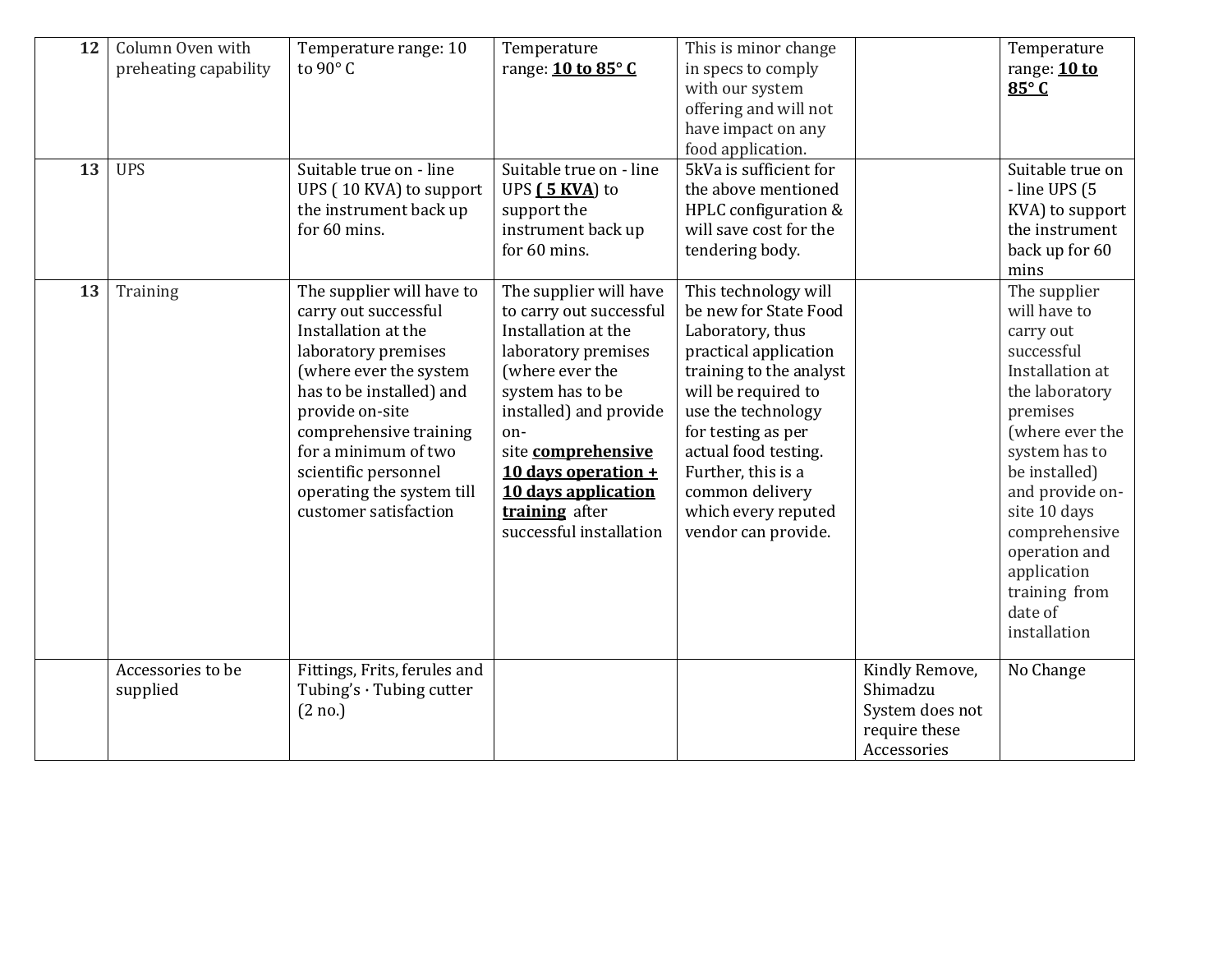|                     | Solvent filters (Glass & SS |  | <b>Kindly Put</b>       | No Change |
|---------------------|-----------------------------|--|-------------------------|-----------|
|                     | both, 08 no. each)          |  | Solvent Filter          |           |
|                     |                             |  | Assembly                |           |
|                     |                             |  | instead of              |           |
|                     |                             |  | <b>Solvent Filters</b>  |           |
|                     | Compatible Manual           |  | <b>Kindly Remove</b>    | No Change |
|                     | syringes -10 µl, 20 µl, 50  |  | as Auto sampler         |           |
|                     | $\mu$ l (02 no. each)       |  | is Already              |           |
|                     |                             |  | Mentioned in            |           |
|                     |                             |  | Specifications          |           |
| <b>MII Purchase</b> |                             |  | No.                     |           |
| Preference          |                             |  | As most of the          |           |
|                     |                             |  | <b>HPLC</b> Supplier    |           |
|                     |                             |  | are Non Local           |           |
|                     |                             |  | Supplier and Due        |           |
|                     |                             |  | to High level           |           |
|                     |                             |  | Accuracy                |           |
|                     |                             |  | required for            |           |
|                     |                             |  |                         |           |
|                     |                             |  | Manufacturing           |           |
|                     |                             |  | these Analytical        |           |
|                     |                             |  | Equipment, Most         |           |
|                     |                             |  | of the Vendors          |           |
|                     |                             |  | Equipment are           |           |
|                     |                             |  | not make in             |           |
|                     |                             |  | India.                  |           |
| Splitting           |                             |  | Our Principle           |           |
|                     |                             |  | M/S Shimadzu            |           |
|                     |                             |  | Asia Pte Ltd has        |           |
|                     |                             |  | only two                |           |
|                     |                             |  | Equipment for           |           |
|                     |                             |  | the whole scope,        |           |
|                     |                             |  | so please Amend         |           |
|                     |                             |  | <b>Bid Splitting so</b> |           |
|                     |                             |  | that we and             |           |
|                     |                             |  | other vendor can        |           |
|                     |                             |  | Quote Individual        |           |
|                     |                             |  | items separately        |           |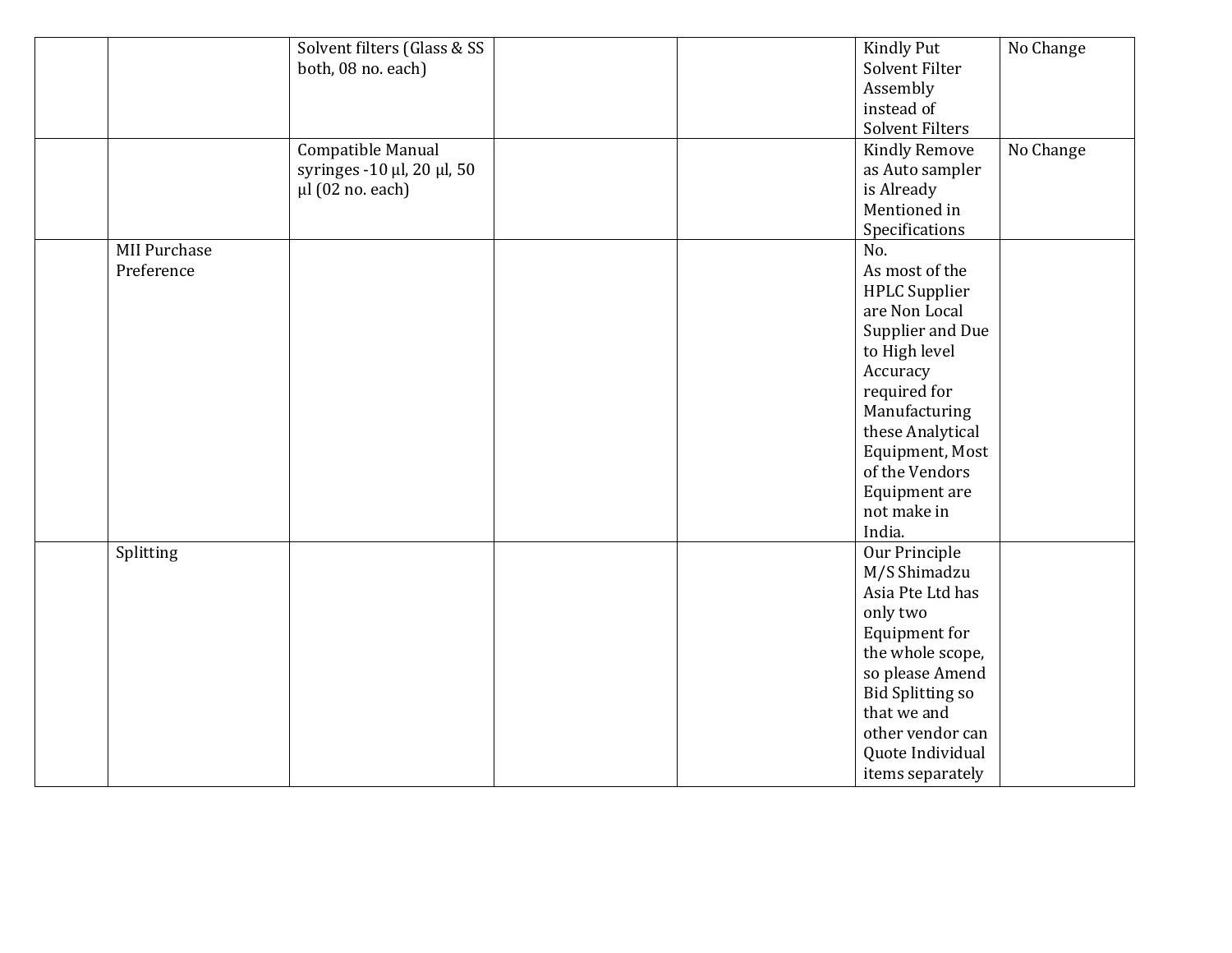| Requirement                  | <b>Specifications asked in Tender</b>                                                                                                                                                                                                                                                                                                                                              | <b>Specifications requested</b><br>for amendments as<br>discussed in Prebid<br><b>Meeting</b> | <b>Comments-Reason</b><br>for change                                                                    | <b>FSSAI Comments</b>                                                                                                                                                                                                                                                                                                                                                                                     |
|------------------------------|------------------------------------------------------------------------------------------------------------------------------------------------------------------------------------------------------------------------------------------------------------------------------------------------------------------------------------------------------------------------------------|-----------------------------------------------------------------------------------------------|---------------------------------------------------------------------------------------------------------|-----------------------------------------------------------------------------------------------------------------------------------------------------------------------------------------------------------------------------------------------------------------------------------------------------------------------------------------------------------------------------------------------------------|
| <b>2 NITROGEN GENERATORS</b> |                                                                                                                                                                                                                                                                                                                                                                                    |                                                                                               |                                                                                                         |                                                                                                                                                                                                                                                                                                                                                                                                           |
| General                      | The system should<br>be, PLC Controlled Bench Top<br>of modular design, compact in size, LCD<br>Touch Screen user interface automatic<br>operation, minimum noise level,<br>low operational cost. Nitrogen should be<br>generated from the atmospheric air.<br>Whole system should be compact<br>and properly assembled without any<br>leakage with operating voltage<br>230v50 Hz | Please amend it LCD/LED to<br>indicate the generator status.                                  | Most of the gas<br>generator comes with<br>LED so both options<br>should be suitable for<br>all venders | The system should be, PLC<br>Controlled Bench Top of<br>modular design, compact<br>in size, LCD/LED /Touch<br>Screen user<br>interface<br>automatic<br>operation,<br>minimum noise level, low<br>operational cost. Nitrogen<br>should be generated from<br>the atmospheric air. Whole<br>system should be compact<br>and properly assembled<br>without any leakage with<br>operating voltage 230v50<br>Hz |
| Flow rate                    | $0.2 - 3LPM$                                                                                                                                                                                                                                                                                                                                                                       | As discussed in the meeting,<br>The flow rate should be<br>$600$ ml/min                       | The GC requirement<br>is low flow rate with<br>high purity                                              | 0.5 L/min or higher                                                                                                                                                                                                                                                                                                                                                                                       |
| Purity                       | Better than 99.999%:                                                                                                                                                                                                                                                                                                                                                               | The required purity should<br>be 99.9995% as suggested<br>by reputed GC OEMs.                 | GC site preparation<br>documents has been<br>attached for reference<br>purpose                          | No change                                                                                                                                                                                                                                                                                                                                                                                                 |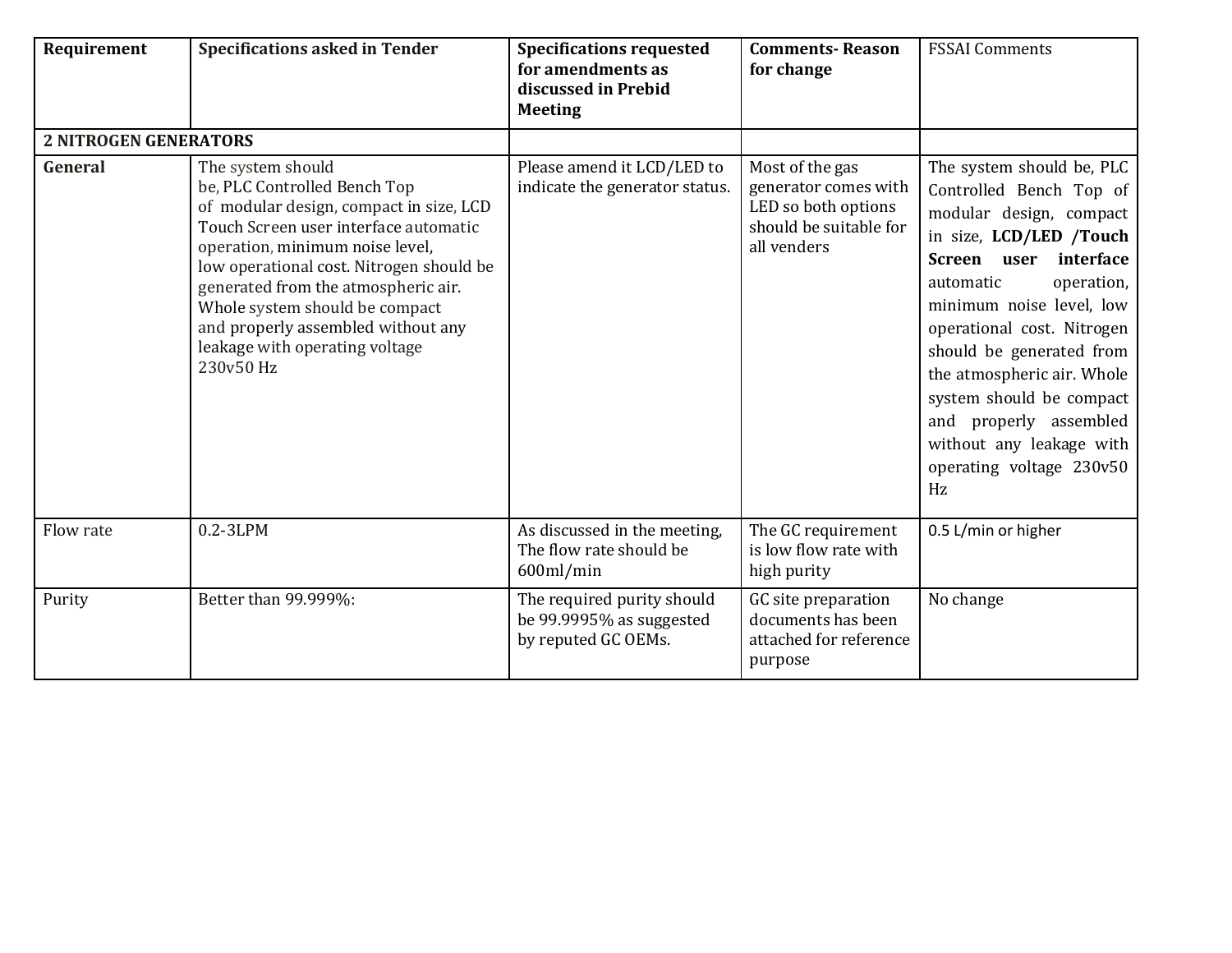| <b>External Air</b><br>Compressor | Suitable air compressor for inlet of feed<br>air with necessary drier & filters & 5 m<br>pipeline between air compressor &<br>generator should be included. Air quality<br>of the external air compressor - ISO8573<br>- 1:2010 Class, 1.4.1 (clean dry air to<br>enhance the life of the nitrogen<br>generator. Automatic on off modes<br>depending on pressure side the<br>compressor | Please remove this point<br>because the Stackable<br>compressor has already<br>mentioned and specs are<br>shared                         | stackable air<br>compressor has<br>already mentioned<br>which save the lab<br>space and avoid the<br>extra piping and civil<br>work. | Deleted                                                                                                                                                                                                                                                                                    |
|-----------------------------------|-----------------------------------------------------------------------------------------------------------------------------------------------------------------------------------------------------------------------------------------------------------------------------------------------------------------------------------------------------------------------------------------|------------------------------------------------------------------------------------------------------------------------------------------|--------------------------------------------------------------------------------------------------------------------------------------|--------------------------------------------------------------------------------------------------------------------------------------------------------------------------------------------------------------------------------------------------------------------------------------------|
| Delivery pressure                 | up to 8 Bar                                                                                                                                                                                                                                                                                                                                                                             | Please amend the pressure<br>as - 80 psi/5.5 Bar which is<br>standard operating pressure<br>for the application                          | The GC application's<br>standard operating<br>pressure is 80 Psi/5.5<br>Bar                                                          | Upto 5.5 bar                                                                                                                                                                                                                                                                               |
| Supplier/<br>Manufacturer         | Electrical safety conforms to the<br>standardsfor electrical safety IEC 60601-<br>General requirements (or equivalent IS/<br>International Standard).                                                                                                                                                                                                                                   | Please remove this point as<br>CE certificate has already<br>mentioned                                                                   | CE certificate has<br>already mentioned in<br>the same point                                                                         | equivalent IS/<br>International Standard is<br>mentioned                                                                                                                                                                                                                                   |
| <b>Warranty</b>                   | Comprehensive warranty for minimum<br>three years with two preventive<br>maintenance per year includes PM kits<br>all filters, necessary accessories, spare<br>parts with unlimited breakdown visits on<br>request to be provided. Warranty to be<br>provided by OEM/Manufacturer.                                                                                                      | The required preventive<br>maintenance should be once<br>in a year because gas<br>generator are designed to<br>work with yearly PM only. | The gas generators<br>are designed to work<br>with yearly PM only.                                                                   | Comprehensive warranty for<br>minimum three years with<br>one preventive maintenance<br>per year includes PM kits all<br>filters, necessary<br>accessories, spare parts with<br>unlimited breakdown visits<br>on request to be provided.<br>Warranty to be provided by<br>OEM/Manufacturer |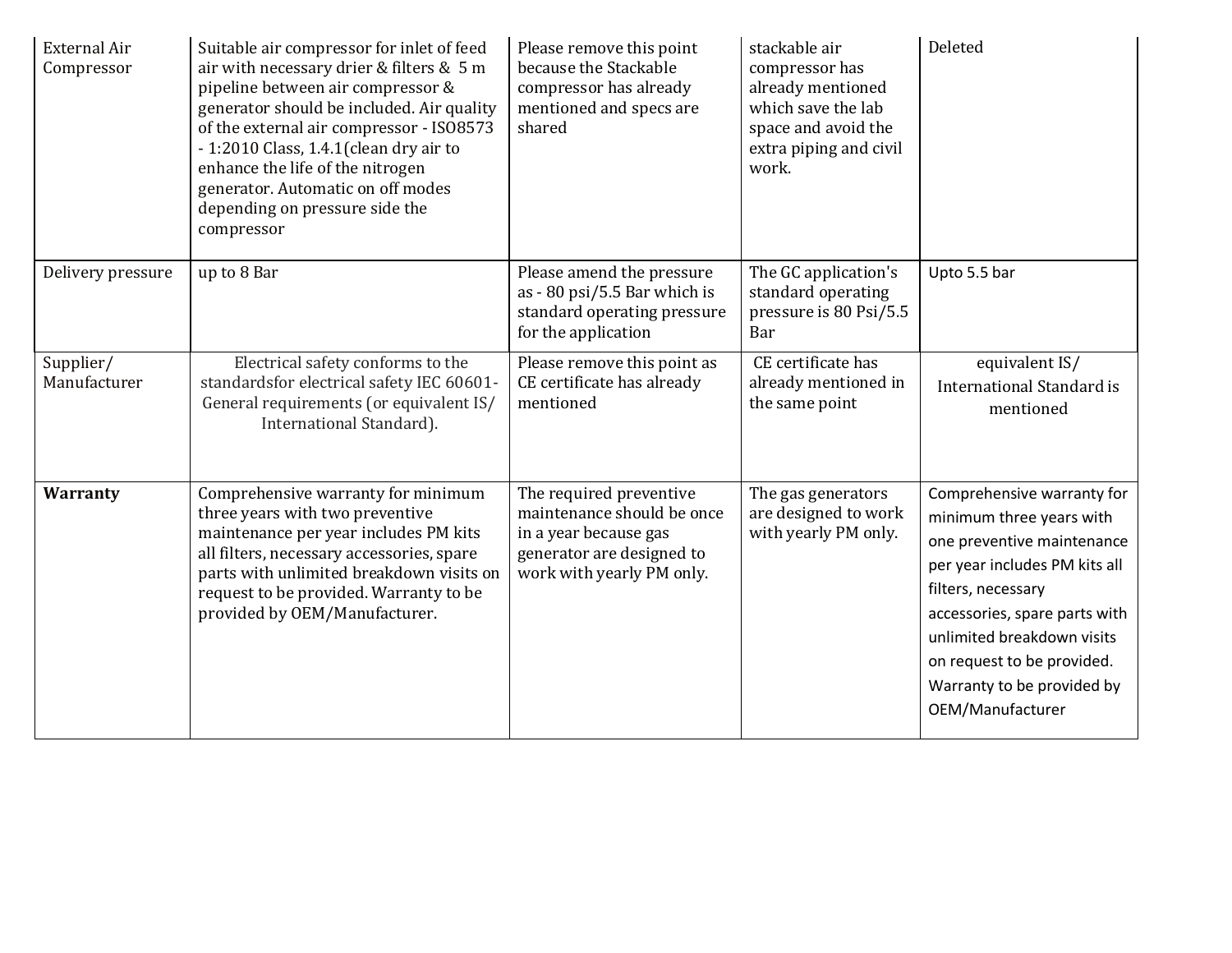| New point to add<br>to ensure the<br>service availability | The company should have at least 100 to<br>150 installation in east India to ensure<br>the service availability and should have<br>local stationed service engineer as these<br>are ancillary products which required<br>the annual services |                                                                                                                                                    | This will ensure the<br>continuity of service<br>availability in future                                                               | The OEM should have at<br>least 100 installations |
|-----------------------------------------------------------|----------------------------------------------------------------------------------------------------------------------------------------------------------------------------------------------------------------------------------------------|----------------------------------------------------------------------------------------------------------------------------------------------------|---------------------------------------------------------------------------------------------------------------------------------------|---------------------------------------------------|
| New point to add<br>for compatibility<br>and suitability  | The gas generator should be tested and<br>approved by the reputed GC OEMs, a<br>letter has to be attached for suitability<br>and compatibility.                                                                                              | The gas generator should be<br>tested and approved by the<br>reputed GC OEMs, a letter<br>has to be attached for<br>suitability and compatibility. | This is for the<br>compatibility and<br>suitability of the<br>application as<br>nonapproved gas<br>generators can create<br>a problem |                                                   |
| <b>3. HYDROGEN GENERATOR</b>                              |                                                                                                                                                                                                                                              |                                                                                                                                                    |                                                                                                                                       |                                                   |
|                                                           |                                                                                                                                                                                                                                              |                                                                                                                                                    |                                                                                                                                       |                                                   |
| General                                                   | Hydrogen gas Generation System to<br>generate 99.999% ultra-pure hydrogen<br>from deionized water. Silent & automatic<br>in operation.                                                                                                       | The required purity should<br>be 99.9995% as suggested<br>by the reputed GC OEMs.                                                                  | GC site preparation<br>documents has been<br>attached for reference<br>purpose which shows<br>the purity of<br>99.9995%               | No change                                         |
| Purity                                                    | 99.999% or better                                                                                                                                                                                                                            | The required purity should<br>be 99.9995% as suggested<br>by the reputed GC OEMs.                                                                  | GC site preparation<br>documents has been<br>attached for reference<br>purpose which shows<br>the purity of<br>99.9995%               | No change                                         |
| Pressure:<br>maximum                                      | Pressure should be less than 6.9 bar/<br>$100$ psig                                                                                                                                                                                          | The standard pressure is 6.9<br>bar/100 psi                                                                                                        | instead of less than it<br>should be up to 6.9<br>Bar/100Psi                                                                          | Pressure should upto 6.9 bar<br>/ 100 psig        |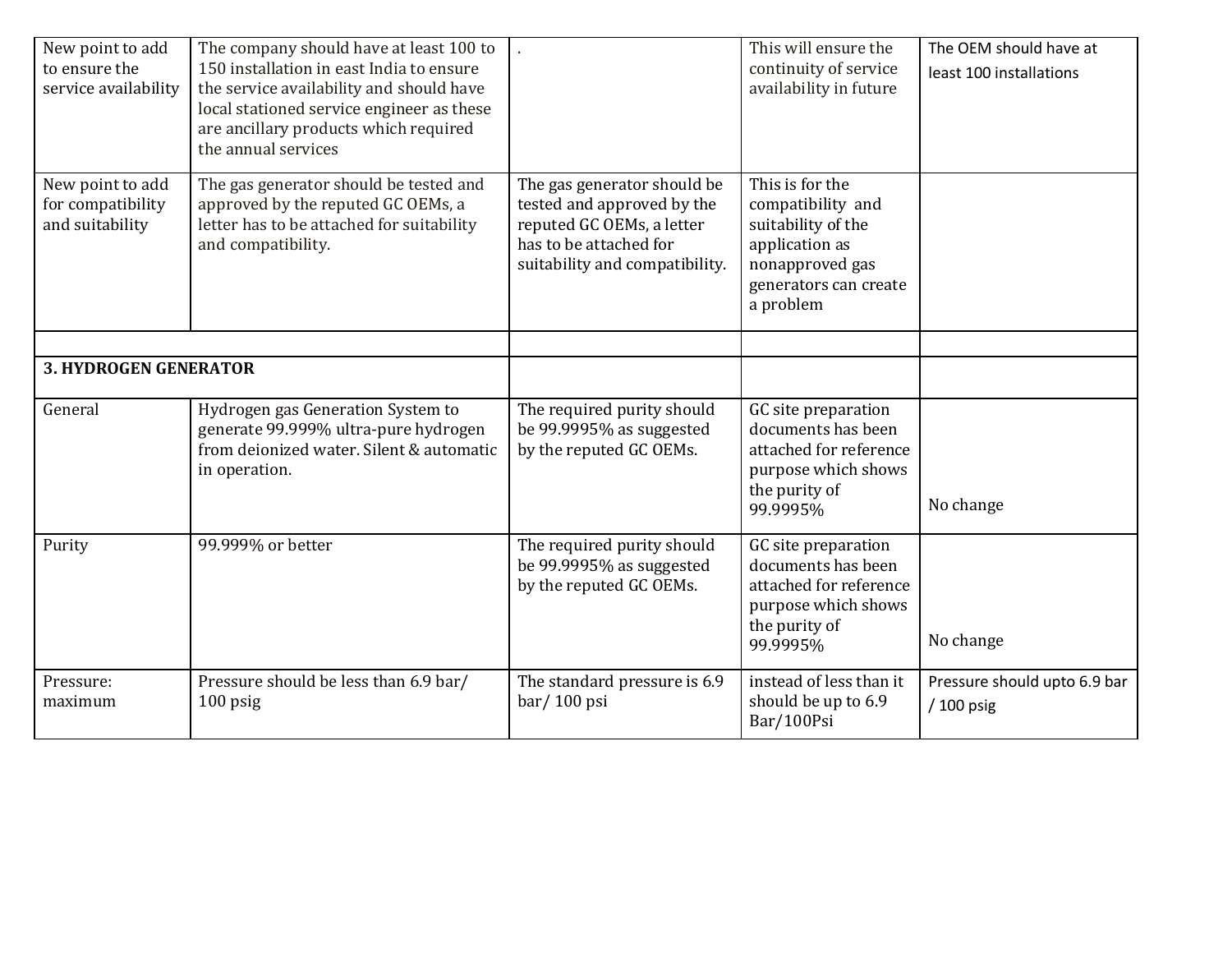| Outlet pressure in<br><b>Bars</b> | 10 Bars, Output pressure should be<br>electronically adjustable using the<br>display up to IO bar                                                                                                                                  | Please remove this point as<br>the pressure has already<br>mentioned in above point<br>and Hydrogen generator<br>does not generate 10 Bar<br>pressure | this point is repeated                                                                                                                                                        | Deleted                                          |
|-----------------------------------|------------------------------------------------------------------------------------------------------------------------------------------------------------------------------------------------------------------------------------|-------------------------------------------------------------------------------------------------------------------------------------------------------|-------------------------------------------------------------------------------------------------------------------------------------------------------------------------------|--------------------------------------------------|
| Internal, water<br>tank (liter)   | 4 liter or higher                                                                                                                                                                                                                  | Please amend the tank<br>capacity up to 1.2 Litre                                                                                                     | As the generator has<br>inbuilt auto loading<br>water pump to load<br>the water from<br>external waters bottle<br>so the bottle can be 5<br>or 10 Litres capacity<br>or more. | 1.5 liter or higher                              |
| safety                            | Automatic shutdown-internal/external<br>hydrogen leak, over pressure and<br>low water, built -in conductivity sensor,<br>to protect the cell in case the water<br>quantity is not sufficient.                                      | Please remove the "built-in<br>conductivity sensor" as<br>Hydrogen gas generator<br>doesn't have inbuilt<br>conductivity sensor                       | As it is Hydrogen gas<br>generator not a Water<br>machine so the<br>external conductivity<br>meter can be arrange<br>separately if required.                                  | the "built-in conductivity<br>sensor" is deleted |
| Interface                         | Touch screen display with operating<br>parameters in real time, the output<br>pressure, self-diagnostic functions with<br>hydrogen leak detection, water level and<br>gas quality alarms, plus Ethernet and RS<br>485 connections. | please remove "Ethernet and<br>RS 485 connections"<br>because, the generator<br>already has the touch screen<br>to show the required<br>parameters.   | the generator already<br>has the touch screen<br>to show the required<br>parameters so a<br>separate Ethernet<br>cable and computer<br>not required                           | "Ethernet and RS 485<br>connections" is deleted  |
| Supplier/<br>Manufacturer         | Electrical safety conforms to the<br>standards for electrical safety IEC 60601-<br>General requirements (or equivalent IS/<br>International Standard).                                                                             | Please remove this point as<br>CE certificate has already<br>mentioned                                                                                | CE certificate has<br>already mentioned in<br>the same point                                                                                                                  | Equivalent<br>IS/International standard          |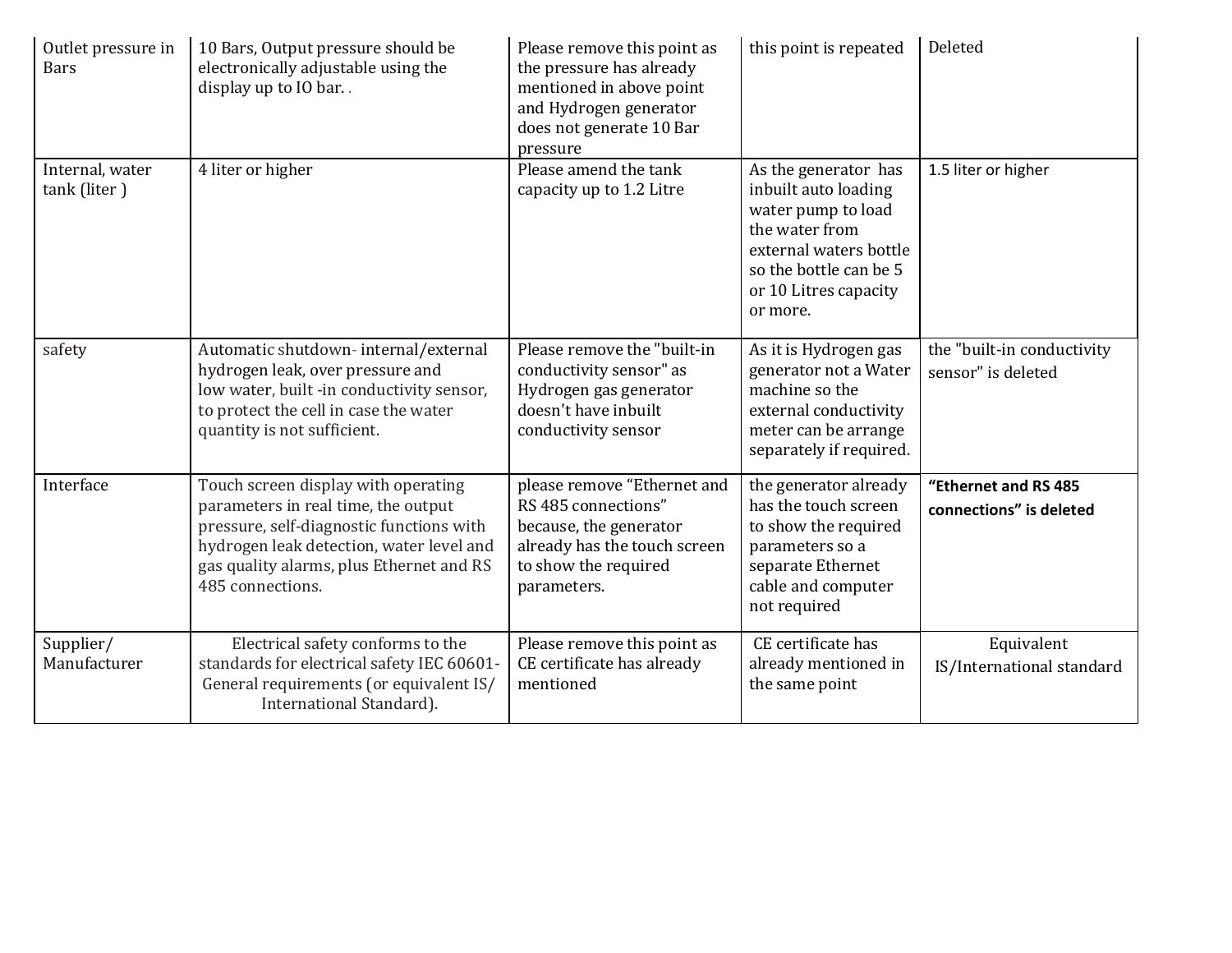| Warranty                                                  | Comprehensive warranty for minimum<br>three years with two preventive<br>maintenance per year includes PM kits<br>all filters, necessary accessories, spare<br>parts with unlimited breakdown visits on<br>request to be provided. | The required preventive<br>maintenance should be once<br>in years because gas<br>generator are designed to<br>work with yearly PM only.                                                                       | The gas generator are<br>designed to work<br>with yearly PM only.                                                                     | Comprehensive warranty<br>for minimum three<br>years with one preventive<br>maintenance<br>per year includes PM kits<br>all filters, necessary<br>accessories, spare<br>parts with unlimited<br>breakdown visits on<br>request to be provided. |
|-----------------------------------------------------------|------------------------------------------------------------------------------------------------------------------------------------------------------------------------------------------------------------------------------------|---------------------------------------------------------------------------------------------------------------------------------------------------------------------------------------------------------------|---------------------------------------------------------------------------------------------------------------------------------------|------------------------------------------------------------------------------------------------------------------------------------------------------------------------------------------------------------------------------------------------|
| New point to add<br>to ensure the<br>service availability | The company should have at least 100 to<br>150 installation in east India to ensure<br>the service availability and should have<br>local stationed service engineer as these<br>are ancillary products.                            | The company should have at<br>least 100 to 150 installation<br>in east India to ensure the<br>service availability and<br>should have local stationed<br>service engineer as these are<br>ancillary products. | This will ensure the<br>continuity of service<br>availability in future                                                               | The OEM should have at<br>least 100 installations                                                                                                                                                                                              |
| New point to add<br>for compatibility<br>and suitability  | The gas generator should be tested and<br>approved by the reputed GC OEMs, a<br>letter has to be attached for suitability<br>and compatibility.                                                                                    | The gas generator should be<br>tested and approved by the<br>reputed GC OEMs, a letter<br>has to be attached for<br>suitability and compatibility.                                                            | This is for the<br>compatibility and<br>suitability of the<br>application as<br>nonapproved gas<br>generators can create<br>a problem |                                                                                                                                                                                                                                                |
| <b>4. ZERO AIR GAS GENERATOR</b>                          |                                                                                                                                                                                                                                    |                                                                                                                                                                                                               |                                                                                                                                       |                                                                                                                                                                                                                                                |
| Residual CO (ppm)                                         | < 0.1                                                                                                                                                                                                                              | Please remove this point as<br>already mentioned in above<br>point that the required<br>hydrocarbon as methene<br>should be 0.05ppm                                                                           | Hydrocarbon content<br>has already<br>mentioned as<br>0.05ppm so it is not<br>required                                                | Deleted                                                                                                                                                                                                                                        |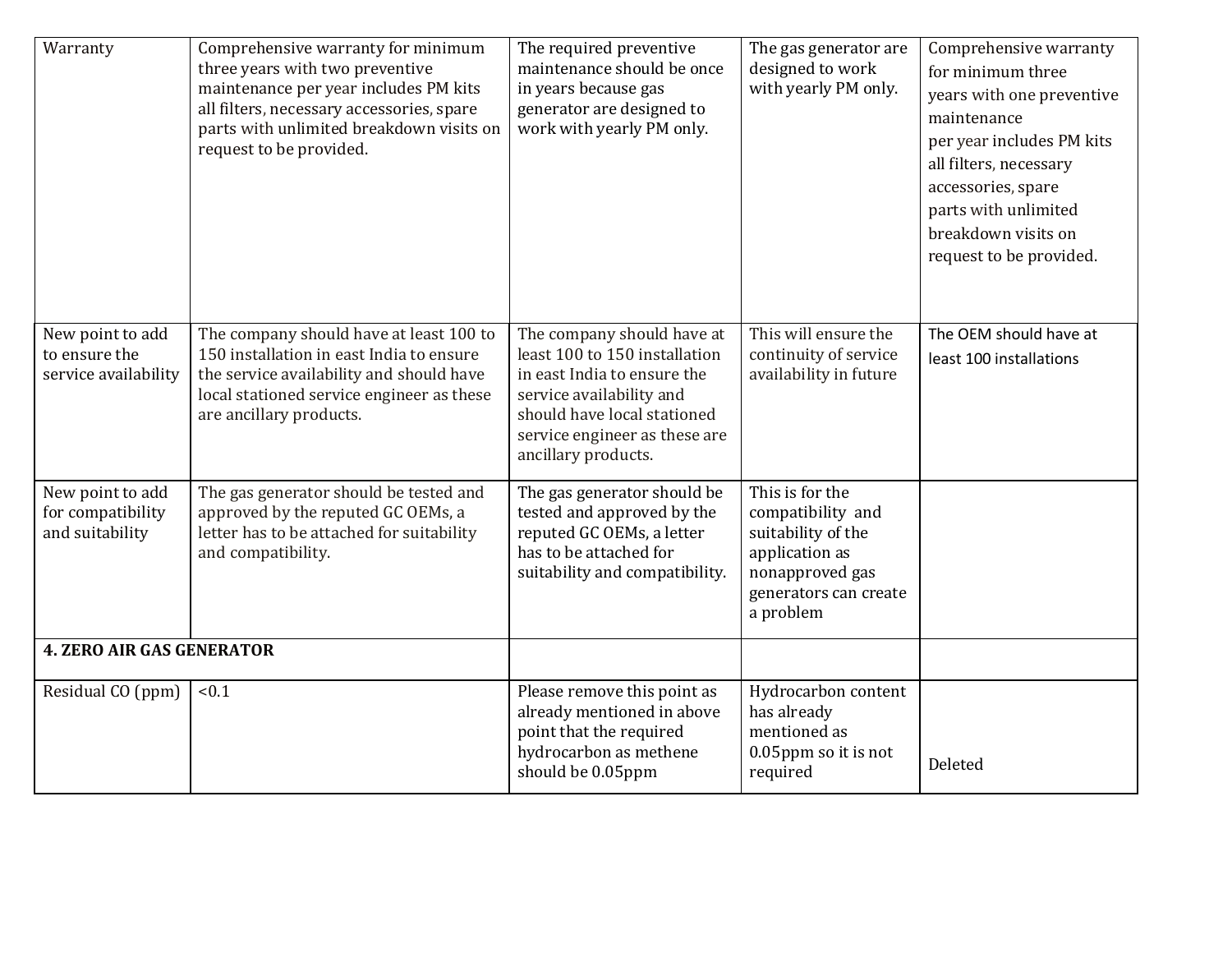| Residual CO <sub>2</sub><br>(ppm)                         | < 0.5                                                                                                                                                                                                   | Please remove this point as<br>already mentioned in above<br>point that the required<br>hydrocarbon as methene<br>should be 0.05ppm                                                                           | Hydrocarbon content<br>has already<br>mentioned as<br>0.05ppm so it is not<br>required | Deleted                                                                                                                                                                                                                                        |
|-----------------------------------------------------------|---------------------------------------------------------------------------------------------------------------------------------------------------------------------------------------------------------|---------------------------------------------------------------------------------------------------------------------------------------------------------------------------------------------------------------|----------------------------------------------------------------------------------------|------------------------------------------------------------------------------------------------------------------------------------------------------------------------------------------------------------------------------------------------|
| Max Output<br>Pressure                                    | Upto 9 bar                                                                                                                                                                                              | Please remove this point as<br>the pressure has already<br>mentioned as 5 bar or more                                                                                                                         | this point is repeated                                                                 | Upto 5.5 bar                                                                                                                                                                                                                                   |
| Interface /display                                        | Touch screen should display flow rate<br>and output pressure.                                                                                                                                           | Please remove this point as<br>LED light to indicate the<br>status of generator has<br>already mentioned                                                                                                      | LED light to show the<br>generator status has<br>already mentioned                     | LCD/LED/Touch screen<br>should display flow rate and<br>output pressure.                                                                                                                                                                       |
| Supplier/<br>Manufacturer                                 | Electrical safety conforms to the<br>standards for electrical safety IEC 60601-<br>General requirements (or equivalent IS/<br>International Standard).                                                  | Please remove this point as<br>CE certificate has already<br>mentioned                                                                                                                                        | CE certificate has<br>already mentioned in<br>the same point                           | Equivalent or International<br>standard already<br>mentioned<br>The OEM should have at<br>least 100 installations                                                                                                                              |
| New point to add<br>to ensure the<br>service availability | The company should have at least 100 to<br>150 installation in east India to ensure<br>the service availability and should have<br>local stationed service engineer as these<br>are ancillary products. | The company should have at<br>least 100 to 150 installation<br>in east India to ensure the<br>service availability and<br>should have local stationed<br>service engineer as these are<br>ancillary products. | This will ensure the<br>continuity of service<br>availability in future                | Comprehensive warranty<br>for minimum three<br>years with one preventive<br>maintenance<br>per year includes PM kits<br>all filters, necessary<br>accessories, spare<br>parts with unlimited<br>breakdown visits on<br>request to be provided. |